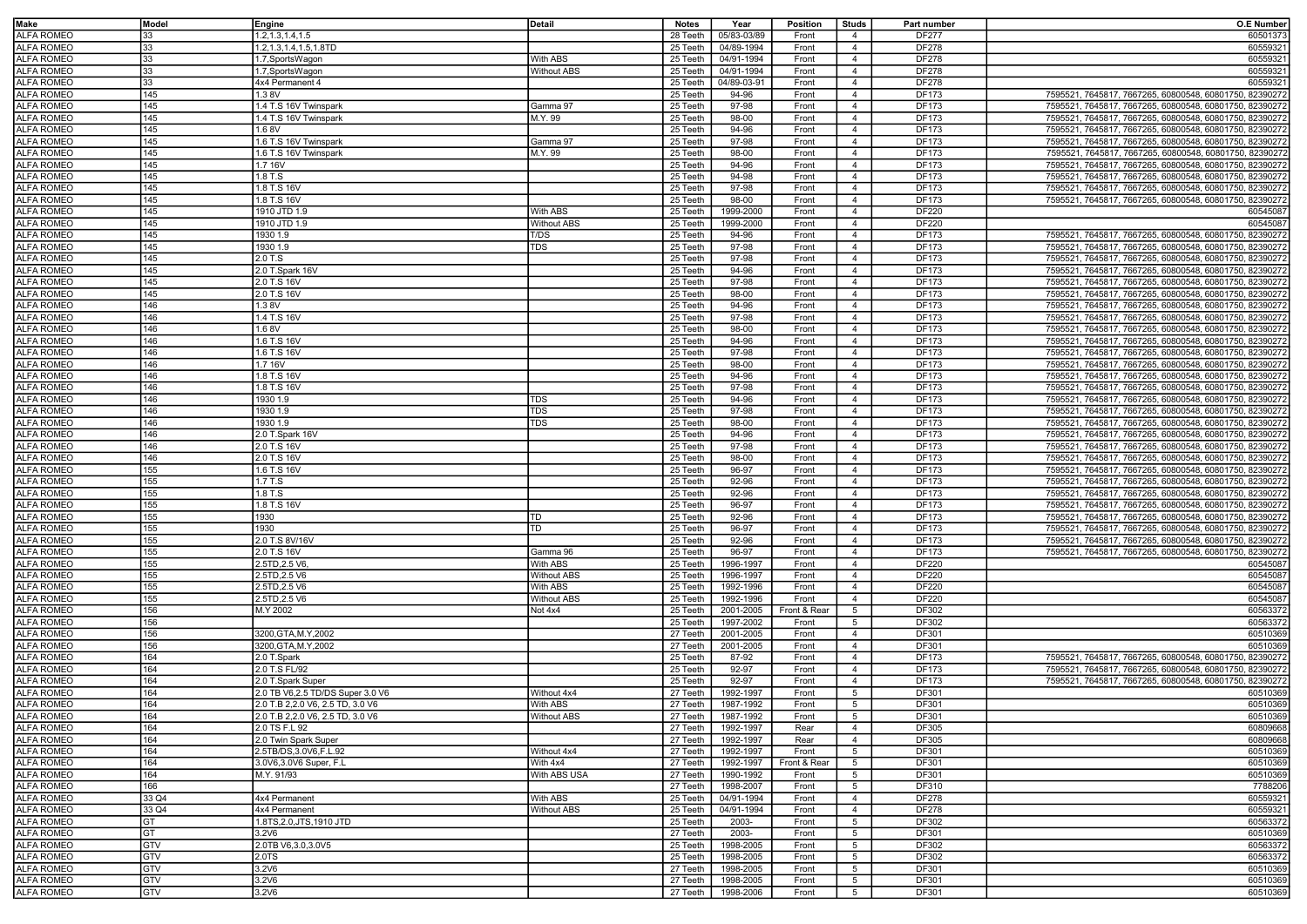| Make              | Model                 | Engine                                   | Detail           | <b>Notes</b> | Year            | Position | <b>Studs</b>    | Part number | <b>O.E Number</b>                   |
|-------------------|-----------------------|------------------------------------------|------------------|--------------|-----------------|----------|-----------------|-------------|-------------------------------------|
| ALFA ROMEO        | Mito                  | 1.3 MJD, 1.4 BZ Turbo 16v, 1.6 JTD       |                  | 28 Teeth     | 2008-           | Front    | 4               | DF326       | 51822886                            |
|                   |                       |                                          |                  |              |                 |          |                 |             |                                     |
| ALFA ROMEO        | Mito                  | 1.4BZ 16V                                |                  | 22 Teeth     | 2008-           | Front    | $\overline{4}$  | DF329       | 51813028                            |
| <b>ALFA ROMEO</b> | Spider                | 1910, JTD 16V, M.Y, 2002                 | 4x4              | 25 Teeth     | 2001-2005       | Front    | $5\overline{5}$ | DF302       | 60563372                            |
| <b>ALFA ROMEO</b> | Spider                | 3.0 V6                                   |                  | 25 Teeth     | 1995-1998       | Front    | 5               | DF302       | 60563372                            |
| <b>ALFA ROMEO</b> | Spider                | 2.0 V6 TB, 3.0 V6 12V                    |                  | 25 Teeth     | 1998-2006       | Front    | 5               | DF302       | 60563372                            |
| <b>AUDI</b>       | 80                    |                                          |                  | 33 Teeth     | 09/73-12/74     | Front    | $\overline{4}$  | DF266       | 893407615B                          |
| <b>AUDI</b>       | 80                    |                                          |                  | 33 Teeth     | 05/88-09/91     | Front    | $\overline{4}$  | DF266       | 893407615B                          |
| <b>AUDI</b>       | 80                    |                                          |                  | 33 Teeth     | 05/88-09/91     | Front    | $\overline{4}$  | DF266       | 893407615B                          |
| <b>AUDI</b>       | 80                    |                                          |                  | N/A          | 73-             | Rear     | $\overline{4}$  | DF135       | 357 501 117 A                       |
| <b>AUDI</b>       |                       |                                          |                  |              |                 |          |                 |             |                                     |
|                   | 80                    |                                          |                  | N/A          | 09/73-12/74     | Rear     | $\overline{4}$  | DF267       | 357501117A                          |
| <b>AUDI</b>       | 80                    |                                          |                  | N/A          | $12/74 - 05/88$ | Rear     | $\overline{4}$  | DF267       | 357501117A                          |
| <b>AUDI</b>       | 80                    |                                          |                  | N/A          | 12/74-05/88     | Rear     | 6               | DF309       | 4A0501117A                          |
| <b>AUDI</b>       | 80                    |                                          |                  | N/A          | 05/88-09/91     | Rear     | 6               | DF309       | 4A0501117A                          |
| <b>AUDI</b>       | 80                    |                                          |                  | 33 Teeth     | $91 -$          | Front    | $\overline{4}$  | DF130       | 8A0 407 615C                        |
| <b>AUDI</b>       | 80                    | 1.6,1.9TD,1.9TDI,2.0,2.0 16V             | Not V6           | N/A          | 09/91-1994      | Rear     | 6               | DF309       | 4A0501117A                          |
| <b>AUDI</b>       | 80                    | 1.6,1.9TDI,2.0,2.0 16V                   |                  | 33 Teeth     | 09/91-1994      | Front    | $\overline{4}$  | DF268       | 893407615D                          |
| <b>AUDI</b>       | 80                    | 1.3                                      |                  | N/A          | 07/84-08/86     | Rear     | $\overline{4}$  | DF135       | 357 501 117 A                       |
| <b>AUDI</b>       | 80                    | 1.6                                      |                  | N/A          | 07/84-08/86     | Rear     | $\overline{4}$  | DF135       | 357 501 117 A                       |
|                   |                       |                                          |                  |              |                 |          |                 |             |                                     |
| <b>AUDI</b>       | 80                    | 1.6 Turbo Diesel                         |                  | N/A          | 07/84-08/86     | Rear     | $\overline{4}$  | DF135       | 357 501 117 A                       |
| <b>AUDI</b>       | 80                    | 1.8                                      |                  | N/A          | 07/84-08/86     | Rear     | $\overline{4}$  | DF135       | 357 501 117 A                       |
| <b>AUDI</b>       | 80                    | 1.8 GTE                                  |                  | N/A          | 07/84-08/86     | Rear     | $\overline{4}$  | DF135       | 357 501 117 A                       |
| <b>AUDI</b>       | 90                    |                                          | Turbo diesel     | 33 Teeth     | 06/88-09/91     | Front    | $\overline{4}$  | DF266       | 893407615B                          |
| <b>AUDI</b>       | 90                    |                                          |                  | 33 Teeth     | 06/88-09/91     | Front    | $\overline{4}$  | DF266       | 893407615B                          |
| <b>AUDI</b>       | 90                    |                                          |                  | N/A          | 73-             | Rear     | $\overline{4}$  | DF135       | 357 501 117 A                       |
| <b>AUDI</b>       | 90                    |                                          |                  | 33 Teeth     | $91 -$          | Front    | $\overline{4}$  | DF130       | 8A0 407 615C                        |
| <b>AUDI</b>       | 90                    |                                          |                  | N/A          | 1987-1989       | Rear     | 6               | DF309       | 4A0501117A                          |
|                   |                       |                                          |                  |              |                 |          |                 |             |                                     |
| <b>AUDI</b>       | 90                    |                                          |                  | N/A          | 10/84-05/88     | Rear     | 6               | DF309       | 4A0501117A                          |
| <b>AUDI</b>       | 90                    |                                          | Not Turbo diesel | N/A          | 06/88-09/91     | Rear     | 6               | DF309       | 4A0501117A                          |
| <b>AUDI</b>       | 100                   |                                          |                  | N/A          | $73-$           | Rear     | $\overline{4}$  | DF135       | Wheel Hub Bearing Kit 357 501 117 A |
| <b>AUDI</b>       | 100                   |                                          |                  | 26 Teeth     | 02/70-06/76     | Front    | $\overline{4}$  | DF269       | 443407615A                          |
| <b>AUDI</b>       | 100,100 Avant         |                                          |                  | N/A          | 01/88-06/94     | Rear     | 6               | DF309       | 4A0501117A                          |
| <b>AUDI</b>       | 100.100 Avant         |                                          |                  | N/A          | 07/90-06-94     | Rear     | 6               | DF309       | 4A0501117A                          |
| <b>AUDI</b>       | 100,100 Avant         |                                          |                  | 26 Teeth     | 09/85-12/87     | Front    | $\overline{4}$  | DF269       | 443407615A                          |
|                   | 100.100 Avant         |                                          |                  |              |                 |          | $\overline{4}$  |             | 443407615A                          |
| AUDI              |                       |                                          |                  | 26 Teeth     | 01/88-06/90     | Front    |                 | DF269       |                                     |
| <b>AUDI</b>       | 100,100 Avant         |                                          |                  | 26 Teeth     | 01/88-06/90     | Front    | $\overline{4}$  | DF269       | 443407615A                          |
| <b>AUDI</b>       | 100,100 Avant         |                                          |                  | 26 Teeth     | 07/76-09/85     | Front    | $\overline{4}$  | DF269       | 443407615A                          |
| <b>AUDI</b>       | 100,100 Avant         | Ш                                        |                  | 26 Teeth     | 07/76-09/85     | Front    | $\overline{4}$  | DF269       | 443407615A                          |
| <b>AUDI</b>       | 100,100 Avant         | Ш                                        |                  | 26 Teeth     | 09/85-12/87     | Front    | $\overline{4}$  | DF269       | 443407615A                          |
| <b>AUDI</b>       | 100,100 Avant Quattro |                                          |                  | 26 Teeth     | 1984-09/85      | Front    | $\overline{4}$  | DF269       | 443407615A                          |
| <b>AUDI</b>       | 100,100 Avant Quattro |                                          |                  | 26 Teeth     | 10/85-12/87     | Front    | $\overline{4}$  | DF269       | 443407615A                          |
| <b>AUDI</b>       | 100,100 Avant Quattro |                                          |                  | 26 Teeth     | 1984-09/85      | Front    | $\overline{4}$  | DF269       | 443407615A                          |
|                   |                       |                                          |                  |              |                 |          |                 |             |                                     |
| <b>AUDI</b>       | 100,100 Avant Quattro |                                          |                  | 26 Teeth     | 10/85-12/87     | Front    | $\overline{4}$  | DF269       | 443407615A                          |
| <b>AUDI</b>       | 80 Avant              | 1.6,1.9 TDI,2.0,2.0 16V                  | Not V6           | N/A          | 09/91-01/96     | Rear     | 6               | DF309       | 4A0501117A                          |
| <b>AUDI</b>       | A2                    | 1.2TDi                                   | ABS              | 36 Teeth     | 03/01-07/02     | Front    | $5\overline{5}$ | DF167       | 6Q0 407 621 AH, AJ                  |
| <b>AUDI</b>       | A2                    | 1.4TDi                                   | ABS              | 36 Teeth     | 02/00-07/02     | Front    | $5\overline{5}$ | DF167       | 6Q0 407 621 AH, AJ                  |
| <b>AUDI</b>       | A3                    |                                          | ABS              | 36 Teeth     | 96-02           | Front    | 5               | DF166       | 1T0 498 621                         |
| <b>AUDI</b>       | A3                    | 1.6                                      |                  | 36 Teeth     | 96-             | Front    | 5               | DF168       | 1J0 407 613 C,G                     |
| <b>AUDI</b>       | A3                    | 1.8T                                     |                  | 36 Teeth     | 96-             | Front    | 5               | DF168       | 1J0 407 613 C,G                     |
| <b>AUDI</b>       | A3                    |                                          | Quattro          | 36 Teeth     | 96-             | Front    | 5               | DF168       | 1J0 407 613 C,G                     |
|                   |                       |                                          |                  |              |                 |          |                 |             |                                     |
| <b>AUDI</b>       | A3                    | 1.9Di                                    | Quattro          | 36 Teeth     | 96-             | Front    | $5\overline{5}$ | DF168       | 1J0 407 613 C,G                     |
| <b>AUDI</b>       | A4                    | 1.6                                      |                  | 33 Teeth     | 99-             | Front    | 5               | DF169       | 8D0 407 615 B/D/E                   |
| <b>AUDI</b>       | A4                    | 1.6, 1.8, 1.9D, 2.0, 2.4, 2.5D, 3.0, 4.2 |                  | 38 Teeth     | $2001 -$        | Front    | $5\overline{5}$ | DF332       | 7D0501647A                          |
| <b>AUDI</b>       | A4                    | 1.6, 1.8, 1.9D, 2.0, 2.4, 2.5D, 3.0, 4.3 |                  | 38 Teeth     | $2005 -$        | Front    | 5               | DF333       | 4B0407613B                          |
| <b>AUDI</b>       | A4                    | 1.8i                                     |                  | 33 Teeth     | 99-             | Front    | $5\overline{5}$ | DF169       | 8D0 407 615 B/D/E                   |
| <b>AUDI</b>       | A4                    | 1.8,2.0,2.7D,3.0D,3.2                    |                  | 38 Teeth     | 2008-           | Front    | 5               | DF336       | 8K0407613B                          |
| <b>AUDI</b>       | A4                    | 1.9TDi                                   |                  | 33 Teeth     | 99-             | Front    | $5\overline{5}$ | DF169       | 8D0 407 615 B/D/E                   |
| <b>AUDI</b>       | A4                    | 2.0                                      | Cabriolet        | 38 Teeth     | 2006-           | Front    | 5               | DF333       | 4B0407613B                          |
|                   |                       |                                          |                  |              |                 |          |                 |             |                                     |
| <b>AUDI</b>       | A4                    | 2.4,2.5D,3.0                             | Cabriolet        | 38 Teeth     | 2002-           | Front    | $5^{\circ}$     | DF333       | 4B0407613B                          |
| <b>AUDI</b>       | A4                    | 2.5TDi V6                                |                  | 33 Teeth     | 99-             | Front    | 5               | DF169       | 8D0 407 615 B/D/E                   |
| <b>AUDI</b>       | A4 all Road/S4        | 2.5D, 2.7, 4.2                           |                  | 38 Teeth     | $00-$           | Front    | 5 <sup>5</sup>  | DF230       | 4A0407615G                          |
| <b>AUDI</b>       | A4 Avant              | 1.8, 2.0, 2.7 D, 3.0 D, 3.2              |                  | 38 Teeth     | 2008-           | Front    | 5               | DF336       | 8K0407613B                          |
| <b>AUDI</b>       | A4 Avant              |                                          |                  | 38 Teeth     | 2001-           | Front    | $5\overline{5}$ | DF333       | 4B0407613B                          |
| <b>AUDI</b>       | A4 Avant              | 1.6, 1.8, 1.9D, 2.0, 2.4, 2.5D, 3.0, 4.2 |                  | 38 Teeth     | 2005-           | Front    | $5\overline{5}$ | DF333       | 4B0407613B                          |
| <b>AUDI</b>       | A4, A4 Avant          |                                          |                  | N/A          | 06/94-02/97     | Rear     | 6               | DF309       | 4A0501117A                          |
| <b>AUDI</b>       | A4, A4 Avant          | 1.6, 1.8, 1.9 TDI                        |                  | N/A          | 01/95-12/96     | Rear     | 6               | DF309       | 4A0501117A                          |
| <b>AUDI</b>       | A4, A4 Avant          | $1.6.1.8.1.9$ TDI                        |                  | N/A          | 01/97-08/01     | Rear     | 6               | DF309       | 4A0501117A                          |
|                   |                       |                                          |                  |              |                 |          |                 |             |                                     |
| <b>AUDI</b>       | A4, A4 Avant          | 1.8,2.5 TDI                              | 1.8(132km)       | N/A          | 12/97-08/01     | Rear     | 6               | DF309       | 4A0501117A                          |
| <b>AUDI</b>       | A4, A4 Avant          | 2.4, 2.6, 2.8                            |                  | N/A          | 01/95-08/01     | Rear     | 6               | DF309       | 4A0501117A                          |
| <b>AUDI</b>       | A4, A4 Avant          | 2.4,2.6,2.8                              |                  | N/A          | 01/95-08/01     | Rear     | 6               | DF309       | 4A0501117A                          |
| <b>AUDI</b>       | A4, A4 Avant          | 2.4,2.6,2.8                              |                  | N/A          | 01/95-08-01     | Rear     | 6               | DF309       | 4A0501117A                          |
| <b>AUDI</b>       | A4, A4 Avant          | 2.4,2.6,2.8                              |                  | N/A          | 01/95-08/01     | Rear     | 6               | DF309       | 4A0501117A                          |
| <b>AUDI</b>       | A6                    | 1.8                                      |                  | 38 Teeth     | 97-01           | Front    | $5\overline{5}$ | DF230       | 4A0407615G                          |
| <b>AUDI</b>       | A <sub>6</sub>        | 1.8T                                     |                  | 33 Teeth     | $97 -$          | Front    | $5\overline{5}$ | DF169       | 8D0 407 615 B/D/E                   |
| <b>AUDI</b>       | A <sub>6</sub>        | 1.9TDI                                   |                  |              | 97-01           |          |                 | DF230       | 4A0407615G                          |
|                   |                       |                                          |                  | 38 Teeth     |                 | Front    | 5 <sub>5</sub>  |             |                                     |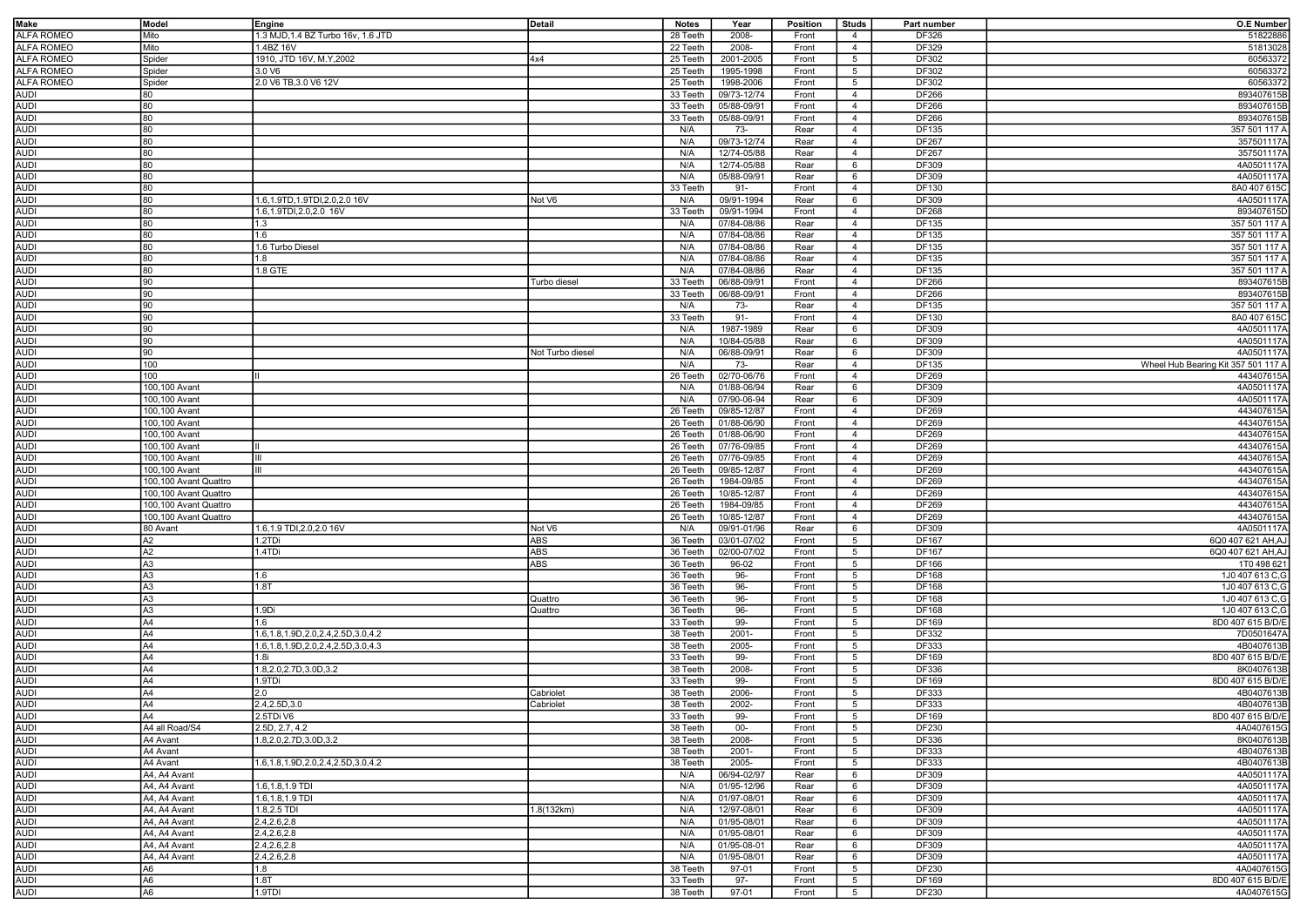| <b>Make</b>       | Model             | Engine                               | <b>Detail</b>         | <b>Notes</b> | Year                   | Position | Studs           | Part number  | <b>O.E Number</b>                                          |
|-------------------|-------------------|--------------------------------------|-----------------------|--------------|------------------------|----------|-----------------|--------------|------------------------------------------------------------|
| <b>AUDI</b>       | A6                | 2.5 <sub>TD</sub>                    |                       | 33 Teeth     | 97-                    | Front    | $5\overline{5}$ | DF169        | 8D0 407 615 B/D/E                                          |
| <b>AUDI</b>       | A <sub>6</sub>    | 2.4TDI                               |                       | 38 Teeth     | 97-01                  | Front    | $5\overline{5}$ | DF230        | 4A0407615G                                                 |
|                   |                   |                                      |                       |              |                        |          |                 |              |                                                            |
| <b>AUDI</b>       | A6                | 2.5TDi                               |                       | 38 Teeth     | 97-01                  | Front    | $5\overline{5}$ | DF230        | 4A0407615G                                                 |
| <b>AUDI</b>       | A6                | 2.8                                  |                       | 38 Teeth     | 97-01                  | Front    | 5               | DF230        | 4A0407615G                                                 |
| <b>AUDI</b>       | A6,A6 Avant       | 1.8, 1.9D, 2.0, 2.5D, 2.7D, 3.0, 3.2 | 17-18"                | 38 Teeth     | 1997-                  | Front    | 5               | DF333        | 4B0407613B                                                 |
|                   | A6,A6 Avant       | 2.0, 2.4, 2.7D, 3.0, 3.2             |                       | 38 Teeth     | 2005-                  | Front    | 5               | DF333        | 4B0407613B                                                 |
| AUDI<br>AUDI      | A6,A6 Avant       | 3.2                                  |                       | 38 Teeth     | 2006                   | Front    | 5               | DF334        | 4E0407613E                                                 |
| <b>AUDI</b>       | A6,A6 Avant       | 4.2                                  |                       | 38 Teeth     | 2005-                  | Front    | 5               | DF335        | 4E0407613C                                                 |
|                   |                   |                                      |                       |              |                        |          |                 |              |                                                            |
| <b>AUDI</b>       | A6, Allroad Avant | 2.7D, 3.0D, 4.2                      |                       | 38 Teeth     | 2006-                  | Front    | 5               | DF335        | 4E0407613C                                                 |
| <b>AUDI</b>       | A8                | 3.0, 3.2, 3.7, 4.0 D, 4.2, 6.0       |                       | 38 Teeth     | 2003-                  | Front    | $5\overline{5}$ | DF335        | 4E0407613C                                                 |
| <b>AUDI</b>       | Cabriolet         | 1.8,1.9TDI,2.0,2.3                   |                       | N/A          | 05/91-1997             | Rear     | 6               | DF309        | 4A0501117A                                                 |
| <b>AUDI</b>       | Cabriolet         | 1.8, 1.9 TDI, 2.0, 2.0 GTI           |                       | N/A          | 1997-08/00             | Rear     | 6               | DF309        | 4A0501117A                                                 |
| <b>AUDI</b>       | Cabriolet         | 2.6V6,2.8V6                          |                       | N/A          | 11/92-1997             | Rear     | 6               | DF309        | 4A0501117A                                                 |
| <b>AUDI</b>       | Cabriolet         | 2.6V6,2.8V6                          |                       | N/A          | 1997-08/00             | Rear     | 6               | DF309        | 4A0501117A                                                 |
| <b>AUDI</b>       | Cabriolet         | 1.8,1.9TDI,2.0,2.3                   |                       | 33 Teeth     | 05/91-1997             | Front    | $\overline{4}$  | DF268        | 893407615D                                                 |
| <b>AUDI</b>       | Cabriolet         | 1.8,1.9TDI,2.0,2.3                   |                       | 33 Teeth     | 1997-08/00             | Front    | $\overline{4}$  | DF268        | 893407615D                                                 |
| <b>AUDI</b>       |                   |                                      |                       |              |                        |          |                 |              |                                                            |
|                   | Coupe             |                                      |                       | N/A          | 08/85-10/88            | Rear     | 6               | DF309        | 4A0501117A                                                 |
| <b>AUDI</b>       | Coupe             | 1.8,2.0,2.2,2.3                      | 2.3(98/100 kw)        | N/A          | 10/88-12/96            | Rear     | 6               | DF309        | 4A0501117A                                                 |
| <b>AUDI</b>       | Coupe             | 1.3,2.5V6,2.8V6                      | 2.3(125kw)            | N/A          | 10/88-12/90            | Rear     | 6               | DF309        | 4A0501117A                                                 |
| <b>AUDI</b>       | Coupe Quattro     | 2.2,2.3,2.6,2.8                      |                       | 33 Teeth     | 1989-12/96             | Rear     | $\overline{4}$  | DF266        | 893407615B                                                 |
| <b>AUDI</b>       | Coupe Quattro     | 2.3                                  |                       | 33 Teeth     | 1989-1994              | Front    | $\overline{4}$  | DF268        | 893407615D                                                 |
| <b>AUDI</b>       | Q7                |                                      | All Models            | 30 Teeth     | 06-                    | Front    | 5               | DF231        | 7L0501655B                                                 |
| <b>AUDI</b>       | S6,S6 Avant       | 4.2                                  |                       | 38 Teeth     | 1997-                  | Front    | 5               | DF334        | 4E0407613E                                                 |
| <b>BMW</b>        | 316               |                                      |                       |              | 82-90                  | Rear     | $\overline{4}$  | DF218        | 3341.1131.118                                              |
|                   |                   |                                      |                       | 27 Teeth     |                        |          |                 |              |                                                            |
| <b>BMW</b>        | 316i              |                                      |                       | 27 Teeth     | 90-00                  | Rear     | $5\overline{5}$ | DF170        | 3341.1093.567                                              |
| <b>BMW</b>        | 316i              |                                      |                       | 27 Teeth     | $00-$                  | Rear     | 5               | DF170        | 3341.1093.567                                              |
| <b>BMW</b>        | 318 TDS           |                                      | Cabrio                | 27 Teeth     | $00-$                  | Rear     | $\sqrt{5}$      | DF170        | 3341.1093.567                                              |
| <b>BMW</b>        | 318i              |                                      |                       | 27 Teeth     | 82-90                  | Rear     | $\overline{4}$  | DF218        | 3341.1131.118                                              |
| <b>BMW</b>        | 318i              |                                      |                       | 27 Teeth     | 90-00                  | Rear     | 5               | DF170        | 3341.1093.567                                              |
| <b>BMW</b>        | 318i              |                                      |                       | 27 Teeth     | $00-$                  | Rear     | 5               | DF170        | 3341.1093.567                                              |
| <b>BMW</b>        | 320i              |                                      |                       | 27 Teeth     | 83-90                  | Rear     | $\overline{4}$  | DF218        | 3341.1131.118                                              |
| <b>BMW</b>        |                   |                                      |                       |              |                        |          |                 |              |                                                            |
|                   | 320i              |                                      |                       | 27 Teeth     | 90-00                  | Rear     | 5               | DF170        | 3341.1093.567                                              |
| <b>BMW</b>        | 320i              |                                      | Cabrio                | 27 Teeth     | $00-$                  | Rear     | 5               | DF170        | 3341.1093.567                                              |
| <b>BMW</b>        | 324               | D, TD                                |                       | 27 Teeth     | 82-90                  | Rear     | $\overline{4}$  | DF218        | 3341.1131.118                                              |
| <b>BMW</b>        | 325 Ci            |                                      |                       | 27 Teeth     | $00-$                  | Rear     | 5               | DF170        | 3341.1093.567                                              |
| <b>BMW</b>        | 325 Ci - E46      | 2.5                                  | C Injection           | 27 Teeth     | 91-05                  | Rear     | 5               | <b>DF232</b> | 33411093567                                                |
| <b>BMW</b>        | 325i - E46        | 2.5                                  |                       | 27 Teeth     | 91-05                  | Rear     | $5\overline{5}$ | <b>DF232</b> | 33411093567                                                |
| <b>BMW</b>        | 325i - E46        | 2.5                                  | Compact               | 27 Teeth     | 91-05                  | Rear     | 5               | DF232        | 33411093567                                                |
| <b>BMW</b>        |                   | 2.5                                  |                       |              |                        |          |                 |              |                                                            |
|                   | 325i - E46        |                                      | Touring               | 27 Teeth     | 91-05                  | Rear     | $5\overline{5}$ | DF232        | 33411093567                                                |
| <b>BMW</b>        | 328 - E46         | 2.8                                  | All Models            | 27 Teeth     | 91-05                  | Rear     | 5               | DF232        | 33411093567                                                |
| <b>BMW</b>        | 330 - E46         | 3.0                                  | All Models            | 30 Teeth     | 98-05                  | Rear     | $5\overline{5}$ | DF233        | 33411095774                                                |
| <b>BMW</b>        | 330CI             | E46                                  |                       | 30 Teeth     | 08/99-                 | Rear     | $5\overline{5}$ | DF233        | 33411095774                                                |
| <b>BMW</b>        | 330D              | E46                                  |                       | 30 Teeth     | 08/99-                 | Rear     | $5\overline{5}$ | DF233        | 33411095774                                                |
| <b>BMW</b>        | 330D Touring      | E46                                  |                       | 30 Teeth     | 08/99-                 | Rear     | 5               | DF233        | 33411095774                                                |
| <b>BMW</b>        | 330i              | E46                                  |                       | 30 Teeth     | 08/99-                 | Rear     | 5 <sup>5</sup>  | DF233        | 33411095774                                                |
| <b>BMW</b>        | 330i Touring      | E46                                  |                       | 30 Teeth     | 08/99-                 | Rear     | $5\overline{5}$ | DF233        | 33411095774                                                |
|                   |                   |                                      |                       |              |                        |          |                 |              |                                                            |
| <b>BMW</b>        | 525 - E61         | 2.5                                  |                       | 30 Teeth     | 04-                    | Rear     | 5               | DF233        | 33411095774                                                |
| <b>BMW</b>        | 530 - E61         | 3.0                                  | D                     | 30 Teeth     | $04 -$                 | Rear     | $5\overline{5}$ | DF233        | 33411095774                                                |
| <b>BMW</b>        | 530D Touring      | E61                                  |                       | 30 Teeth     | $01/04 -$              | Rear     | $5\overline{5}$ | DF233        | 33411095774                                                |
| <b>BMW</b>        | 6301,645C1,6501   | E63                                  |                       | 30 Teeth     | $01/04 -$              | Rear     | $5\overline{5}$ | DF233        | 33411095774                                                |
| <b>BMW</b>        | 725TDS            | E38                                  |                       | 30 Teeth     | 01/95-09/00            | Rear     | $5\overline{5}$ | DF233        | 33411095774                                                |
| <b>BMW</b>        | 728               | E38                                  |                       | 30 Teeth     | 01/95-11/01            | Rear     | 5               | DF233        | 33411095774                                                |
| <b>BMW</b>        | 730 - E38         | 3.0                                  |                       | 30 Teeth     | 94-01                  | Rear     | $5\overline{5}$ | DF233        | 33411095774                                                |
|                   |                   |                                      |                       |              | 94-01                  |          |                 |              |                                                            |
| <b>BMW</b>        | 730 - E38         | 3.0                                  |                       | 30 Teeth     |                        | Rear     | $5\overline{5}$ | DF233        | 33411095774                                                |
| <b>BMW</b>        | 730 730D          | E38                                  |                       | 30 Teeth     | 10/94-11/01            | Rear     | 5               | DF233        | 33411095774                                                |
| <b>BMW</b>        | 735 - E38         | 3.5                                  |                       | 30 Teeth     | 96-01                  | Rear     | 5               | DF233        | 33411095774                                                |
| <b>BMW</b>        | 735               | E38                                  |                       | 30 Teeth     | 01/96-11/01            | Rear     | $5\overline{5}$ | DF233        | 33411095774                                                |
| BMW<br>BMW<br>BMW | 740 - E38         | 4.0                                  |                       | 30 Teeth     | 94-01                  | Rear     | $5\overline{5}$ | DF233        | 33411095774                                                |
|                   | 740,740D          | E38                                  |                       |              | 30 Teeth   10/94-11/01 | Rear     | 5               | DF233        | 33411095774                                                |
|                   | 750               | E38                                  |                       | 30 Teeth     | 10/94-11/01            | Rear     | $5\overline{5}$ | DF233        | 33411095774                                                |
| <b>BMW</b>        | 750 - E38         | 3.8                                  |                       | 30 Teeth     | 94-01                  | Rear     | $5\overline{5}$ | DF233        | 33411095774                                                |
| <b>BMW</b>        | 840               | E31                                  |                       | 30 Teeth     | 02/93-12/99            | Rear     | $5\overline{5}$ | DF233        | 33411095774                                                |
|                   |                   |                                      |                       |              |                        |          |                 |              |                                                            |
| <b>BMW</b>        | 840 - E31         | 4.0                                  |                       | 30 Teeth     | 93-99                  | Rear     | 5               | DF233        | 33411095774                                                |
| <b>BMW</b>        | 850               | E31                                  |                       | 30 Teeth     | 01/89-03/92            | Rear     | $5\overline{5}$ | DF233        | 33411095774                                                |
| <b>BMW</b>        | 850               | E31                                  |                       | 30 Teeth     | 04/92-                 | Rear     | 5               | DF233        | 33411095774                                                |
| <b>BMW</b>        | 850 - E31         | 5.0                                  |                       | 30 Teeth     | 89-92                  | Rear     | $5\overline{5}$ | DF233        | 33411095774                                                |
| <b>BMW</b>        | Coupe             | 2.0TB Gamma '96                      | M.Y99                 | 25 Teeth     | 1992-2000              | Front    | $\overline{4}$  | DF321        | 46754067                                                   |
| <b>BMW</b>        | Mini              |                                      | All Models            | 26 Teeth     | 01-06                  | Front    | $\overline{4}$  | AWB1268      | Wheel Bearing Kit Hub, See Bearing Catalogue 3122.6756.889 |
| <b>BMW</b>        | Mini              |                                      | All Models            | 26 Teeth     | 01-06                  | Rear     | $\overline{4}$  | AWB1269      | Wheel Bearing Kit Hub, See Bearing Catalogue 3341.6756.830 |
| <b>BMW</b>        | X3                | E83                                  |                       | 30 Teeth     | 02/04-                 | Front    | 5               | DF331        | 31203413226                                                |
|                   |                   |                                      |                       |              |                        |          |                 |              |                                                            |
| <b>BMW</b>        | X5                | E53                                  |                       | 30 Teeth     | 05-09/03               | Rear     | $5\overline{5}$ | DF319        | 31200756256                                                |
| <b>BMW</b>        | Z <sub>3</sub>    |                                      | All Models            | 30 Teeth     | 98-                    | Rear     | $5\overline{5}$ | DF233        | 33411095774                                                |
| <b>CHRYSLER</b>   | Grand Voyager     |                                      |                       | 26 Teeth     | $01 -$                 | Front    | $5\overline{5}$ | DF171        | 4641517, 4641517 AD                                        |
| <b>CHRYSLER</b>   | Voyager           |                                      | All Models 15" wheels | 26 Teeth     | 92-01                  | Front    | $5^{\circ}$     | DF171        | 4641517, 4641517 AD                                        |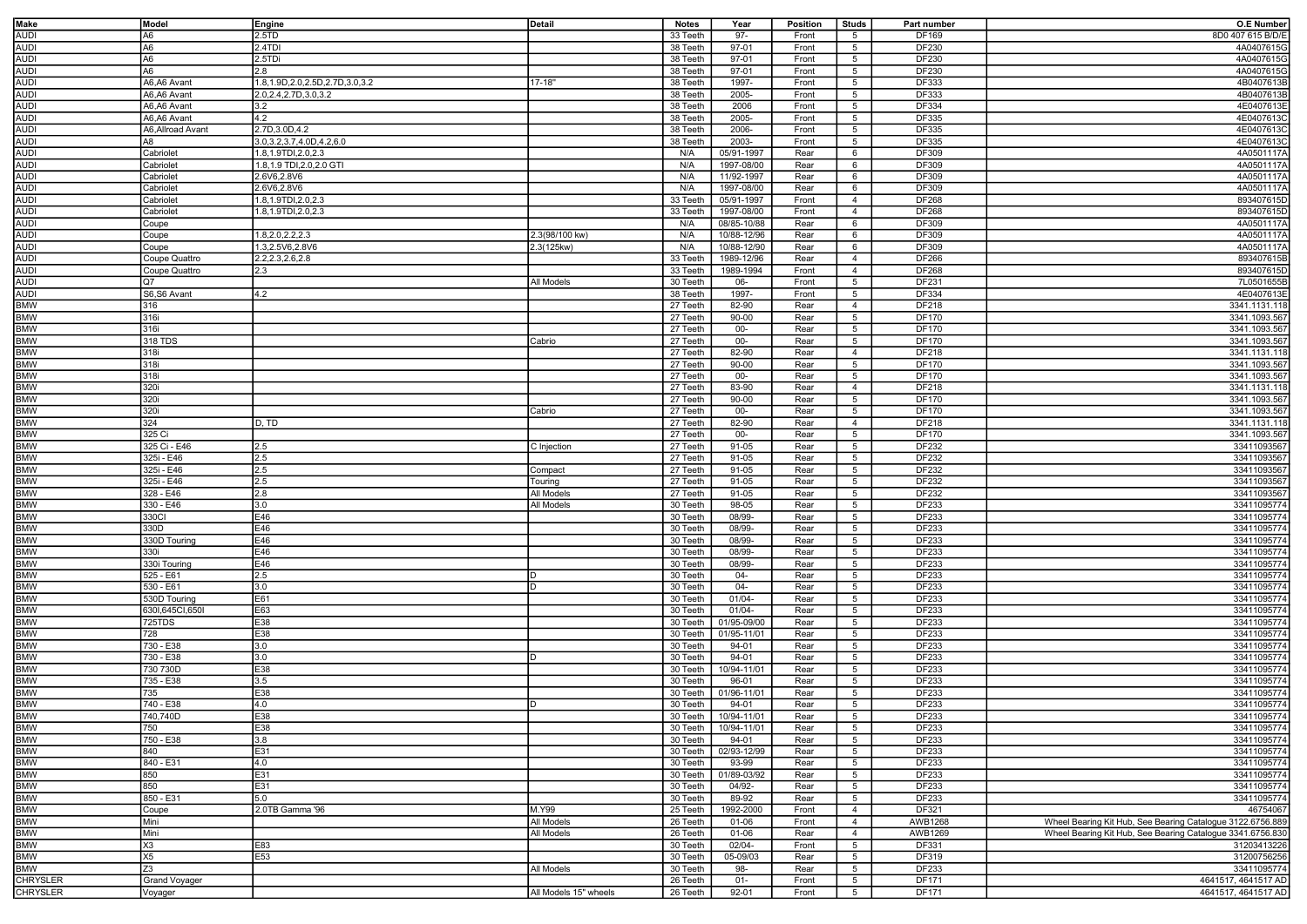| Make           | Model             | Engine      | Detail                | <b>Notes</b> | Year                   | Position | Studs           | Part number | <b>O.E Number</b>                  |
|----------------|-------------------|-------------|-----------------------|--------------|------------------------|----------|-----------------|-------------|------------------------------------|
| CHRYSLER       | √oyager           |             | All Models 15" wheels | 26 Teeth     | $01 -$                 | Front    | $5\overline{5}$ | DF171       | 4641517, 4641517 AD                |
| <b>CITROEN</b> | AX                |             | TRD, TRE              | 21 Teeth     | 89-95                  | Front    | $\mathbf{3}$    | DF145       | 330,762,330,774                    |
|                |                   |             |                       |              |                        |          |                 |             |                                    |
| CITROEN        | AX                | 1.0         |                       | 21 Teeth     | 89-95                  | Front    | $\mathbf{3}$    | DF145       | 330,762,330,774                    |
| CITROEN        | AX                | 1.1         |                       | 21 Teeth     | 89-95                  | Front    | $\mathbf{3}$    | DF145       | 330,762,330,774                    |
| CITROEN        | AX                | 1.4         | RD                    | 21 Teeth     | 89-95                  | Front    | 3               | DF145       | 330,762,330,774                    |
| CITROEN        | AX                | 1.0, 1.1    |                       | 21 Teeth     | 07/86-12/98            | Front    | $\mathbf{3}$    | DF145       | 330762                             |
| CITROEN        | AX                | 1.4,1,4D    |                       | 21 Teeth     | 12/86-06/91            | Front    | 3               | DF145       | 330762                             |
| CITROEN        | AX                | GT          |                       | 21 Teeth     | 1989-04/91             | Front    | 3               | DF145       | 330762                             |
| CITROEN        | AX                | GT          |                       | 21 Teeth     | 1989-04/91             | Front    | 3               | DF145       | 330762                             |
| CITROEN        | AX                | Sport       |                       | 21 Teeth     | 04/87-12/88            | Front    | $\mathbf{3}$    | DF145       | 330762                             |
|                |                   |             |                       |              |                        |          |                 |             |                                    |
| CITROEN        | Berlingo          |             | All Models            | 25 Teeth     | 96-02                  | Front    | $\overline{4}$  | DF128       | 330769, 330771, 330772             |
| <b>CITROEN</b> | Berlingo          |             | <b>With ABS</b>       | 25 Teeth     | 07/96-10/04            | Front    | $\overline{4}$  | DF128       | 330769                             |
| CITROEN        | Berlingo          |             | With ABS              | 25 Teeth     | 10/96-01/99            | Front    | $\overline{4}$  | DF128       | 330769                             |
| CITROEN        | Berlingo          |             | <b>Without ABS</b>    | 25 Teeth     | 10/96-01/99            | Front    | $\overline{4}$  | DF128       | 330769                             |
| CITROEN        | <b>Berlingo</b>   |             | With ABS              | 25 Teeth     | 02/99-08               | Front    | $\overline{4}$  | DF128       | 330769                             |
| CITROEN        | Berlingo          |             | <b>Without ABS</b>    | 25 Teeth     | 02/99-08               | Front    | $\overline{4}$  | DF128       | 330769                             |
| CITROEN        | BX                |             | All Models            | 25 Teeth     | 84-96                  | Front    | $\overline{4}$  | DF128       | 330769, 330771                     |
|                | ВX                |             |                       | 25 Teeth     |                        |          |                 |             | 330769                             |
| CITROEN        |                   | 1.1         |                       |              | 10/88-06/92            | Front    | $\overline{4}$  | DF128       |                                    |
| CITROEN        | ВX                | 1.9,1.9GTI  | With ABS              | 25 Teeth     | 07/86-09/93            | Front    | $\overline{4}$  | DF128       | 330769                             |
| CITROEN        | ВX                | 1.9,1.9GTI  | With ABS              | 25 Teeth     | 07/86-09/93            | Front    | $\overline{4}$  | DF128       | 330769                             |
| <b>CITROEN</b> | C1                | 1.0         |                       | 24 Teeth     | $05 -$                 | Front    | $\overline{4}$  | DF254       | 43511-04010                        |
| CITROEN        | ٥1                | 1.4 HDI     |                       | 24 Teeth     | $05 -$                 | Front    | $\overline{4}$  | DF254       | 43511-04010                        |
| CITROEN        | C2                |             | All Models            | 21 Teeth     | $00-$                  | Front    | $\overline{4}$  | DF163       | 330776                             |
| CITROEN        | C3                |             | All Models            | 21 Teeth     | $00 -$                 | Front    | $\overline{4}$  | DF163       | 330776                             |
|                | C4                |             | All Models            | 25 Teeth     | $04 -$                 | Front    | $\overline{4}$  | DF128       | 330769, 330771, 330772             |
| <b>CITROEN</b> |                   |             |                       |              |                        |          |                 |             |                                    |
| CITROEN        | C5                | 2.0         |                       | 25 Teeth     | $00-$                  | Front    | $\overline{4}$  | DF172       | 330775                             |
| CITROEN        | C5                | 2.0 HD, HDi |                       | 25 Teeth     | $00-$                  | Front    | $\overline{4}$  | DF172       | 330775                             |
| CITROEN        | 35                | 2.2 HDi     |                       | 25 Teeth     | $00 -$                 | Front    | $\overline{4}$  | DF172       | 330775                             |
| CITROEN        | C8                | 2.0 HDi 16v |                       | 27 Teeth     | $00-$                  | Front    | $5\overline{5}$ | DF164       | 330764                             |
| CITROEN        | 80                | 2.2 16v     |                       | 27 Teeth     | $00 -$                 | Front    | $5\overline{5}$ | DF164       | 330764                             |
| CITROEN        | C8                | 2.2 HDi     |                       | 27 Teeth     | $00-$                  | Front    | 5               | DF164       | 330764                             |
|                |                   |             |                       |              |                        |          |                 |             |                                    |
| CITROEN        | Dispatch          |             | All Models            | 27 Teeth     | 96-02                  | Front    | 5               | DF164       | 330764                             |
| <b>CITROEN</b> | Dispatch          |             | All Models            | 27 Teeth     | $02 -$                 | Front    | $5\overline{5}$ | DF164       | 330764                             |
| CITROEN        | Dispatch          |             | All Models            | N/A          | 2/96-1/02              | Rear     | $5\overline{5}$ | DF213       | See Wheel Bearing Catalogue 335028 |
| <b>CITROEN</b> | Mehari            | 1.1         | With ABS              | 21 Teeth     | 05/96-01/99            | Front    | $\overline{4}$  | DF122       | 330749                             |
| CITROEN        | Saxo              | $1.1$ SX    |                       | 21 Teeth     | $-08/99$               | Front    | $\overline{4}$  | DF122       | 330749                             |
| CITROEN        | Saxo              | $1.1$ SX    |                       | 21 Teeth     | 99-                    | Front    | $\overline{4}$  | DF163       | 330776                             |
| CITROEN        | Saxo              | 1.4 VSX     |                       | 21 Teeth     | $-08/99$               | Front    | $\overline{4}$  | DF122       | 330749                             |
|                |                   |             |                       |              |                        |          |                 |             |                                    |
| CITROEN        | Saxo              | 1.4 VSX     |                       | 21 Teeth     | 99-                    | Front    | $\overline{4}$  | DF163       | 330776                             |
| CITROEN        | Saxo              | 1.5 D5X     |                       | 21 Teeth     | 99-                    | Front    | $\overline{4}$  | DF163       | 330776                             |
| CITROEN        | Saxo              | 1.6 VTS     |                       | 21 Teeth     | 99-                    | Front    | $\overline{4}$  | DF163       | 330776                             |
| CITROEN        | Saxo              | 1.4,1.5D    |                       | 21 Teeth     | 05/96-09/99            | Front    | $\overline{4}$  | DF122       | 330749                             |
| CITROEN        | Synergie          |             | All Models            | N/A          | 94-01                  | Rear     | $5\overline{5}$ | DF213       | See Wheel Bearing Catalogue 335028 |
| CITROEN        | Synergie, Evasion |             | All Models            | 27 Teeth     | 94-01                  | Front    | $5\overline{5}$ | DF164       | 330764                             |
|                |                   |             |                       |              |                        |          |                 |             |                                    |
| CITROEN        | Visa              |             | All Models            | 21 Teeth     | 82-95                  | Front    | $\overline{4}$  | DF122       | 330749                             |
| CITROEN        | Xantia            | 1.8 SX      |                       | 25 Teeth     | 96-00                  | Front    | $\overline{4}$  | DF128       | 330769, 330771, 330772             |
| CITROEN        | Xantia            | 1.8 16v     |                       | 25 Teeth     | 96-00                  | Front    | $\overline{4}$  | DF128       | 330769, 330771, 330772             |
| <b>CITROEN</b> | Xantia            | 1.9 DX TD   |                       | 25 Teeth     | 96-00                  | Front    | $\overline{4}$  | DF128       | 330769, 330771, 330772             |
| CITROEN        | Xantia            | 2.0 HDi     |                       | 25 Teeth     | 98-05                  | Front    | $\overline{4}$  | DF172       | 330775                             |
| CITROEN        | Xantia            | 2.1         | TD SX                 | 25 Teeth     | 98-05                  | Front    | $\overline{4}$  | DF172       | 330775                             |
| CITROEN        | Xantia            |             | With ABS              | 25 Teeth     | 06/95-09/99            | Front    | $\overline{4}$  | DF128       | 330769                             |
|                |                   |             |                       |              |                        |          |                 |             |                                    |
| CITROEN        | Xantia            |             | <b>Without ABS</b>    | 25 Teeth     | 06/95-09/99            | Front    | $\overline{4}$  | DF128       | 330769                             |
| CITROEN        | Xantia            |             | With ABS              | 25 Teeth     | 10/99-01               | Front    | $\overline{4}$  | DF128       | 330769                             |
| CITROEN        | Xantia            |             | With ABS              | 25 Teeth     | 10/99-01               | Front    | $\overline{4}$  | DF128       | 330769                             |
| CITROEN        | Kantia Break      |             | With ABS              | 25 Teeth     | 06/95-09/99            | Front    | 4               | DF128       | 330769                             |
| CITROEN        | Xantia Break      |             | <b>Without ABS</b>    | 25 Teeth     | 06/95-09/99            | Front    | $\overline{4}$  | DF128       | 330769                             |
| CITROEN        | Xantia Break      |             | With ABS              | 25 Teeth     | 10/99-01               | Front    | $\overline{4}$  | DF128       | 330769                             |
| CITROEN        | Xantia Break      |             | With ABS              | 25 Teeth     | 10/99-01               | Front    | $\overline{4}$  | DF128       | 330769                             |
|                |                   |             |                       |              |                        |          |                 |             |                                    |
| CITROEN        | Xsara             |             | nc Sp Coupe           | 21 Teeth     | 96-00                  | Front    | -4              | DF122       | 330749                             |
| CITROEN        | Xsara             | 1.4         |                       | 25 Teeth     | 96-00                  | Front    | $\overline{4}$  | DF128       | 330769, 330771, 330772             |
| CITROEN        | Xsara             | 1.4         |                       | 21 Teeth     | 96-                    | Front    | $\overline{4}$  | DF163       | 330776                             |
| CITROEN        | Xsara             | 1.6         | Inc Sp Coupe          | 21 Teeth     | 96-00                  | Front    | $\overline{4}$  | DF122       | 330749                             |
| CITROEN        | Xsara             | 1.6 16v     |                       | 25 Teeth     | 96-00                  | Front    | $\overline{4}$  | DF128       | 330769, 330771, 330772             |
| CITROEN        | Xsara             | 1.6i        |                       | 21 Teeth     | 96-                    | Front    | $\overline{4}$  | DF163       | 330776                             |
| CITROEN        | Xsara             | 11.8        | Coupe                 | 25 Teeth     | 96-00                  | Front    | $\overline{4}$  | DF128       | 330769, 330771, 330772             |
| CITROEN        | Xsara             | 1.9D        |                       | 25 Teeth     | 96-00                  | Front    | $\overline{4}$  | DF128       | 330769, 330771, 330772             |
|                |                   |             |                       |              |                        |          |                 |             |                                    |
| CITROEN        | Xsara             | 1.9TD       |                       | 25 Teeth     | 96-00                  | Front    | $\overline{4}$  | DF128       | 330769, 330771, 330772             |
| CITROEN        | Xsara             | 2.0 HDi     |                       | 25 Teeth     | 96-00                  | Front    | $\overline{4}$  | DF128       | 330769, 330771, 330772             |
| CITROEN        | Xsara             |             | VTS                   | 25 Teeth     | 96-00                  | Front    | $\overline{4}$  | DF128       | 330769, 330771, 330772             |
| CITROEN        | Xsara             |             | SX                    | 21 Teeth     | 96-                    | Front    | $\overline{4}$  | DF163       | 330776                             |
| <b>CITROEN</b> | Xsara             |             | <b>XP</b>             | 21 Teeth     | 96-                    | Front    | $\overline{4}$  | DF163       | 330776                             |
| CITROEN        | Xsara             |             | All Models            | 25 Teeth     | $04 -$                 | Front    | $\overline{4}$  | DF128       | 330769, 330771, 330772             |
| CITROEN        | Xsara             | 1.4,1.5D    | <b>Without ABS</b>    |              | 21 Teeth   04/97-01/99 | Front    | $\overline{4}$  | DF122       | 330749                             |
|                |                   |             |                       |              | 21 Teeth 04/97-01/99   |          |                 |             |                                    |
| CITROEN        | Xsara             | 1.6         |                       |              |                        | Front    | $\overline{4}$  | DF122       | 330749                             |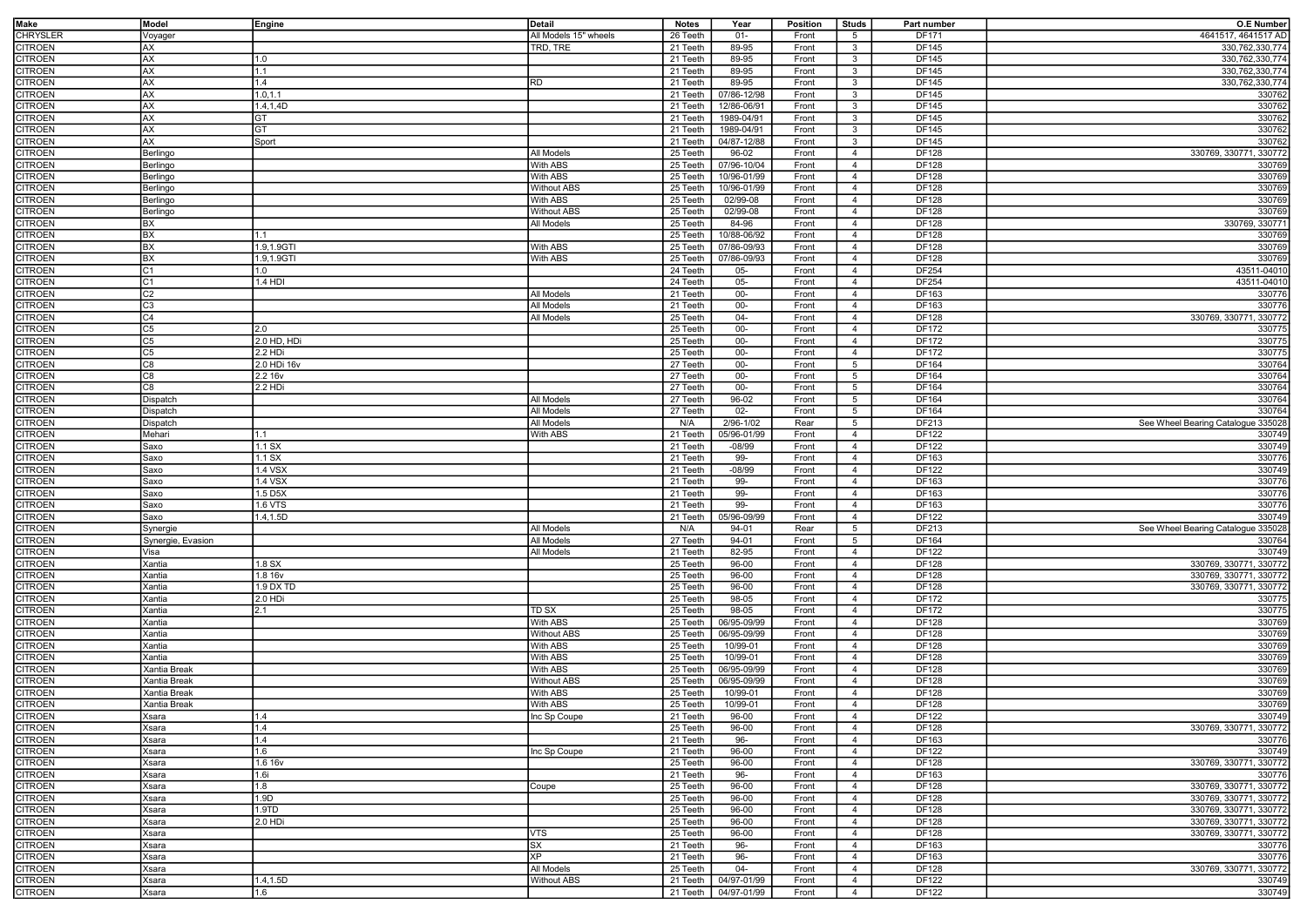| Make                | Model           | Engine                    | Detail             | <b>Notes</b> | Year        | <b>Position</b> | <b>Studs</b>    | Part number  | <b>O.E Number</b>          |
|---------------------|-----------------|---------------------------|--------------------|--------------|-------------|-----------------|-----------------|--------------|----------------------------|
| CITROEN             | (sara           | 1.4, 1.6                  |                    | 21 Teeth     | 04/97-09/00 | Front           | 4               | DF122        | 330749                     |
|                     |                 |                           |                    |              |             |                 |                 |              |                            |
| CITROEN             | Ksara           |                           | <b>Without ABS</b> | 25 Teeth     | 1997-12/01  | Front           | $\overline{4}$  | DF128        | 330769                     |
| CITROEN             | Ksara           |                           | With ABS           | 25 Teeth     | 04/97-09/00 | Front           | $\overline{4}$  | DF128        | 330769                     |
| <b>CITROEN</b>      | Ksara           |                           | With ABS           | 25 Teeth     | 04/97-01/01 | Front           | $\overline{4}$  | DF128        | 330769                     |
| <b>CITROEN</b>      | Xsara Picasso   | 1.6                       |                    | 25 Teeth     | $00-$       | Front           | $\overline{4}$  | <b>DF128</b> | 330769, 330771, 330772     |
| <b>CITROEN</b>      | Xsara Picasso   | 1.8 16v                   |                    | 25 Teeth     | $00 -$      | Front           | $\overline{4}$  | <b>DF128</b> | 330769, 330771, 330772     |
| <b>CITROEN</b>      | Xsara Picasso   | 2.0 HDi                   |                    | 25 Teeth     | $00 -$      | Front           | $\overline{4}$  | DF128        | 330769, 330771, 330772     |
| CITROEN             | Xsara picasso   |                           |                    | 25 Teeth     | 02/00-08    | Front           | $\overline{4}$  | DF128        | 330769                     |
|                     |                 |                           |                    |              |             |                 |                 |              |                            |
| CITROEN             | Ksara picasso   |                           | ABS+ESP            | 25 Teeth     | 02/00-08    | Front           | $\overline{4}$  | DF128        | 330769                     |
| CITROEN             | Xsara picasso   |                           | With ABS           | 25 Teeth     | 02/00-08    | Front           | $\overline{4}$  | DF128        | 330769                     |
| CITROEN             | Xsara picasso   |                           | <b>Without ABS</b> | 25 Teeth     | 02/00-10/04 | Front           | $\overline{4}$  | <b>DF128</b> | 330769                     |
| CITROEN             | Xsara picasso   |                           | With ABS           | 25 Teeth     | 11/04-08    | Front           | $\overline{4}$  | DF128        | 330769                     |
| CITROEN             | ZΧ              | 1.4                       |                    | 21 Teeth     | 92-98       | Front           | $\overline{4}$  | DF122        | 330749                     |
| CITROEN             | ΖX              | 1.4                       | SX                 | 21 Teeth     | 92-98       | Front           | $\overline{4}$  | DF122        | 330749                     |
| CITROEN             | ΖX              | 1.6                       | ABS                | 25 Teeth     | 92-98       | Front           | $\overline{4}$  | DF128        | 330769, 330771, 330772     |
| CITROEN             | ΖX              | 1.9                       | ABS                | 25 Teeth     | 92-98       | Front           | $\overline{4}$  | DF128        | 330769, 330771, 330772     |
|                     |                 |                           |                    |              |             |                 |                 |              |                            |
| <b>CITROEN</b>      | ΖX              | 1.1, 1.4                  |                    | 21 Teeth     | 08/00-01    | Front           | $\overline{4}$  | DF122        | 330749                     |
| CITROEN             | ΖX              | 1.4D, 1.5D                |                    | 21 Teeth     | 03/91-06/97 | Front           | $\overline{4}$  | DF122        | 330749                     |
| CITROEN             | ΖX              |                           | With ABS           | 25 Teeth     | 10/93-01/98 | Front           | $\overline{4}$  | DF128        | 330769                     |
| CITROEN COMM        | <b>Berlingo</b> |                           | With ABS           | 25 Teeth     | 10/96-01/99 | Front           | $\overline{4}$  | DF128        | 330769                     |
| CITROEN COMM        | Berlingo        |                           | With ABS           | 25 Teeth     | 10/96-01/99 | Front           | $\overline{4}$  | DF128        | 330769                     |
| CITROEN COMM        | Berlingo        |                           | With ABS           | 25 Teeth     | 02/99-08    | Front           | $\overline{4}$  | DF128        | 330769                     |
| CITROEN COMM        | <b>Berlingo</b> |                           | <b>Without ABS</b> | 25 Teeth     | 02/99-08    | Front           | $\overline{4}$  | DF128        | 330769                     |
|                     |                 |                           |                    |              |             |                 |                 |              |                            |
| CITROEN COMM        | C15             | 1.0, 1.1, 1.4             |                    | 21 Teeth     | 03/91-06/97 | Front           | $\overline{4}$  | DF122        | 330749                     |
| <b>CITROEN COMM</b> | C15             | 1.1,1.8D                  |                    | 21 Teeth     | 10/84-12/97 | Front           | $\overline{4}$  | DF122        | 330749                     |
| CITROEN COMM        | Saxo enterprise | 1.0, 1.1                  |                    | 21 Teeth     | 08/97-07/99 | Front           | $\overline{4}$  | DF122        | 330749                     |
| CITROEN COMM        | Saxo enterprise | 1.0, 1.1                  |                    | 21 Teeth     | 05/96-01/99 | Front           | $\overline{4}$  | <b>DF122</b> | 330749                     |
| <b>DAEWOO</b>       | Espero          | 1.5                       |                    | 22 Teeth     | $4/95 -$    | Front           | $\overline{4}$  | <b>DF120</b> | 326197, 90157724, 90498610 |
| <b>DAEWOO</b>       | Espero          | 1.8                       |                    | 22 Teeth     | $4/95 -$    | Front           | $\overline{4}$  | <b>DF120</b> | 326197, 90157724, 90498610 |
| <b>DAEWOO</b>       | Espero          | 2.0                       |                    | 33 Teeth     | $4/95 -$    | Front           | $\overline{4}$  | DF121        | 326184, 90095270           |
| <b>DAEWOO</b>       |                 | 1.3                       |                    | 22 Teeth     | 97-         | Front           | $\overline{4}$  | <b>DF120</b> | 326197, 90157724, 90498610 |
|                     | Lanos           |                           |                    |              |             |                 |                 |              |                            |
| <b>DAEWOO</b>       | Lanos           | 1.5                       |                    | 33 Teeth     | $97 -$      | Front           | $\overline{4}$  | DF121        | 326184, 90095270           |
| <b>DAEWOO</b>       | anos            | 1.6                       |                    | 33 Teeth     | $97 -$      | Front           | $\overline{4}$  | DF121        | 326184, 90095270           |
| <b>DAEWOO</b>       | Nexia           | 1.5                       | 13" wheels         | 22 Teeth     | $95 -$      | Front           | $\overline{4}$  | DF120        | 326197, 90157724, 90498610 |
| DAEWOO              | Nexia           | 1.5                       | 14" wheels         | 33 Teeth     | $95-$       | Front           | $\overline{4}$  | DF121        | 326184, 90095270           |
| FIAT                | 500             | 1.28V                     |                    | 22 Teeth     | $07 -$      | Front           | $\overline{4}$  | DF234        | 7672265                    |
| FIAT                | 500             | 1.3                       |                    | 25 Teeth     | $07 -$      | Front           | $\overline{4}$  | DF173        | 7667265                    |
| FIAT                | 500             | 1.4 16V                   |                    | 25 Teeth     | $07 -$      | Front           | $\overline{4}$  | DF173        | 7667265                    |
|                     |                 |                           |                    |              |             |                 |                 |              |                            |
| FIAT                | Brava           | 1.2 16V                   |                    | 22 Teeth     | 98-00       | Front           | $\overline{4}$  | DF193        | 7608131                    |
| FIAT                | Brava           | 1370 SPI 12V              |                    | 22 Teeth     | 95-98       | Front           | $\overline{4}$  | DF193        | 7608131                    |
| <b>FIAT</b>         | Brava           | 1580 MPI 16V              |                    | 22 Teeth     | 95-98       | Front           | $\overline{4}$  | DF193        | 7608131                    |
| <b>FIAT</b>         | Brava           | 1.6 16V G98               |                    | 22 Teeth     | 98-00       | Front           | $\overline{4}$  | DF193        | 7608131                    |
| <b>FIAT</b>         | Brava           | 1.6 16V G98               |                    | 22 Teeth     | 98-00       | Front           | $\overline{4}$  | DF193        | 7608131                    |
| <b>FIAT</b>         | Brava           | 1.6 16V G98               |                    | 25 Teeth     | 98-00       | Front           | $\overline{4}$  | DF173        | 60800548, 7667265, 759552  |
| FIAT                | Brava           | 1.8 Mpi 16V               |                    | 25 Teeth     | 95-98       | Front           | $\overline{4}$  | DF173        | 60800548, 7667265, 7595521 |
| <b>FIAT</b>         |                 | 1.9 TD/DS                 |                    | 25 Teeth     | 95-98       | Front           | $\overline{4}$  | DF173        | 60800548, 7667265, 759552  |
|                     | Brava           |                           |                    |              |             |                 |                 |              |                            |
| <b>FIAT</b>         | Brava           | 1.9 JTD G98               |                    | 25 Teeth     | 98-00       | Front           | $\overline{4}$  | DF173        | 60800548, 7667265, 7595521 |
| <b>FIAT</b>         | Brava           | 1930 DS                   |                    | 22 Teeth     | 95-98       | Front           | $\overline{4}$  | DF193        | 7608131                    |
| FIAT                | Bravo           | 1.2 16V G98               |                    | 22 Teeth     | 98-00       | Front           | $\overline{4}$  | DF193        | 7608131                    |
| <b>FIAT</b>         | Bravo           | 1370 SPI 12V              |                    | 22 Teeth     | 95-98       | Front           | $\overline{4}$  | DF193        | 7608131                    |
| FIAT                | Bravo           | 1930 DS                   |                    | 22 Teeth     | 95-98       | Front           | $\overline{4}$  | DF193        | 7608131                    |
| <b>FIAT</b>         | Bravo           | 2.0 Gamma'98              | With ABS           | 25 Teeth     | 1998-2001   | Front           | $\overline{4}$  | <b>DF220</b> | 60545087                   |
| FIAT                | Bravo           | 2.0                       | <b>Without ABS</b> | 25 Teeth     | 1995-1998   | Front           | $\overline{4}$  | DF220        | 60545087                   |
|                     |                 |                           |                    |              |             |                 |                 |              |                            |
| FIAT                | Cinquecento     |                           |                    | 22 Teeth     | $92 - 98$   | Front           | $\overline{4}$  | DF193        | 7608131                    |
| <b>FIAT</b>         | Coupe           | 1750                      | All Models         | 25 Teeth     | 93-         | Front           | $\overline{4}$  | DF173        | 7595521, 7667265           |
| FIAT                | Coupe           | 2.0                       | Aspirato           | 25 Teeth     | 93-96       | Front           | $\overline{4}$  | DF173        | 7595521, 7667265           |
| FIAT                | Coupe           | 2.0                       | Turbo              | 25 Teeth     | 93-96       | Front           | $\overline{4}$  | DF220        | 60545087, 60809805         |
| <b>FIAT</b>         | Coupe           | 2.0 20V 5 Cyl             |                    | 25 Teeth     | 98-         | Front           | $\overline{4}$  | DF173        | 7595521, 7667265           |
| <b>FIAT</b>         | Coupe           | 12.0 TD                   |                    | 25 Teeth     | 1994-1996   | Front           | $\overline{4}$  | DF220        | 60545087                   |
| <b>FIAT</b>         | Coupe           | 2.0 TD Gamma '96          | Not 99             | 25 Teeth     | 1996-2000   | Front           | $\overline{4}$  | <b>DF220</b> | 60545087                   |
| FIAT                |                 | 1930 TDS                  |                    |              |             |                 | $\overline{4}$  |              | 7667265, 7595521           |
|                     | Croma           |                           |                    | 25 Teeth     | 91-96       | Front           |                 | DF173        |                            |
| FIAT                | Croma           | 2.08V                     |                    | 25 Teeth     | 91-92       | Front           | $\overline{4}$  | DF173        | 7667265, 7595521           |
| <b>FIAT</b>         | Croma           | 2.5 TDS                   |                    | 25 Teeth     | 91-96       | Front           | $\overline{4}$  | DF173        | 7667265, 7595521           |
| FIAT                | Croma           | 1930 TDS, 2.5 TDS, F.L'90 | <b>Without ABS</b> | 27 Teeth     | 1990-1996   | Rear            | $\overline{4}$  | DF305        | 60809668                   |
| FIAT                | Croma           | 2.5 V6                    |                    | 27 Teeth     | 1993-1996   | Rear            | $\overline{4}$  | DF305        | 60809668                   |
| FIAT                | Croma           | 1930 TDS, 2.5 TDS, F.L'90 | With ABS           | 27 Teeth     | 1990-1996   | Rear            | $\overline{4}$  | DF305        | 60809668                   |
| <b>FIAT</b>         | Croma           | 2.0,2.0TD F.L'90          | With ABS           | 27 Teeth     | 11/92-1996  | Rear            | $\overline{4}$  | DF305        | 60809668                   |
| FIAT                | Ducato III      | 2.0                       | ΒZ                 | 35 Teeth     | 00-06       | Front           | $5\overline{5}$ | DF236        | 1328053080                 |
|                     |                 |                           |                    |              |             |                 |                 |              |                            |
| <b>FIAT</b>         | Ducato III      | 2.2, 2.3, 2.8             | JTD                | 28 Teeth     | 01-06       | Front           | 5               | DF237        | 1346653080                 |
| FIAT                | Ducato IV       | 2.0                       | JTD                | 35 Teeth     | 06-         | Front           | $5\overline{5}$ | DF238        | 51753218                   |
| <b>FIAT</b>         | Ducato IV       | JTD                       |                    | 35 Teeth     | 06-         | Front           | 5               | DF239        | 51750868                   |
| FIAT                | Ducato IV       | <b>JTD</b>                |                    | 35 Teeth     | 06-         | Front           | 5               | DF239        | 51750868                   |
| FIAT                | Ducato IV       | JTD                       |                    | 35 Teeth     | 06-         | Front           | 5               | DF239        | 51750868                   |
| FIAT                | Duna            | 1100,1300,1700DS Berlina  |                    | 22 Teeth     | 1986-1990   | Front           | $\overline{4}$  | <b>DF298</b> | 7591328                    |
|                     |                 |                           |                    |              |             |                 |                 |              |                            |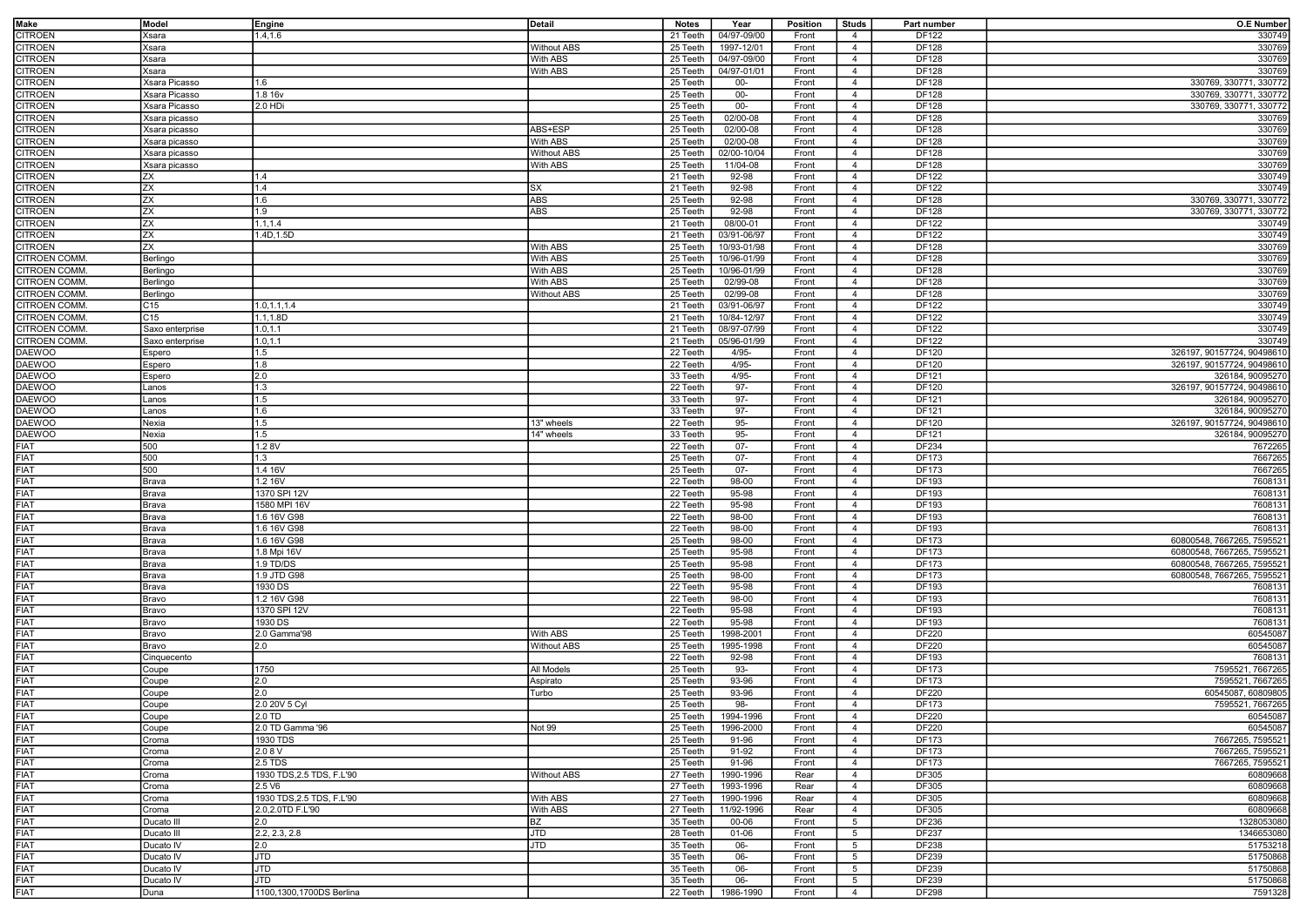| Make        | Model               | Engine                                                    | Detail                   | <b>Notes</b>         | Year                   | <b>Position</b> | <b>Studs</b>                     | Part number  | <b>O.E Number</b>                                |
|-------------|---------------------|-----------------------------------------------------------|--------------------------|----------------------|------------------------|-----------------|----------------------------------|--------------|--------------------------------------------------|
| <b>FIAT</b> | Duna                | 100,1300,1700DS Cityvan Penny weekend                     |                          | 22 Teeth             | 1986-1990              | Front           | 4                                | DF298        | 7591328                                          |
| <b>FIAT</b> | Grande Punto        | 1.2, 1.4                                                  |                          | 22 Teeth             | 2005-                  |                 | $\overline{4}$                   | DF225        |                                                  |
|             |                     |                                                           |                          |                      |                        | Front           |                                  |              | 55703556                                         |
| <b>FIAT</b> | Grande Punto        | 1.2, 1.4                                                  |                          | 25 Teeth             | 2005-                  | Front           | $\overline{4}$                   | DF314        | 55703557                                         |
| <b>FIAT</b> | Grande Punto Abarth |                                                           |                          | 28 Teeth             | 2007-                  | Front           | $\overline{4}$                   | DF315        | 7700313184                                       |
| <b>FIAT</b> | Marea               | 1.2 16V                                                   | Gamma                    | 22 Teeth             | $99-02$                | Front           | $\overline{4}$                   | DF193        | 7608131                                          |
| <b>FIAT</b> | Marea               | 1370 12V                                                  |                          | 22 Teeth             | $96 - 99$              | Front           | $\overline{4}$                   | DF193        | 7608131                                          |
| <b>FIAT</b> | Marea               | 1580                                                      | All Models               | 25 Teeth             | 96-99                  | Front           | $\overline{4}$                   | DF173        | 7595521, 7667265                                 |
| <b>FIAT</b> | Marea               | 1.6                                                       | All Models               | 25 Teeth             | $99-02$                | Front           | $\overline{4}$                   | DF173        | 7595521, 7667265                                 |
| <b>FIAT</b> | Marea               | 1.8                                                       | Inc Gamma                | 25 Teeth             | 96-02                  | Front           | $\overline{4}$                   | DF173        | 7595521, 7667265                                 |
| <b>FIAT</b> | Marea               | 1910                                                      | All Models               | 25 Teeth             | $96 - 02$              | Front           | $\overline{4}$                   | DF173        | 7595521, 7667265                                 |
|             |                     |                                                           |                          |                      |                        |                 |                                  |              |                                                  |
| <b>FIAT</b> | Marea               | 2.0                                                       | All Models               | 25 Teeth             | 96-02                  | Front           | $\overline{4}$                   | DF220        | 60545087, 60809805                               |
| <b>FIAT</b> | Marea               | 2.0TB Gamma '99                                           | With ABS                 | 25 Teeth             | 1999-2002              | Front           | $\overline{4}$                   | DF220        | 60545087                                         |
| <b>FIAT</b> | Marea               | 2.0,2.4 TD                                                | With ABS                 | 25 Teeth             | 1996-1999              | Front           | $\overline{4}$                   | DF220        | 60545087                                         |
| <b>FIAT</b> | Marea               | 2.0,2.4 TD                                                | With ABS                 | 25 Teeth             | 1996-1999              | Front           | $\overline{4}$                   | DF220        | 60545087                                         |
| <b>FIAT</b> | Marea               | 2.0.2.4 TD                                                | With ABS                 | 25 Teeth             | 1996-1999              | Front           | $\overline{4}$                   | DF220        | 60545087                                         |
| <b>FIAT</b> | Marea               | 2.0,2.4 JTD, Gamma'99                                     | <b>Without Abs</b>       | 25 Teeth             | 1999-2002              | Front           | $\overline{4}$                   | DF220        | 60545087                                         |
| <b>FIAT</b> | Multipla            | 1.6, 16V, Blupower                                        |                          | 25 Teeth             | 98-                    | Front           | $\overline{4}$                   | DF173        | 7667265, 7595521                                 |
| <b>FIAT</b> | Multipla            | 1910 JTD                                                  |                          | 25 Teeth             | 98-                    | Front           | $\overline{4}$                   | DF173        | 7667265, 7595521                                 |
| FIAT        | Nuova Bravo         | 1.9 JTB 16V                                               |                          | 25 Teeth             | 2007-                  | Front           | $\overline{4}$                   | DF220        | 60545087                                         |
|             |                     |                                                           |                          |                      |                        |                 |                                  |              |                                                  |
| <b>FIAT</b> | Palio               |                                                           | <b>Without ABS</b>       | 25 Teeth             | 1997-2002              | Front           | $\overline{4}$                   | DF303        | 82491391                                         |
| <b>FIAT</b> | Palio               |                                                           | With ABS                 | 25 Teeth             | 1997-2002              | Front           | $\overline{4}$                   | DF303        | 82491391                                         |
| <b>FIAT</b> | Palio 2 Volume      | 1.0 Rest '02                                              | <b>Without ABS</b>       | 25 Teeth             | 2002-                  | Front           | $\overline{4}$                   | DF303        | 82491391                                         |
| <b>FIAT</b> | Palio 2 Volume      | 1.1,1242,1.4,1461,1580,1596,1697TD,1910 DS,Rest '02       | With ABS                 | 25 Teeth             | 2002-                  | Front           | $\overline{4}$                   | DF303        | 82491391                                         |
| <b>FIAT</b> | Palio 2 Volume      | 1242, 1.4, 1461, 1580, 1596, 1697, TDI, 1910 DS, Rest '02 | Without ABS EUR 1.0      | 25 Teeth             | 2002-                  | Front           | $\overline{4}$                   | DF303        | 82491391                                         |
| <b>FIAT</b> | Punto               | 1.2                                                       | Grand                    | 22 Teeth             | $05 -$                 | Front           | $\overline{4}$                   | DF225        | 55703556                                         |
| <b>FIAT</b> | Punto               | 1.4                                                       | Grand                    | 22 Teeth             | $05 -$                 | Front           | $\overline{4}$                   | DF225        | 55703556                                         |
| <b>FIAT</b> |                     | 1.3MJTD                                                   |                          |                      |                        |                 | $\overline{4}$                   | <b>DF226</b> | 71747713                                         |
|             | Punto               |                                                           | Grand                    | 25 Teeth             | $05 -$                 | Front           |                                  |              |                                                  |
| <b>FIAT</b> | Punto               | 1.4TB                                                     | Grand                    | 25 Teeth             | $05 -$                 | Front           | $\overline{4}$                   | DF226        | 71747713                                         |
| <b>FIAT</b> | Punto               | 1.9JTD                                                    | Grand                    | 25 Teeth             | $05 -$                 | Front           | $\overline{4}$                   | <b>DF226</b> | 71747713                                         |
| <b>FIAT</b> | Punto               | 1.3, 16V, SDi                                             |                          | 25 Teeth             | $03 -$                 | Front           | $\overline{4}$                   | DF173        | 7667265, 7595521                                 |
| <b>FIAT</b> | Punto               | 1.8, 16v FL                                               |                          | 25 Teeth             | 03-                    | Front           | $\overline{4}$                   | DF173        | 7667265, 7595521                                 |
| <b>FIAT</b> | Punto               | 1910 JTD, FL03                                            |                          | 25 Teeth             | $03 -$                 | Front           | $\overline{4}$                   | DF173        | 7667265, 7595521                                 |
| <b>FIAT</b> | Punto               |                                                           | 55                       | 25 Teeth             | 93-99                  | Front           | $\overline{4}$                   | DF173        | 7667265, 7595521                                 |
| <b>FIAT</b> | Punto               |                                                           | 60                       | 25 Teeth             | 93-99                  | Front           | $\overline{4}$                   | DF173        | 7667265, 7595521                                 |
| <b>FIAT</b> |                     |                                                           |                          |                      | 93-99                  |                 | $\overline{4}$                   | <b>DF173</b> | 7667265, 7595521                                 |
|             | Punto               |                                                           | 75                       | 25 Teeth             |                        | Front           |                                  |              |                                                  |
| <b>FIAT</b> | Punto               |                                                           | GO                       | 25 Teeth             | 93-99                  | Front           | $\overline{4}$                   | DF173        | 7667265, 7595521                                 |
| <b>FIAT</b> | Punto               |                                                           | GT                       | 25 Teeth             | 93-99                  | Front           | $\overline{4}$                   | DF173        | 7667265, 7595521                                 |
| <b>FIAT</b> | Punto               |                                                           | S/SX/ELX/SPORTING/S      | 22 Teeth             | 97-99                  | Front           | $\overline{4}$                   | DF193        | 7608131                                          |
| <b>FIAT</b> | Punto               |                                                           | 50-60-75-90              | 22 Teeth             | 93-97                  | Front           | $\overline{4}$                   | DF193        | 7608131                                          |
| <b>FIAT</b> | Punto               | 1242 MPI 16V                                              |                          | 22 Teeth             | 97-99                  | Front           | $\overline{4}$                   | DF193        | 7608131                                          |
| <b>FIAT</b> | Punto               | 1242 8V                                                   |                          | 22 Teeth             | 99-03                  | Front           | $\overline{4}$                   | DF193        | 7608131                                          |
| <b>FIAT</b> | Punto               | 1.4 16V                                                   |                          | 22 Teeth             | $03 -$                 | Front           | $\overline{4}$                   | DF193        | 7608131                                          |
| <b>FIAT</b> | Punto               | 1580 MPI                                                  |                          | 22 Teeth             | 93-97                  | Front           | $\overline{4}$                   | DF193        | 7608131                                          |
|             |                     |                                                           |                          |                      |                        |                 |                                  |              |                                                  |
| <b>FIAT</b> | Punto               | 1697 DS                                                   |                          | 22 Teeth             | 93-97                  | Front           | $\overline{4}$                   | DF193        | 7608131                                          |
| <b>FIAT</b> | Punto               | 1697 DS                                                   |                          | 22 Teeth             | 97-99                  | Front           | $\overline{4}$                   | DF193        | 7608131                                          |
| <b>FIAT</b> | Punto               | 1697 TDS                                                  |                          | 22 Teeth             | 93-97                  | Front           | $\overline{4}$                   | DF193        | 7608131                                          |
| <b>FIAT</b> | Punto               | 1697 TDS                                                  |                          | 22 Teeth             | 97-99                  | Front           | $\overline{4}$                   | DF193        | 7608131                                          |
| <b>FIAT</b> | Punto               | 1.9 JTD                                                   |                          | 22 Teeth             | 99-03                  | Front           | $\overline{4}$                   | DF193        | 7608131                                          |
| <b>FIAT</b> | Punto Abarth        |                                                           | All Models               | 22 Teeth             | $07 -$                 | Front           | $\overline{4}$                   | DF225        | 55703556                                         |
| <b>FIAT</b> | Punto Abarth        |                                                           | All Models               | 25 Teeth             | $07 -$                 | Front           | $\overline{4}$                   | DF226        | 71747713                                         |
| <b>FIAT</b> |                     |                                                           |                          |                      | 03-07                  |                 |                                  |              |                                                  |
| <b>FIAT</b> | Punto II            | 1.8<br>$1.9$ JTD                                          | All Models F.L. 03 - ABS | 25 Teeth<br>25 Teeth | $03 -$                 | Front           | $\overline{4}$<br>$\overline{4}$ | DF173        | 7667265<br>7667265                               |
|             | Punto II            |                                                           | With ABS                 |                      |                        | Front           |                                  | DF173        |                                                  |
| <b>FIAT</b> | Regata Berlina      | 1.6, R.86                                                 | 100CV                    | 22 Teeth             | 1986-00                | Front           | $\overline{4}$                   | DF300        | 7641450                                          |
| <b>FIAT</b> | Regata Berlina      |                                                           |                          | 22 Teeth             | 09/83-05-86            | Front           | $\overline{4}$                   | <b>DF298</b> | 7591328                                          |
| <b>FIAT</b> | Regata Berlina      |                                                           |                          | 22 Teeth             | 06/86-12/90            | Front           | $\overline{4}$                   | DF298        | 7591328                                          |
| <b>FIAT</b> | Regata Berlina      | 1005                                                      |                          | 22 Teeth             | 09/93-05/86            | Front           | $\overline{4}$                   | <b>DF299</b> | 5955456                                          |
| <b>FIAT</b> | Regata Berlina      | 1005                                                      |                          | 22 Teeth             | 06/86-12/90            | Front           | $\overline{4}$                   | DF299        | 5955456                                          |
| <b>FIAT</b> | Regata Weekend      |                                                           |                          | 22 Teeth             | 06/86-12/90            | Front           | $\overline{4}$                   | <b>DF298</b> | 7591328                                          |
| <b>FIAT</b> | Regata Weekend      | 1005                                                      |                          |                      | 22 Teeth   09/83-05/86 | Front           | $\overline{4}$                   | DF299        | 5955456                                          |
| <b>FIAT</b> |                     |                                                           |                          |                      | 06/86-12/90            |                 |                                  |              |                                                  |
|             | Regata Weekend      | 1005                                                      |                          | 22 Teeth             |                        | Front           | $\overline{4}$                   | DF299        | 5955456                                          |
| <b>FIAT</b> | Regata Weekend      |                                                           |                          | 22 Teeth             | 09/83-05/86            | Front           | $\overline{4}$                   | DF298        | 7591328                                          |
| <b>FIAT</b> | Ritmo               |                                                           |                          | 22 Teeth             | 01/76-12/88            | Front           | $\overline{4}$                   | <b>DF298</b> | 7591328                                          |
| <b>FIAT</b> | Scudo               |                                                           | All Models               | 27 Teeth             | 95-04                  | Front           | $5\overline{5}$                  | DF164        | 1311508080                                       |
| <b>FIAT</b> | Scudo               |                                                           | All Models               | 27 Teeth             | $04 -$                 | Front           | 5 <sup>5</sup>                   | DF164        | 1311508080                                       |
| <b>FIAT</b> | Scudo               |                                                           |                          | N/A                  | $95 -$                 | Rear            | $5\overline{5}$                  | DF213        | See Wheel Bearing Catalogue 71714474, 1473543080 |
| <b>FIAT</b> | Scudo               |                                                           | All Models               | 28 Teeth             | $07 -$                 | Front           | $5\overline{5}$                  | DF240        | 9651610487                                       |
| <b>FIAT</b> | Sedici              | 4x4                                                       |                          | 28 Teeth             | 06-                    | Front           | 5 <sup>5</sup>                   | DF235        | 71742697                                         |
| <b>FIAT</b> | Sedici              |                                                           | 4x4                      | 28 Teeth             | 2006-                  | Rear            | $5\overline{5}$                  | DF235        | 71742697                                         |
|             |                     |                                                           |                          |                      |                        |                 |                                  |              |                                                  |
| <b>FIAT</b> | Sedici              |                                                           | Not 4x4                  | 28 Teeth             | 2006-                  | Rear            | 5                                | DF235        | 71742697                                         |
| <b>FIAT</b> | Seicento            |                                                           |                          | 25 Teeth             | 98-                    | Front           | $\overline{4}$                   | DF173        | 7667265, 7595521                                 |
| <b>FIAT</b> | Seicento            | 899 SPI                                                   |                          | 22 Teeth             | 98-                    | Front           | $\overline{4}$                   | DF193        | 7608131                                          |
| <b>FIAT</b> | Seicento            | 1108 MPI/SPI                                              |                          | 22 Teeth             | 98-                    | Front           | $\overline{4}$                   | DF193        | 7608131                                          |
| <b>FIAT</b> | Stilo               | 1.2                                                       |                          | 25 Teeth             | 03-                    | Front           | $\overline{4}$                   | DF173        | 7667265, 7595521                                 |
| <b>FIAT</b> | Stilo               | 1.2 16V                                                   |                          | 22 Teeth             | 01-03                  | Front           | $\overline{4}$                   | DF193        | 7608181                                          |
|             |                     |                                                           |                          |                      |                        |                 |                                  |              |                                                  |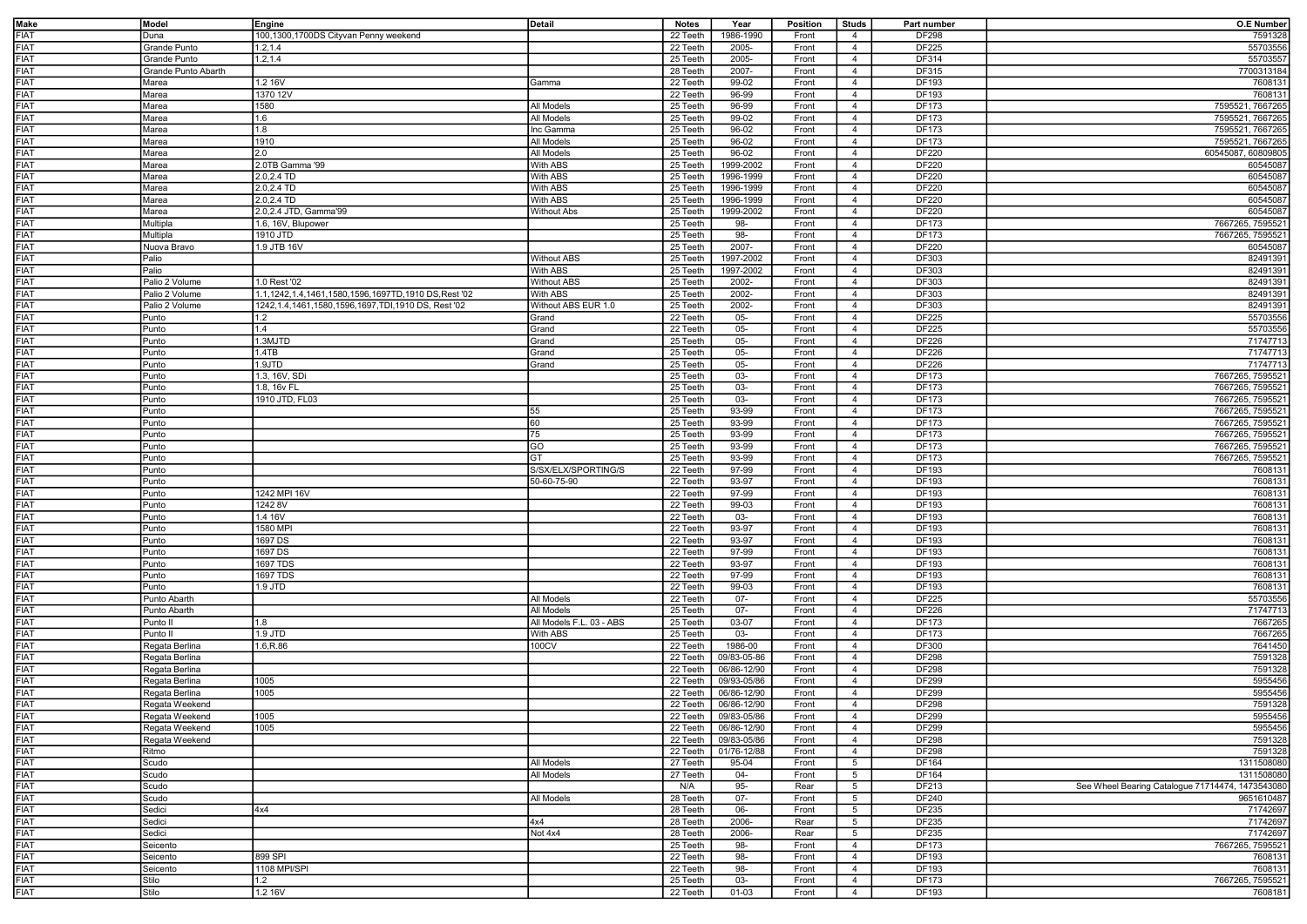| <b>Make</b>         | Model     | Engine                                | <b>Detail</b>            | <b>Notes</b> | Year           | Position     | <b>Studs</b>    | Part number           | <b>O.E Number</b>         |
|---------------------|-----------|---------------------------------------|--------------------------|--------------|----------------|--------------|-----------------|-----------------------|---------------------------|
| FIAT                |           |                                       |                          |              |                |              |                 |                       |                           |
|                     | Stilo     | 1.9 JTD, FLL                          |                          | 25 Teeth     | $01 - 03$      | Front        | $\overline{4}$  | DF173                 | 7667265, 7595521          |
| <b>FIAT</b>         | Stilo     | 1.9 JTD, FLL 2003                     |                          | 25 Teeth     | $04 -$         | Front        | $\overline{4}$  | DF173                 | 7667265, 7595521          |
| <b>FIAT</b>         | Stilo     | 1.9JTD 16V.2.4 F.L'03 M.Y 2006        | No SW                    | 25 Teeth     | 2003-          | Front        | $\overline{4}$  | DF220                 | 60545087                  |
| <b>FIAT</b>         | Stilo     | 2.4                                   |                          | 25 Teeth     | 2001-2003      | Front        | $\overline{4}$  | DF220                 | 60545087                  |
| <b>FIAT</b>         | Tempra    | 1.8                                   |                          | 25 Teeth     | 90-93          | Front        | $\overline{4}$  | DF173                 | 7667265, 7595521          |
|                     |           |                                       |                          |              |                |              |                 |                       |                           |
| <b>FIAT</b>         | Tempra    | 1.9TD                                 |                          | 25 Teeth     | 93-96          | Front        | $\overline{4}$  | DF173                 | 7667265, 7595521          |
| <b>FIAT</b>         | Tempra    | 2.0SW, 4x4                            |                          | 25 Teeth     | 90-93          | Front        | $\overline{4}$  | <b>DF173</b>          | 7667265, 7595521          |
| <b>FIAT</b>         | Tempra    | 2.0 8V MAQ                            |                          | 25 Teeth     | 93-96          | Front        | $\overline{4}$  | DF173                 | 7667265, 7595521          |
| <b>FIAT</b>         | Tipo      | 1.8                                   |                          | 25 Teeth     | 90-93          | Front        | $\overline{4}$  | DF173                 | 7667265, 7595521          |
|                     |           |                                       |                          |              |                |              |                 |                       |                           |
| <b>FIAT</b>         | Tipo      | 2.08V                                 |                          | 25 Teeth     | 90-93          | Front        | $\overline{4}$  | DF173                 | 7667265, 7595521          |
| <b>FIAT</b>         | Tipo      |                                       | Most models              | 25 Teeth     | 90-96          | Front        | $\overline{4}$  | DF173                 | 7667265, 7595521          |
| <b>FIAT</b>         | Tipo      | 2.0 16V                               |                          | 25 Teeth     | 93-95          | Front        | $\overline{4}$  | DF173                 | 7667265, 7595521          |
| <b>FIAT</b>         | Ulysse    |                                       | All Models               | 27 Teeth     | 94-            | Front        | $5\phantom{.0}$ | DF164                 | 1311508080                |
| <b>FIAT</b>         |           |                                       |                          |              |                |              |                 | DF213                 |                           |
|                     | Jlysse    |                                       | All Models - Hub/Bearing | N/A          | 94-02          | Rear         | 5               |                       | 71714474, 1473543080      |
| <b>FIAT</b>         | Jlysse    | 2.0, 2.2JTD, 3.0                      | All Models               | N/A          | $01 -$         | Front        | 5               | See Bearing Catalogue |                           |
| <b>FIAT</b>         | Jno       | CS, 1.1, B2, 1.7 DS                   |                          | 22 Teeth     | 1988-1990      | Front        | $\overline{4}$  | DF298                 | 7591328                   |
| <b>FIAT COMM</b>    | Ducato I  | 4X4                                   |                          | 33 Teeth     | 1990-1994      | Front        | 5               | DF147                 | 326195                    |
| <b>FIAT COMM</b>    |           |                                       |                          | 28 Teeth     | 1990-1994      |              | $5\overline{5}$ | DF294                 | 7657422                   |
|                     | Ducato I  |                                       |                          |              |                | Front        |                 |                       |                           |
| <b>FIAT COMM</b>    | Ducato I  |                                       |                          | 28 Teeth     | 1990-1994      | Front        | 5               | DF294                 | 7657422                   |
| <b>FIAT COMM</b>    | Ducato II | Diesel                                | 4x4 Q18                  | 28 Teeth     | 11/01-2002     | Rear         | 5               | DF322                 | 71728973                  |
| <b>FIAT COMM</b>    | Ducato II |                                       | 4x4 Q18                  | 28 Teeth     | 2001-09/04     | Rear         | 5               | DF322                 | 71728973                  |
| <b>FIAT COMM</b>    | Ducato II |                                       | 4x4 Q18                  | 28 Teeth     | 09-04-2006     | Rear         | $5\overline{5}$ | DF322                 | 71728973                  |
|                     |           |                                       |                          |              |                |              |                 |                       |                           |
| <b>FIAT COMM</b>    | Ducato II | Diesel                                | 4X4 Q14                  | 28 Teeth     | 11/01-2002     | Rear         | 5               | DF323                 | 71728972                  |
| <b>FIAT COMM</b>    | Ducato II |                                       | Q11, Q15, 4x4            | 28 Teeth     | 2001-09/04     | Rear         | $5\overline{5}$ | DF323                 | 71728972                  |
| <b>FIAT COMM</b>    | Ducato II |                                       | Q11, Q15, 4x5            | 28 Teeth     | 09/04-2006     | Rear         | 5               | DF323                 | 71728972                  |
| <b>FIAT COMM</b>    | Ducato II |                                       | 4x4 Q18                  | 28 Teeth     | 1994-11/01     | Rear         | 5               | DF327                 | 5896386                   |
|                     |           |                                       |                          |              |                |              |                 |                       |                           |
| <b>FIAT COMM</b>    | Ducato II |                                       | 4x4 Q18                  | 28 Teeth     | 11/01-2002     | Rear         | 5               | <b>DF327</b>          | 5896386                   |
| <b>FIAT COMM</b>    | Ducato II | <b>Diesel</b>                         | 4x4 Q18                  | 28 Teeth     | 11/01-2002     | Rear         | 5               | DF327                 | 5896386                   |
| <b>FIAT COMM</b>    | Ducato II | <b>Diesel</b>                         | 4x4 Q18                  | 28 Teeth     | $11/01 - 2002$ | Rear         | 5               | DF327                 | 5896386                   |
| <b>FIAT COMM</b>    | Ducato II | Diesel                                | 4x4 Q14                  | 28 Teeth     | 11/01-2002     | Rear         | 5               | DF327                 | 5896386                   |
|                     |           |                                       |                          |              |                |              |                 |                       |                           |
| <b>FIAT COMM</b>    | Ducato II | <b>Diesel</b>                         | 4x4 Q10, Q14             | 28 Teeth     | 1994-11/01     | Rear         | 5               | DF328                 | 5896374                   |
| <b>FIAT COMM</b>    | Ducato II | Diesel                                | 4x4 Q14                  | 28 Teeth     | 1994-11/01     | Rear         | 5               | DF328                 | 5896374                   |
| <b>FIAT COMM</b>    | Ducato II | Diesel                                | 4x4 Q10, Q14             | 28 Teeth     | 11/02-2002     | Rear         | 5               | DF328                 | 5896374                   |
| <b>FIAT COMM</b>    | Ducato II |                                       | 4x4 Q10, Q14             | 28 Teeth     | 1994-11/02     | Rear         | $5\overline{5}$ | DF328                 | 5896374                   |
|                     |           |                                       |                          |              |                |              |                 |                       |                           |
| <b>FIAT COMM</b>    | Ducato II |                                       | 4x4 Q18                  | 28 Teeth     | 11/01-2002     | Rear         | 5               | DF328                 | 5896374                   |
| <b>FIAT COMM</b>    | Fiorino   |                                       |                          | 22 Teeth     | 1988-1993      | Front        | $\overline{4}$  | DF298                 | 7591328                   |
| <b>FIAT COMM</b>    | Fiorino   | 1.4 BZ                                |                          | 28 Teeth     | 2007-          | Front        | $\overline{4}$  | DF325                 | 51785316                  |
| <b>FIAT COMM</b>    | Talento   |                                       |                          | 28 Teeth     | 1990-1994      | Front        | 5               | DF294                 | 7657422                   |
|                     |           |                                       |                          |              |                |              |                 |                       |                           |
| FORD                | Cougar    | 2.0, 2.5                              | All Models               | 27 Teeth     | 98-03          | Front        | $\overline{4}$  | DF140                 | 7346525                   |
| <b>FORD</b>         | Cougar    |                                       | With ABS                 | 27 Teeth     | 08/98          | Front        | $\overline{4}$  | DF140                 | 7346525                   |
| <b>FORD</b>         | Cougar    |                                       | <b>Without ABS</b>       | 27 Teeth     | 08/98          | Front        | $\overline{4}$  | DF140                 | 7346525                   |
| <b>FORD</b>         | Escort    |                                       | MK3                      | 23 Teeth     | 80-86          | Front        | $\overline{4}$  | DF119                 | 1644842, 6087129          |
| FORD                |           |                                       | MK4                      |              |                |              |                 | DF119                 | 1644842, 6087129          |
|                     | Escort    |                                       |                          | 23 Teeth     | 86-90          | Front        | $\overline{4}$  |                       |                           |
| <b>FORD</b>         | Escort    |                                       | MK5                      | 23 Teeth     | 90-95          | Front        | $\overline{4}$  | DF124                 | 6517014                   |
| <b>FORD</b>         | Escort    |                                       | MK6 inc van              | 25 Teeth     | 95-02          | Front        | $\overline{4}$  | DF129                 | 6517013, 3903036, 1146119 |
| <b>FORD</b>         | Escort    | 1.1                                   |                          | 23 Teeth     | 1981-08/90     | Front        | $\overline{4}$  | DF119                 | 1644842                   |
|                     |           |                                       |                          |              |                |              |                 |                       |                           |
| <b>FORD</b>         | Escort    | 1.3, 1.4, 1.6, 1.6D, RS, XR3          |                          | 23 Teeth     | 1981-08/90     | Front        | $\overline{4}$  | DF119                 | 1644842                   |
| <b>FORD</b>         | Escort    | 1.1, 1.3, 1.4, 1.6                    |                          | 23 Teeth     | 09/90-12/90    | Front        | $\overline{4}$  | DF124                 | 6517014                   |
| <b>FORD</b>         | Escort    | 1.1,1.3,1.4,1.6,1.816V,1.8D/TD,2.016V | With ABS                 | 25 Teeth     | 01/91-02/99    | Front        | $\overline{4}$  | DF129                 | 3903036                   |
| <b>FORD</b>         | Escort    | <b>RS 2.0</b>                         |                          | 25 Teeth     | 1992-02/99     | Front        | $\overline{4}$  | DF129                 | 3903036                   |
| <b>FORD</b>         |           |                                       |                          |              | 10/98-         |              | $\overline{4}$  | DF129                 |                           |
|                     | Escort    |                                       | With ABS                 | 25 Teeth     |                | Front        |                 |                       | 3903036                   |
| <b>FORD</b>         | Fiesta    |                                       | All Models               | 22 Teeth     | 77-8/80        | Front        | $\overline{4}$  | DF118                 | 6044774                   |
| <b>FORD</b>         | Fiesta    |                                       | All Models               | 23 Teeth     | 9/80-3/89      | Front        | $\overline{4}$  | DF119                 | 1644842, 6087129          |
| <b>FORD</b>         | Fiesta    |                                       |                          | 23 Teeth     | 4/89-1/94      | Front        | $\overline{4}$  | DF124                 | 6517014                   |
| <b>FORD</b>         | Fiesta    |                                       |                          | 25 Teeth     | 94-8/96        | Front        | $\overline{4}$  | DF129                 | 6517013, 3903036, 1146119 |
|                     |           |                                       |                          |              |                |              |                 |                       |                           |
| <b>FORD</b>         | Fiesta    |                                       | All Models               | 25 Teeth     | 96-01          | Front        | $\overline{4}$  | DF129                 | 6517013, 3903036, 1146119 |
| <b>FORD</b>         | Fiesta    |                                       | All Models               | 25 Teeth     | 99-02          | Front        | $\overline{4}$  | DF129                 | 6517013, 3903036, 1146119 |
| <b>FORD</b>         | Fiesta    |                                       | All Models               | 25 Teeth     | $02 -$         | Front        | $\overline{4}$  | DF129                 | 6517013, 3903036, 1146119 |
|                     | Focus     |                                       | All Models               | 25 Teeth     | 98-            | Front        | $\overline{4}$  | DF129                 | 6517013, 3903036, 1146119 |
| <b>FORD</b><br>FORD |           |                                       |                          |              |                |              |                 |                       |                           |
|                     | Focus     |                                       | <b>Without ABS</b>       | 25 Teeth     | 10/98          | Front        | $\overline{4}$  | DF129                 | 3903036                   |
| <b>FORD</b>         | Fusion    |                                       | All Models               | 25 Teeth     | 99-            | Front        | $\overline{4}$  | DF129                 | 6517013, 3903036, 1146119 |
| <b>FORD</b>         | Fusion    |                                       | All Models               | 25 Teeth     | $02 -$         | Front        | $\overline{4}$  | DF129                 | 6517013, 3903036, 1146119 |
| <b>FORD</b>         | Fusion    |                                       | With ABS                 | 25 Teeth     | 08/02          | Front        | $\overline{4}$  | DF129                 | 3903036                   |
|                     |           |                                       |                          |              |                |              |                 |                       |                           |
| FORD                | Fusion    |                                       | Without ABS              | 25 Teeth     | 08/02          | Front        | $\overline{4}$  | DF129                 | 3903036                   |
| <b>FORD</b>         | Galaxy    |                                       | All Models               | 38 Teeth     | $00-$          | Front        | 5               | DF183                 | 1078709, 7201007          |
| <b>FORD</b>         | Galaxy    | 1.9 TDI, 2.01, 2.3 16 V, 2.81 VB      |                          | 38 Teeth     | 05/95          | Front        | $5\overline{5}$ | DF284                 | 1121342                   |
|                     | Galaxy    | 4X4                                   |                          | 38 Teeth     | 04/96-04/00    | Front & Rear | 5               | DF284                 | 1121342                   |
| FORD<br>FORD        |           |                                       |                          |              |                |              |                 |                       |                           |
|                     | Ka        |                                       | All Models               | 25 Teeth     | $00-$          | Front        | $\overline{4}$  | DF129                 | 6517013, 3903036, 1146119 |
| <b>FORD</b>         | Ka        | 1.0                                   |                          | 25 Teeth     | 09/96          | Front        | $\overline{4}$  | DF129                 | 3903036                   |
| <b>FORD</b>         | Mondeo    |                                       |                          | 27 Teeth     | 93-00          | Front        | $\overline{4}$  | DF140                 | 7346525                   |
| <b>FORD</b>         | Mondeo    |                                       | Hub & bearing            | N/A          | $93 - 00$      | Rear         | $\overline{4}$  | DF141                 | 5027622                   |
| <b>FORD</b>         |           |                                       |                          |              |                |              |                 |                       |                           |
|                     | Mondeo    |                                       |                          | 27 Teeth     | $00 -$         | Front        | $5\overline{5}$ | DF174                 | 4103347                   |
| <b>FORD</b>         | Puma      |                                       | All Models               | 25 Teeth     | $00-$          | Front        | $\overline{4}$  | DF129                 | 6517013, 3903036, 1146119 |
| <b>FORD</b>         | Puma      | 1.6                                   | All Models               | 25 Teeth     | 97-10          | Front        | $\overline{4}$  | DF129                 | 6517013, 3903036, 1146119 |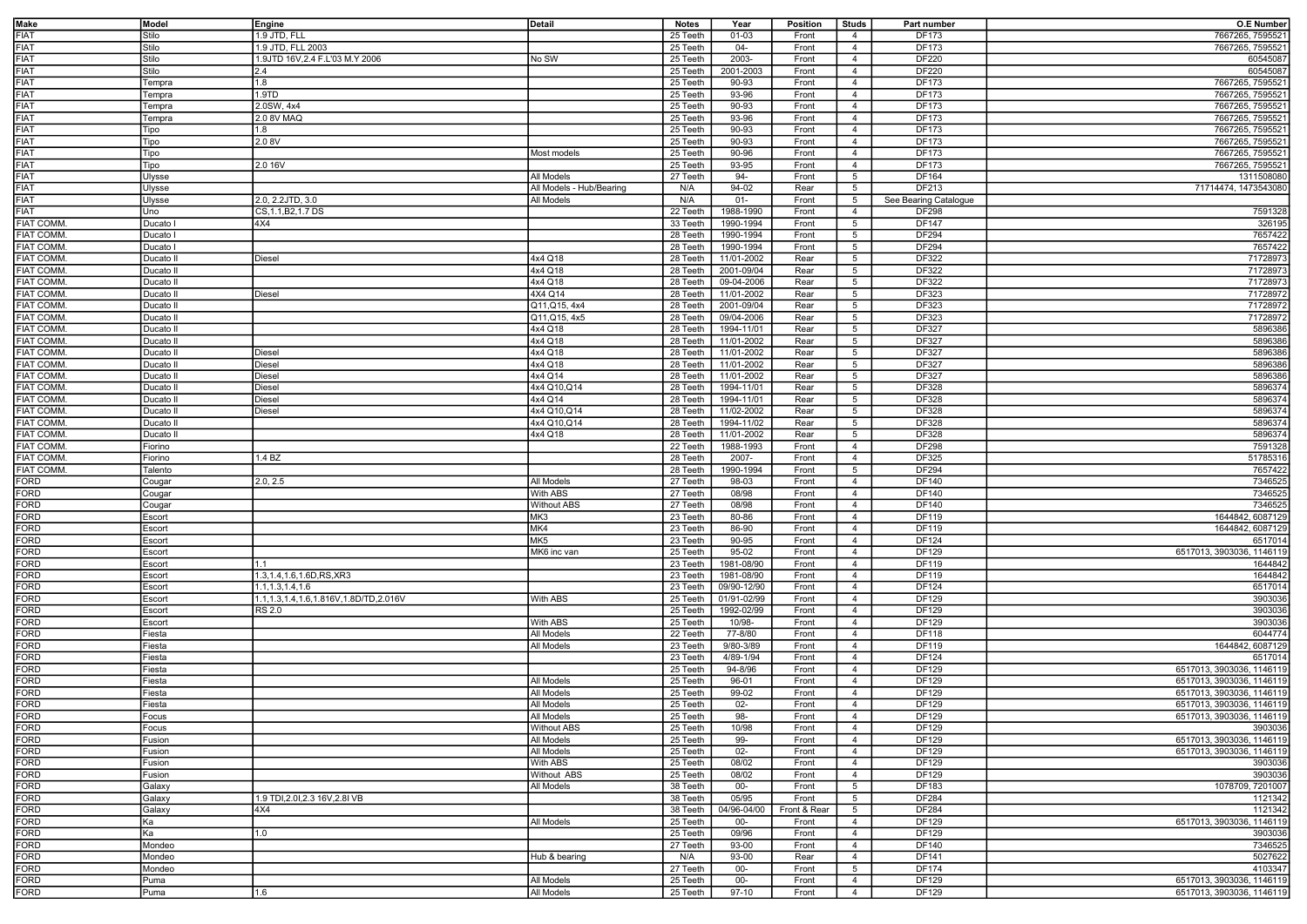| Make             | Model                      | Engine                  | Detail             | Notes    | Year        | Position   | Studs           | Part number  | <b>O.E Number</b>                      |
|------------------|----------------------------|-------------------------|--------------------|----------|-------------|------------|-----------------|--------------|----------------------------------------|
| <b>FORD</b>      | Puma                       | 1.7                     | All Models         | 25 Teeth | 97-10       | Front      | $\overline{4}$  | DF129        | 6517013, 3903036, 1146119              |
| <b>FORD</b>      | StreetKa                   |                         | All Models         | 25 Teeth | $00 -$      | Front      | $\overline{4}$  | DF129        | 6517013, 3903036, 1146119              |
| <b>FORD COMM</b> | <b>Transit Connect</b>     |                         | All Models         | 25 Teeth | $02-$       | Front      | 5               | <b>DF227</b> | 1473257                                |
| FORD COMM        | Transit FWD                |                         | All Models         | 28 Teeth | 06-         | Front      | 5               | DF229        | 1458881                                |
| <b>FORD COMM</b> | <b>Transit Single Axel</b> |                         | All Models         | 28 Teeth | 00-06       | Front      | $5\overline{5}$ | <b>DF228</b> | 4507717                                |
| FORD COMM        | Courier Van                |                         |                    |          | 90-         | Front      | $\overline{4}$  | DF129        | 6517013                                |
|                  |                            |                         |                    | 25 Teeth |             |            |                 |              |                                        |
| <b>FORD COMM</b> | Escort                     | Van 1.3,1.6             | <b>Without ABS</b> | 23 Teeth | 1980-1990   | Front      | $\overline{4}$  | DF119        | 1644842                                |
| FORD COMM        | Escort Van                 |                         |                    | 25 Teeth | 09/90       | Front      | $\overline{4}$  | DF129        | 3903036                                |
| <b>FORD COMM</b> | iesta                      | Courier                 |                    | 23 Teeth | 992-01/94   | Front      | $\overline{4}$  | DF124        | 6517014                                |
| <b>FORD COMM</b> | iesta Courier <sup>-</sup> |                         |                    | 25 Teeth | 02/94       | Front      | $\overline{4}$  | DF129        | 3903036                                |
| FORD COMM.       | Fiesta Van                 | 1.0,1.1,1.8D            |                    | 23 Teeth | 04/89       | Front      | $\overline{4}$  | DF124        | 6517014                                |
| <b>HONDA</b>     | Accord                     | 1.8                     | CB,CC,CD,CE,CF     | 28 Teeth | 90-98       | Front      | $\overline{4}$  | DF241        | 44600-SM-020                           |
| <b>HONDA</b>     | Accord                     | 2.0                     | CB,CC,CD,CE,CF     | 28 Teeth | 90-98       | Front      | $\overline{4}$  | DF241        | 44600-SM-020                           |
| <b>HONDA</b>     | Accord                     | $2.2\,$                 | CB,CC,CD,CE,CF     | 28 Teeth | 90-98       | Front      | $\overline{4}$  | DF241        | 44600-SM-020                           |
| <b>HONDA</b>     | Civic                      | -ABS                    | All Models         | 26 Teeth | 92-01       | Front      | $\overline{4}$  | DF242        | 44600-S04-980                          |
| <b>HONDA</b>     | Civic                      | +ABS                    | All Models         | 26 Teeth | 91-01       | Front      | $\overline{4}$  | DF243        | 44600-S04-A00                          |
| <b>HONDA</b>     | Civic                      |                         | All Models         | 26 Teeth | 97-01       | Front      | $\overline{4}$  | DF244        | 44600-S04-E00                          |
| <b>HONDA</b>     | Logo                       | 1.3                     | All Models         | 26 Teeth | 99-         | Front      | $\overline{4}$  | DF242        | 44600-S04-980                          |
| <b>HYUNDAI</b>   | Accent                     |                         | All Models         | 25 Teeth | 94-         | Front      | $\overline{4}$  | DF244        | 51750-24500                            |
| <b>HYUNDAI</b>   | Lantra II                  | -ABS                    | All Models         | 25 Teeth | 96-         | Front      | $\overline{4}$  | DF245        | 51750-24100                            |
|                  | Lantra II                  | +ABS                    | All Models         | 25 Teeth | 96-         | Front      | $\overline{4}$  | DF246        |                                        |
| <b>HYUNDAI</b>   |                            |                         |                    |          |             |            |                 |              | 51750-29000                            |
| <b>JAGUAR</b>    | X-Type                     |                         | All Models         | 27 Teeth | $01 - 10$   | Front      | 5               | DF174        | 413347                                 |
| LADA             | 110                        | 1499                    |                    | 22 Teeth |             | Front      | $\overline{4}$  | DF280        | 21083103012                            |
| LADA             | 111                        | 1499                    |                    | 22 Teeth |             | Front      | $\overline{4}$  | DF280        | 21083103012                            |
| LADA             | Niva                       | 4x4                     |                    | 22 Teeth | 12/76-01/04 | Front      | 5               | DF279        | 21213103012                            |
| LADA             | Niva                       | 4x4                     |                    | 24 Teeth | 02/04       | Front      | $5\overline{5}$ | DF313        | 2123-3103014                           |
| LADA             | Samara                     | T.T                     |                    | 22 Teeth | 01/86       | Front      | $\overline{4}$  | DF280        | 21083103012                            |
| <b>LANCIA</b>    | Dedra                      |                         | All Models         | 25 Teeth | 89-93       | Front      | $5\overline{5}$ | DF173        | 7667265                                |
| LANCIA           | Delta                      | 1750/1930TD             |                    | 25 Teeth | 93-99       | Front      | $5\overline{5}$ | DF173        | 7667265                                |
| LANCIA           | Delta                      | 2.0                     |                    | 25 Teeth | 93-99       | Front      | $5\overline{5}$ | DF173        | 7667265                                |
| LANCIA           | Delta                      | 2.0 16V TD              | With ABS           | 25 Teeth | 1993-1999   | Front      | $\overline{4}$  | DF220        | 60545087                               |
| LANCIA           | Delta                      | 2.0 16V TD              | <b>Without ABS</b> | 25 Teeth | 1993-1999   | Front      | $\overline{4}$  | DF220        | 60545087                               |
| LANCIA           | elta                       | R.86,1.6                |                    | 22 Teeth | 1986-1992   | Front      | $\overline{4}$  | DF299        | 5955456                                |
| <b>LANCIA</b>    | elta                       | R.86,1.6                |                    | 22 Teeth | 1986-1992   | Front      | $\overline{4}$  | DF300        | 7641450                                |
|                  |                            | R.86,1930 DS/TD         |                    |          |             |            | $\overline{4}$  | DF299        |                                        |
| LANICA           | elta                       |                         |                    | 22 Teeth | 1986-1992   | Front      |                 |              | 5955456                                |
| LANICA           | <b>Delta</b>               | R.86,1930 DS/TD         |                    | 22 Teeth | 1986-1992   | Front      | $\overline{4}$  | DF300        | 7641450                                |
| LANCIA           | ≺appa                      | 2.0, 2.0TD, 2.4, 3.0 V6 |                    | 27 Teeth | 1994-2001   | Front      | $5\overline{5}$ | DF310        | 7788206                                |
| <b>LANCIA</b>    | Kappa                      | 2.4JTD                  |                    | 27 Teeth | 1994-2001   | Front      | 5               | DF310        | 7788206                                |
| <b>LANCIA</b>    | <b>Kappa</b>               | 2.4TDS                  |                    | 27 Teeth | 1994-2001   | Front      | $5\overline{5}$ | DF310        | 7788206                                |
| <b>LANCIA</b>    | Kappa                      | Coupe                   |                    | 27 Teeth | 1997-2001   | Front      | 5               | DF310        | 7788206                                |
| <b>LANCIA</b>    | Kappa                      | Coupe                   |                    | 27 Teeth | 1997-2001   | Front      | $5\overline{5}$ | DF310        | 7788206                                |
| <b>LANCIA</b>    | Lybra                      | 1580/1596               |                    | 25 Teeth | 99-05       | Front      | 5 <sup>5</sup>  | DF173        | 7667265                                |
| <b>LANCIA</b>    | Lybra                      | 1.8                     |                    | 25 Teeth | 99-05       | Front      | $5\overline{5}$ | DF173        | 7667265                                |
| <b>LANCIA</b>    | Lybra                      | 2.4                     |                    | 25 Teeth | 1999-2005   | Front      | 5               | DF302        | 60563372                               |
| <b>LANCIA</b>    | Musa                       | 1.3 16V MJTD            |                    | 25 Teeth | $04 -$      | Front      | 5               | DF173        | 7667265                                |
| <b>LANCIA</b>    | Musa                       | 1910 8V JTD             |                    | 25 Teeth | 04-         | Front      | 5               | DF173        | 7667265                                |
| <b>LANCIA</b>    | Musa                       | 1.6 16V JTD             |                    | 25 Teeth | $04-$       | Front      | 5               | DF173        | 7667265                                |
| LANCIA           | Nuova Delta                | 1910 JTD, 2.0 TJD       |                    | 27 Teeth | 2008-       | Rear       | $\overline{4}$  | DF305        | 60809668                               |
| <b>LANCIA</b>    | Nuova Delta                | 1.4 16V Turbo 1.6 JTD   |                    | 25 Teeth | 2008        | Front      | $\overline{4}$  | DF330        | 51733843                               |
| <b>LANCIA</b>    | Prisma                     | 1.3, 1.5                |                    | 22 Teeth | 01/83-02/92 | Front      | $\overline{4}$  | <b>DF298</b> | 7591328                                |
|                  |                            | 1.6                     |                    |          |             |            |                 |              |                                        |
| <b>LANCIA</b>    | Prisma                     |                         |                    | 22 Teeth | 03/86       | Front      | $\overline{4}$  | DF299        | 5955456                                |
| LANCIA           | Prisma                     | Diesel, Turbo diesel    |                    | 22 Teeth | 03/86       | Front      | $\overline{4}$  | DF299        | 5955456                                |
| <b>LANICA</b>    | Prisma                     | 1.6                     |                    | 22 Teeth | 04/86       | Front      | $\overline{4}$  | DF300        | 7641450                                |
| LANICA           | Prisma                     | Turbo diesel            |                    | 27 Teeth | 04/86       | Front      | $\overline{4}$  | DF301        | 60510369                               |
| LANCIA           | Thema                      | 2.0                     | All Models         | 25 Teeth | 88-92       | Front      | 5               | DF173        | 7667265                                |
| LANCIA           | Thema                      |                         | With ABS           | 27 Teeth | 1992-1994   | Rear       | $\overline{4}$  | DF305        | 60809668                               |
| <b>LANCIA</b>    | Thema                      |                         | <b>Without ABS</b> | 27 Teeth | 1992-1994   | Rear       | $\overline{4}$  | DF305        | 60809668                               |
| LANCIA           | Thesis                     |                         |                    | 27 Teeth | 2001-2007   | Front      | $5\overline{5}$ | DF310        | 7788206                                |
| LANCIA           | Ypsilon                    |                         | I All Models       | 22 Teeth | 95-03       | Front      | -5              | DF193        | 7608131                                |
| LANCIA           | Ypsilon                    | 1.2, 1.4                |                    | 22 Teeth | 03-         | Front      | $5\overline{5}$ | DF193        | 7608131                                |
| <b>LANCIA</b>    | Ypsilon                    | 1.3 16V MJTD            |                    | 22 Teeth | 03-         | Front      | 5 <sup>5</sup>  | DF193        | 7608131                                |
| LOTUS            | Elise                      |                         | All Models         | 25 Teeth | 95-01       | Front/Rear | $\overline{4}$  | DF116/1      | <b>NAM4530/AA</b>                      |
| <b>MAZDA</b>     | 121                        |                         | JASM, JBSM         | 25 Teeth | 96-         | Front      | 5               | DF129        | 1146119                                |
| <b>MERCEDES</b>  | A Class                    | W168, W169              | All Models         | 24 Teeth | $01 - 05$   | Front      | $5\overline{5}$ | DF190        | 1683370345                             |
| <b>MERCEDES</b>  | C Class                    |                         | All Models         | N/A      | 96-         | Front      | 5 <sup>5</sup>  | DF210        | See Wheel Bearing Catalogue 2103300325 |
| <b>MERCEDES</b>  | C-Class                    | W202                    |                    | 25 Teeth | 93-00       | Rear       | $5^{\circ}$     | DF206        | 2013571708                             |
| <b>MERCEDES</b>  | C-Class                    | W203, C220CDi           |                    |          | $00 -$      | Rear       |                 | <b>DF207</b> | 2033570008                             |
|                  |                            |                         |                    | 25 Teeth | $99-02$     |            | 5               |              |                                        |
| <b>MERCEDES</b>  | <b>CLK</b>                 |                         | All Models         | N/A      |             | Front      | $5\overline{5}$ | DF210        | See Wheel Bearing Catalogue 2103300325 |
| <b>MERCEDES</b>  | <b>CLK</b>                 | C208                    |                    | 25 Teeth | 97-02       | Rear       | 5               | <b>DF206</b> | 201351708                              |
| <b>MERCEDES</b>  | E Class                    |                         | All Models         | N/A      | 95-02       | Front      | 5               | DF210        | See Wheel Bearing Catalogue 2103300325 |
| <b>MERCEDES</b>  | E Class                    |                         | All Models         | N/A      | $02 -$      | Front      | 5 <sup>5</sup>  | DF210        | See Wheel Bearing Catalogue 2103300325 |
| <b>MERCEDES</b>  | E-Class                    | W210                    |                    | 25 Teeth | 95-02       | Rear       | $5^{\circ}$     | DF205        | 1243574608                             |
| <b>MERCEDES</b>  | <b>SLK</b>                 |                         | All Models         | N/A      | $01 -$      | Front      | 5 <sup>5</sup>  | DF210        | See Wheel Bearing Catalogue 2103300325 |
| <b>MERCEDES</b>  | <b>SLK</b>                 | R170                    |                    | 25 Teeth | 96-         | Rear       | 5 <sub>5</sub>  | DF206        | 201351708                              |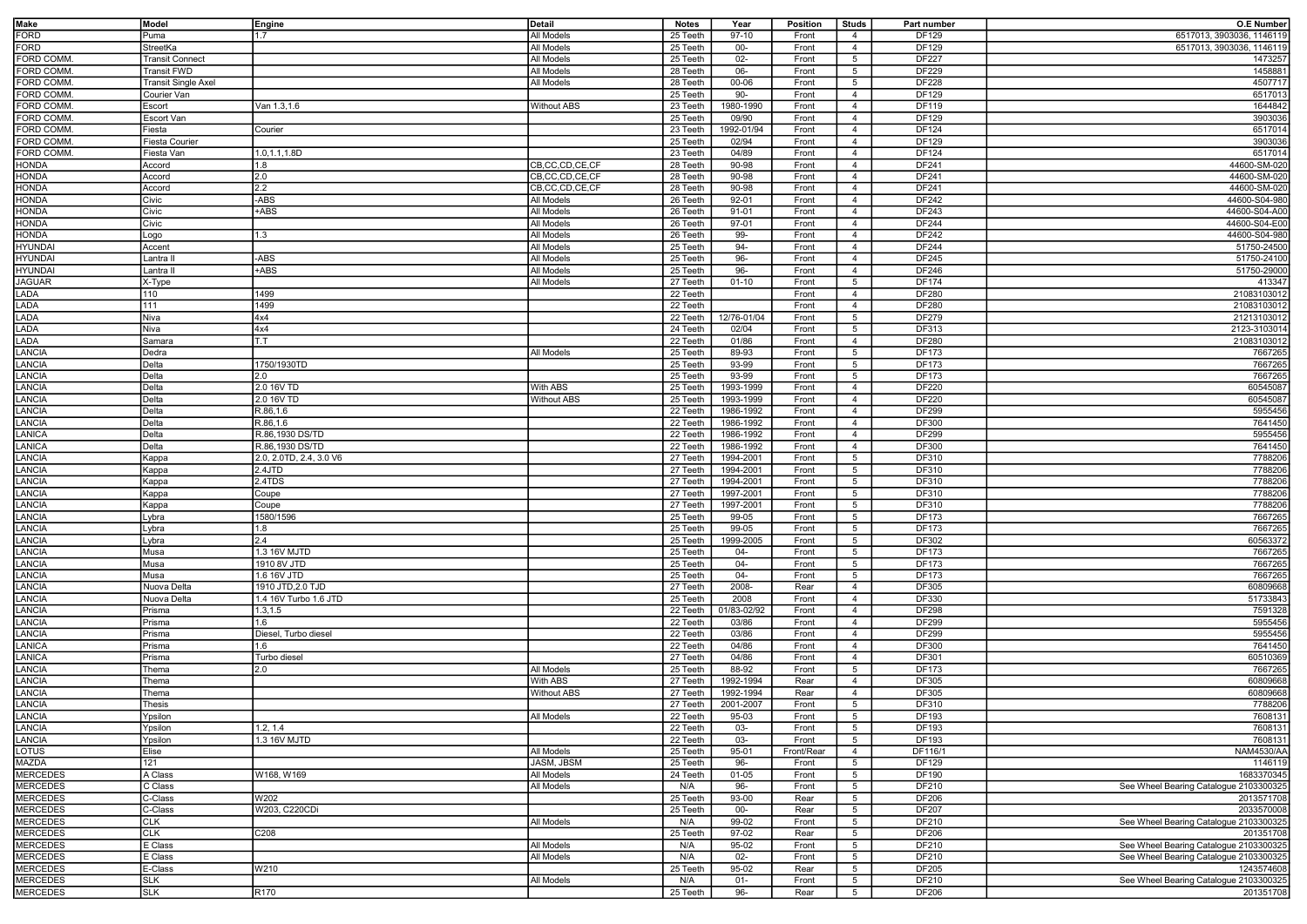| Make            | Model    |                                                         | Detail             | <b>Notes</b> | Year        | Position | Studs           | Part number  | <b>O.E Number</b>                      |
|-----------------|----------|---------------------------------------------------------|--------------------|--------------|-------------|----------|-----------------|--------------|----------------------------------------|
|                 |          | Engine                                                  |                    |              |             |          |                 |              |                                        |
| <b>MERCEDES</b> | Vaneo    | 1.6                                                     |                    | N/A          | 03-         | Front    | 5               | DF210        | See Wheel Bearing Catalogue 2103300325 |
| <b>MERCEDES</b> | Vaneo    | 1.7 CDi                                                 |                    | N/A          | $03 -$      | Front    | $5\overline{5}$ | DF210        | See Wheel Bearing Catalogue 2103300325 |
| <b>MERCEDES</b> | /aneo    | 1.9                                                     |                    | N/A          | 03-         | Front    | 5               | DF210        | See Wheel Bearing Catalogue 2103300325 |
|                 |          |                                                         |                    |              |             |          |                 |              |                                        |
| <b>MERCEDES</b> | Vaneo    | TT                                                      |                    | 24 Teeth     | $01 -$      | Front    | 5               | DF190        | 1683370345                             |
| NISSAN          | Almera   | 1.4                                                     |                    | 25 Teeth     | $95 - 00$   | Front    | $\overline{4}$  | <b>DF177</b> | 40202-OM-010                           |
| NISSAN          | Almera   | 1.5                                                     |                    | 25 Teeth     | $00 - 02$   | Front    | $\overline{4}$  | <b>DF178</b> | 40202-4M400                            |
| NISSAN          | Almera   | 1.6                                                     |                    | 25 Teeth     | 95-00       | Front    | $\overline{4}$  | <b>DF177</b> | 40202-OM-010                           |
| <b>VISSAN</b>   |          | 1.8                                                     |                    | 25 Teeth     | 00-02       |          |                 | <b>DF178</b> | 40202-4M400                            |
|                 | Almera   |                                                         |                    |              |             | Front    | $\overline{4}$  |              |                                        |
| NISSAN          | Almera   | 2.0D                                                    |                    | 25 Teeth     | 95-00       | Front    | $\overline{4}$  | <b>DF177</b> | 40202-OM-010                           |
| NISSAN          | Micra    | All Engines                                             | Nuova K12          | 23 Teeth     | $02 -$      | Front    | $\overline{4}$  | DF180        | 40204-AX600                            |
| <b>VISSAN</b>   | Micra    | 11.1                                                    |                    | 23 Teeth     | 98-02       | Front    | $\overline{4}$  | DF179        | 40202-4F105                            |
|                 |          |                                                         |                    |              |             |          |                 |              |                                        |
| <b>VISSAN</b>   | Micra    | 1.3                                                     |                    | 23 Teeth     | 98-02       | Front    | $\overline{4}$  | DF179        | 40202-4F105                            |
| NISSAN          | Micra    | 1.4                                                     |                    | 23 Teeth     | 98-02       | Front    | $\overline{4}$  | DF179        | 40202-4F105                            |
| NISSAN          | Micra    | 1.5D                                                    |                    | 23 Teeth     | 98-02       | Front    | $\overline{4}$  | <b>DF179</b> | 40202-4F105                            |
| <b>VISSAN</b>   | Micra    | K11                                                     | All Models         | 25 Teeth     | 92-01       | Front    | $\overline{4}$  | DF247        | 40202-4F100                            |
|                 |          |                                                         |                    |              |             |          |                 |              |                                        |
| <b>JISSAN</b>   | Primera  | 1.6                                                     | P11                | 27 Teeth     | 99-02       | Front    | $\overline{4}$  | DF181        | 40202-2F000                            |
| NISSAN          | Primera  | 1.8                                                     | P11                | 27 Teeth     | 99-02       | Front    | $\overline{4}$  | DF181        | 40202-2F000                            |
| <b>JISSAN</b>   | Primera  | 2.0                                                     | P11                | 27 Teeth     | 99-02       | Front    | $\overline{4}$  | DF181        | 40202-2F000                            |
|                 |          |                                                         | P11                | 27 Teeth     | 99-02       |          | $\overline{4}$  | DF181        | 40202-2F000                            |
| <b>VISSAN</b>   | Primera  | 2.0TD                                                   |                    |              |             | Front    |                 |              |                                        |
| <b>OPEL</b>     | Agila    | 1.0, 1.2                                                |                    | 25 Teeth     | 09/00-      | Front    | $\overline{4}$  | DF311        | 4707270                                |
| OPEL            | Agila    | 1.3D                                                    |                    | 25 Teeth     | 2004-       | Front    | $\overline{4}$  | DF312        | 4707271                                |
| OPEL            | Ascona C | 1.3,1.6 SV,1.6NZ                                        |                    | 22 Teeth     | 09/81-08/88 | Front    | $\overline{4}$  | DF120        | 326197                                 |
|                 |          |                                                         |                    |              |             |          |                 |              |                                        |
| OPEL            | Ascona C | 1.6,1.6D,1.8,2.0                                        |                    | 33 Teeth     | 09/81-08/88 | Front    | $\overline{4}$  | DF121        | 326184                                 |
| OPEL            | Astra F  | 1.4,1.6                                                 | With ABS           | 22 Teeth     | 09/91-03/01 | Front    | $\overline{4}$  | DF120        | 326197                                 |
| OPEL            | Astra F  | 1.4,1.6                                                 | With ABS           | 22 Teeth     | 09/91-03/01 | Front    | $\overline{4}$  | DF120        | 326197                                 |
|                 |          | 1.4, 1.6                                                |                    |              |             |          |                 |              |                                        |
| OPEL            | Astra F  |                                                         | <b>Without ABS</b> | 22 Teeth     | 09/91-03/01 | Front    | $\overline{4}$  | DF120        | 326197                                 |
| OPEL            | Astra F  | 1.4.1.6                                                 | <b>Without ABS</b> | 22 Teeth     | 09/91-03/01 | Front    | $\overline{4}$  | DF120        | 326197                                 |
| OPEL            | Astra F  | 1.7D/TD, 1.8, 2.0                                       | With ABS           | 33 Teeth     | 09/91-03/01 | Front    | $\overline{4}$  | DF121        | 326184                                 |
| OPEL            | Astra F  | 1.7D/TD, 1.8, 2.0                                       | <b>Without ABS</b> | 33 Teeth     | 09/91-03/01 | Front    | $\overline{4}$  | DF121        | 326184                                 |
|                 |          |                                                         |                    |              |             |          |                 |              |                                        |
| OPEL            | Astra F  | 1.4, 1.6, 1.7D                                          | With ABS           | 22 Teeth     | 09/91-03/01 | Front    | $\overline{4}$  | DF139        | 326185                                 |
| OPEL            | Astra F  | 1.4, 1.6, 1.7D                                          | <b>Without ABS</b> | 22 Teeth     | 09/91-03/01 | Front    | $\overline{4}$  | DF139        | 326185                                 |
| OPEL            | Astra F  | 1.4, 1.6, 1.7D                                          | With ABS           | 22 Teeth     | 09/91-03/01 | Front    | $\overline{4}$  | DF137        | 326196                                 |
|                 |          |                                                         |                    | 22 Teeth     |             | Front    |                 |              |                                        |
| OPEL            | Astra F  | 1.4, 1.6, 1.7D                                          | <b>Without ABS</b> |              | 09/91-03/01 |          | $\overline{4}$  | DF137        | 326196                                 |
| OPEL            | Astra F  | 1.6,1.7D,1.8,2.0                                        | With ABS           | 33 Teeth     | 09/91-03/01 | Front    | $\overline{4}$  | DF138        | 326194                                 |
| OPEL            | Astra F  | 1.6, 1.7D, 1.8, 2.0                                     | Without ABS        | 33 Teeth     | 09/91-03/01 | Front    | $\overline{4}$  | DF138        | 326194                                 |
| OPEL            | Calibra  | 2.0 8V, 2.0 16V                                         |                    | 33 Teeth     | 1990-1997   | Front    | $\overline{4}$  | DF121        | 326184                                 |
|                 |          |                                                         |                    |              |             |          |                 |              |                                        |
| OPEL            | Calibra  | 2.0 16V, 2.0I                                           |                    | 33 Teeth     | 06/90-07-97 | Front    | $\overline{4}$  | DF121        | 326184                                 |
| OPEL            | Calibra  | 2.0,2.0 16V                                             |                    | 33 Teeth     | 1990-1997   | Front    | $\overline{4}$  | DF138        | 326194                                 |
| OPEL            | Calibra  | 2.0 Turbo 4x4                                           |                    | 33 Teeth     | 01/93-07/97 | Front    | $5\overline{5}$ | DF147        | 326195                                 |
| OPEL            | Calibra  | 2.5 V6                                                  |                    | 33 Teeth     | 04/93-07/97 | Front    | $5\overline{5}$ | DF147        | 326195                                 |
|                 |          |                                                         |                    |              |             |          |                 |              |                                        |
| OPEL            | Corsa A  | 1.0, 1.2, 13, 1.4I, 1.5D, 1.6GSI                        |                    | 22 Teeth     | 09/82-03/93 | Front    | $\overline{4}$  | DF120        | 326197                                 |
| OPEL            | Corsa B  | 1.0,1.1   12V,1.2 16V,1.2 12V.1.4l,1.5D,1.5TD,1.6l,1.7D |                    | 22 Teeth     | 04/93-09/00 | Front    | $\overline{4}$  | DF120        | 326197                                 |
| OPEL            | Kadett E | 1.2, 1.3, 1.4, 1.6                                      |                    | 22 Teeth     | 09/84-08/91 | Front    | $\overline{4}$  | DF120        | 326197                                 |
|                 |          |                                                         |                    |              |             |          |                 |              |                                        |
| OPEL            | Kadett D | 1.0, 1.2, 1.3                                           |                    | 22 Teeth     | 08/79-08/84 | Front    | $\overline{4}$  | DF120        | 326197                                 |
| OPEL            | adett D  | 1.6,1.6D,1.8                                            |                    | 33 Teeth     | 08/79-08/84 | Front    | $\overline{4}$  | DF121        | 326184                                 |
| OPEL            | adett E  | 1.5 TD, 1.6D, 1.7D/TD, 1.8, 2.0                         |                    | 33 Teeth     | 09/84-08/9  | Front    | $\overline{4}$  | DF121        | 326184                                 |
| OPEL            | Γigra    | 1.4 16V, 1.6 16V                                        |                    | 22 Teeth     | 07/94-      | Front    | $\overline{4}$  | DF120        | 326197                                 |
|                 |          |                                                         |                    |              |             |          |                 |              |                                        |
| OPEL            | Vectra A | 1.4, 1.6, 1.7D/TD, 1.8, 2.0                             |                    | 22 Teeth     | 09/88-1993  | Front    | $\overline{4}$  | DF120        | 326197                                 |
| OPEL            | /ectra A | 1.6                                                     | With ABS           | 22 Teeth     | 1993-11/95  | Front    | $\overline{4}$  | DF120        | 326197                                 |
| OPEL            | Vectra A | 1.6                                                     | <b>Without ABS</b> | 22 Teeth     | 1993-11/95  | Front    | $\overline{4}$  | DF120        | 326197                                 |
|                 |          |                                                         |                    |              |             |          |                 |              |                                        |
| OPEL            | Vectra A | 2.0,4x4                                                 |                    | 33 Teeth     | 09/88-1992  | Front    | $\overline{4}$  | DF121        | 326184                                 |
| OPEL            | Vectra A | 1.6 Automatic                                           |                    | 22 Teeth     | 09/88-1993  | Front    | $\overline{4}$  | DF139        | 326185                                 |
| OPEL            | Vectra B | 1.6, 1.7TD, 1.8, 2.0, 2.2, 2.5                          | With ABS           | 33 Teeth     | 1996-2001   | Front    | $5\overline{5}$ | DF147        | 326195                                 |
| OPEL            | Vectra B | 1.6                                                     | With ABS           | 22 Teeth     | 1996-2001   | Front    | $\overline{4}$  | DF137        | 326196                                 |
| OPEL            | Vectra B | 1.6,1.7TD,1.8,2.0                                       | With ABS           | 33 Teeth     | 1996-2001   | Front    | $\overline{4}$  | DF138        | 326194                                 |
|                 |          |                                                         |                    |              |             |          |                 |              |                                        |
| OPEL COMM       | Corsa B  | Combo                                                   |                    | 22 Teeth     | 07/94-09/00 | Front    | $\overline{4}$  | DF120        | 326197                                 |
| PEUGEOT         | 106      |                                                         |                    | 21 Teeth     | 91-04       | Front    | $\mathbf{3}$    | DF145        | 330774, 330762                         |
| PEUGEOT         | 106      |                                                         | XN Ch 51450001-    | 21 Teeth     | 91-04       | Front    | $\overline{4}$  | DF163        | 330776                                 |
|                 |          |                                                         |                    |              |             |          |                 |              |                                        |
| PEUGEOT         | 106      | 11.1                                                    |                    | 21 Teeth     | 91-04       | Front    | $\overline{4}$  | DF122        | 330749                                 |
| PEUGEOT         | 106      | 1.3                                                     |                    | 21 Teeth     | 91-04       | Front    | $\overline{4}$  | DF122        | 330749                                 |
| PEUGEOT         | 106      | 1.5D                                                    |                    | 21 Teeth     | 91-04       | Front    | $\overline{4}$  | DF122        | 330749                                 |
| PEUGEOT         | 106      | 1.0, 1.1                                                |                    | 21 Teeth     | 09/91-01/99 | Front    | $\overline{4}$  | DF122        | 330749                                 |
|                 |          |                                                         |                    |              |             |          |                 |              |                                        |
| PEUGEOT         | 106      | 1.3, 1.4, 1.6                                           |                    | 21 Teeth     | 09/91-01/99 | Front    | $\overline{4}$  | DF122        | 330749                                 |
| PEUGEOT         | 106      | 1.4, 1.5                                                |                    | 21 Teeth     | 09/91-01/99 | Front    | $\overline{4}$  | DF122        | 330749                                 |
| PEUGEOT         | 106      | 1.6 16V, GTI                                            | With ABS           | 21 Teeth     | 05/96-01/99 | Front    | $\overline{4}$  | DF122        | 330749                                 |
| PEUGEOT         | 106      | 1.6 16V, GTI                                            | <b>Without ABS</b> | 21 Teeth     | 05/96-01/99 | Front    | $\overline{4}$  | DF122        | 330749                                 |
|                 |          |                                                         |                    |              |             |          |                 |              |                                        |
| PEUGEOT         | 106      | 1.0, 1.1                                                |                    | 21 Teeth     | 09/91-01/99 | Front    | $\overline{4}$  | DF122        | 330749                                 |
| PEUGEOT         | 106      | 1.3, 1.4, 1.6                                           |                    | 21 Teeth     | 09/91-01/99 | Front    | $\overline{4}$  | DF122        | 330749                                 |
| PEUGEOT         | 106      | 1.4 8D, 1.5D                                            |                    | 21 Teeth     | 09/91-01/99 | Front    | $\overline{4}$  | DF122        | 330749                                 |
|                 | 106      | 1.6 16V GTI                                             | With ABS           | 21 Teeth     | 05/96-01/99 |          |                 | DF122        |                                        |
| PEUGEOT         |          |                                                         |                    |              |             | Front    | $\overline{4}$  |              | 330749                                 |
| PEUGEOT         | 106      | 1.6 16V GTI                                             | <b>Without ABS</b> | 21 Teeth     | 05/96-01/99 | Front    | $\overline{4}$  | DF122        | 330749                                 |
| PEUGEOT         | 106      | 1.0, 1.1                                                |                    | 21 Teeth     | 09/91-01/99 | Front    | 3               | <b>DF145</b> | 330762                                 |
| PEUGEOT         | 106      | 1.0, 1.1                                                |                    | 21 Teeth     | 02/99-04/00 | Front    | 3               | DF145        | 330762                                 |
| PEUGEOT         | 107      | 1.0                                                     |                    | 26 Teeth     | 05-         | Front    | $\overline{4}$  | DF254        | 43511-0H010                            |
|                 |          |                                                         |                    |              |             |          |                 |              |                                        |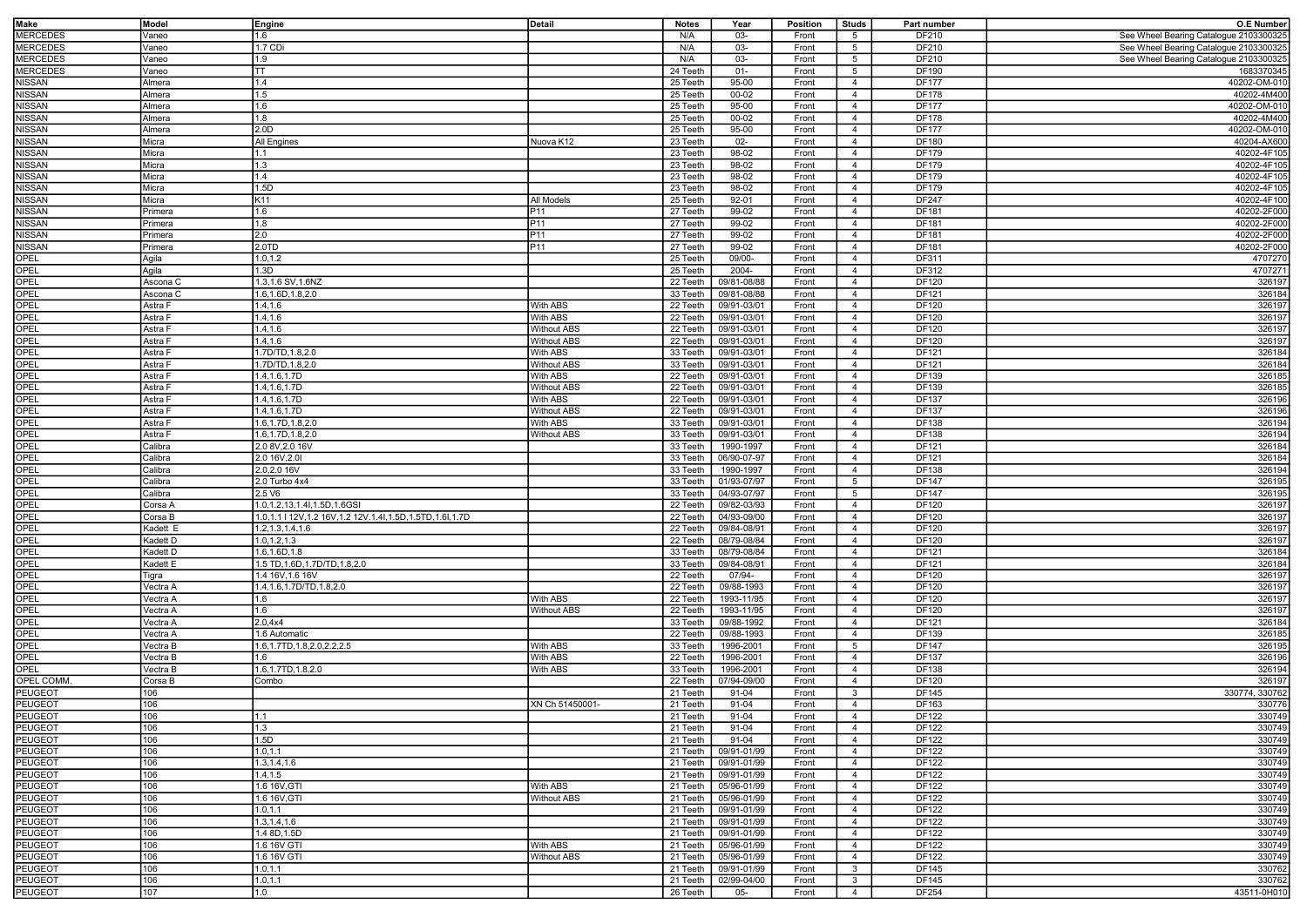| Make           | Model   | Engine                                     | Detail               | <b>Notes</b> | Year                   | Position     | <b>Studs</b>    | Part number  | <b>O.E Number</b>      |
|----------------|---------|--------------------------------------------|----------------------|--------------|------------------------|--------------|-----------------|--------------|------------------------|
| <b>PEUGEOT</b> | 107     | SA 13 Electrique                           |                      | 21 Teeth     | 01/97-01/99            | Front        | 4               | DF122        | 330749                 |
| <b>PEUGEOT</b> | 107     | SA 13 Electrique                           |                      |              | 01/97-01/99            |              | $\overline{4}$  | DF122        | 330749                 |
|                |         |                                            |                      | 21 Teeth     |                        | Front        |                 |              |                        |
| <b>PEUGEOT</b> | 205     |                                            |                      | 21 Teeth     | 83-97                  | Front        | $\overline{4}$  | DF122        | 330749                 |
| PEUGEOT        | 205     |                                            | GTi                  | 25 Teeth     | 83-97                  | Front        | $\overline{4}$  | DF128        | 330769, 330772, 330771 |
| <b>PEUGEOT</b> | 205     | 1.0, 1.1, 1.3, 1.4                         |                      | 21 Teeth     | 02/83-09/98            | Front        | $\overline{4}$  | DF122        | 330749                 |
| <b>PEUGEOT</b> | 205     | 1.6, CTI, 1.6 GTI                          | <b>Without ABS</b>   | 21 Teeth     | 08/83-09/98            | Front        | $\overline{4}$  | <b>DF122</b> | 330749                 |
| PEUGEOT        | 205     | 1.8D, 1.9D/TD                              | <b>Without ABS</b>   | 21 Teeth     | 08/83-09/98            | Front        | $\overline{4}$  | DF122        | 330749                 |
| PEUGEOT        | 205     | 1.0, 1.1, 1.3, 1.4                         |                      | 21 Teeth     | 02/85-09/98            | Front        | $\overline{4}$  | DF122        | 330749                 |
| <b>PEUGEOT</b> | 205     | 1.6CTI, 1.6 GTI                            | <b>Without ABS</b>   | 21 Teeth     | 08/83-09/98            | Front        | $\overline{4}$  | DF122        | 330749                 |
|                |         |                                            |                      | 21 Teeth     |                        |              | $\overline{4}$  |              |                        |
| <b>PEUGEOT</b> | 205     | 1.8D, 1.9 D/TD                             | <b>Without ABS</b>   |              | 08/83-09-88            | Front        |                 | DF122        | 330749                 |
| PEUGEOT        | 205     | 1.9 GTI                                    | <b>Without ABS</b>   | 25 Teeth     | 03/87-09/98            | Front        | $\overline{4}$  | DF128        | 330769                 |
| PEUGEOT        | 205     |                                            | With ABS             | 25 Teeth     | 12/84-1993             | Front        | $\overline{4}$  | DF128        | 330769                 |
| PEUGEOT        | 205     |                                            | With ABS             | 25 Teeth     | 08/83-09/98            | Front        | $\overline{4}$  | DF128        | 330769                 |
| PEUGEOT        | 205     |                                            | With ABS             | 25 Teeth     | 03/87-09/98            | Front        | $\overline{4}$  | DF128        | 330769                 |
| <b>PEUGEOT</b> | 206     |                                            |                      | 21 Teeth     | 6/98-06                | Front        | $\overline{4}$  | DF163        | 330776                 |
| <b>PEUGEOT</b> | 206     | 1.1                                        |                      | 21 Teeth     | 98-06                  | Front        | $\overline{4}$  | DF163        | 330776                 |
| PEUGEOT        | 206     | 1.4HDi                                     |                      | 21 Teeth     | 98-06                  | Front        | $\overline{4}$  | DF163        | 330776                 |
|                |         |                                            |                      |              |                        |              |                 |              |                        |
| <b>PEUGEOT</b> | 206     | 1.4i                                       |                      | 21 Teeth     | 98-06                  | Front        | $\overline{4}$  | DF163        | 330776                 |
| PEUGEOT        | 206     | 1.6XGi                                     |                      | 21 Teeth     | 98-06                  | Front        | $\overline{4}$  | DF163        | 330776                 |
| <b>PEUGEOT</b> | 206     | 1.9 <sub>xD</sub>                          |                      | 21 Teeth     | 98-06                  | Front        | $\overline{4}$  | DF163        | 330776                 |
| PEUGEOT        | 206     | 2.0XDi                                     |                      | 25 Teeth     | 98-06                  | Front        | $\overline{4}$  | DF128        | 330769, 330771, 330772 |
| <b>PEUGEOT</b> | 206     | 2.0                                        | XTD                  | 21 Teeth     | 98-06                  | Front        | $\overline{4}$  | DF163        | 330776                 |
| <b>PEUGEOT</b> | 206     | 2.0                                        | ХT                   | 25 Teeth     | 98-06                  | Front        | $\overline{4}$  | DF128        | 330769, 330771, 330772 |
| <b>PEUGEOT</b> | 206     | 2.0 HDI                                    |                      | 25 Teeth     | 09/98-                 | Front        | $\overline{4}$  | DF128        | 330769                 |
|                |         |                                            |                      |              |                        |              |                 |              |                        |
| <b>PEUGEOT</b> | 206     | 1.6 16V                                    | With ABS             | 25 Teeth     | 09/00-01/02            | Front        | $\overline{4}$  | DF128        | 330769                 |
| PEUGEOT        | 206     | 1.6, 2.0                                   | With ABS             | 25 Teeth     | 10/02                  | Front        | $\overline{4}$  | DF128        | 330769                 |
| PEUGEOT        | 206     | 2.0 16V                                    |                      | 25 Teeth     | 09/98-01/02            | Front        | $\overline{4}$  | DF128        | 330769                 |
| <b>PEUGEOT</b> | 207     |                                            |                      | 25 Teeth     | 06-13                  | Front        | $\overline{4}$  | DF128        | 330769                 |
| <b>PEUGEOT</b> | 208     |                                            |                      | 25 Teeth     | $12 -$                 | Front        | $\overline{4}$  | DF128        | 330769                 |
| <b>PEUGEOT</b> | 305     |                                            |                      | 25 Teeth     | 83-93                  | Front        | $\overline{4}$  | DF128        | 330769                 |
| PEUGEOT        | 306     |                                            | All Models           | 25 Teeth     | 93-02                  | Front        | $\overline{4}$  | DF128        | 330769                 |
|                |         |                                            |                      |              |                        |              |                 |              |                        |
| PEUGEOT        | 306     |                                            | <b>ABS TH T08092</b> | 21 Teeth     | 97-02                  | Front        | $\overline{4}$  | DF163        | 330776                 |
| PEUGEOT        | 306     | 1.4                                        | <b>ABS TH T08092</b> | 21 Teeth     | 97-02                  | Front        | $\overline{4}$  | DF163        | 330776                 |
| <b>PEUGEOT</b> | 306     | 1.4SL                                      | <b>ABS TH T08092</b> | 21 Teeth     | 97-02                  | Front        | $\overline{4}$  | DF163        | 330776                 |
| <b>PEUGEOT</b> | 307     |                                            | All Models           | 25 Teeth     | 02-06                  | Front        | $\overline{4}$  | DF128        | 330769, 330771, 330772 |
| PEUGEOT        | 307     |                                            | All Models           | 25 Teeth     | 06-                    | Front        | $\overline{4}$  | DF128        | 330769/330771/772      |
| <b>PEUGEOT</b> | 307     | 1.4 16V.1.6 16V.1.6HDI.2.0 16V.2.0 HDI     |                      | 25 Teeth     | 08/00-08/06            | Front        | $\overline{4}$  | <b>DF128</b> | 330769                 |
| <b>PEUGEOT</b> | 307     | 1.4 16V, 1.6 16V, 1.6HDI, 2.0 16V, 2.0 HDI |                      | 25 Teeth     | 03/02-06               | Front        | $\overline{4}$  | DF128        | 330769                 |
|                |         |                                            |                      |              |                        |              |                 |              |                        |
| PEUGEOT        | 307     | 1.4 16V, 1.6 16V, 1.6HDI, 2.0 16V, 2.0 HDI |                      | 25 Teeth     | 09/06                  | Front        | $\overline{4}$  | DF128        | 330769                 |
| <b>PEUGEOT</b> | 309     |                                            | All Models           | 21 Teeth     | 83-93                  | Front        | $\overline{4}$  | DF122        | 330749                 |
| PEUGEOT        | 309     |                                            | <b>All Models</b>    | 25 Teeth     | 83-93                  | Front        | $\overline{4}$  | DF128        | 330769, 330771, 330772 |
| PEUGEOT        | 309     | 1.1, 1.3, 1.4                              |                      | 21 Teeth     | 10/85-12/93            | Front        | $\overline{4}$  | DF122        | 330749                 |
| PEUGEOT        | 309     | 1.1, 1.3, 1.4                              |                      | 21 Teeth     | 10/85-07/89            | Front        | $\overline{4}$  | DF122        | 330749                 |
| PEUGEOT        | 309     | 1.1, 1.4                                   |                      | 25 Teeth     | 10/85-07/89            | Front        | $\overline{4}$  | DF128        | 330769                 |
| <b>PEUGEOT</b> | 309     | 1.5,1.6,1.9                                |                      | 25 Teeth     | 10/85-12/93            | Front        | $\overline{4}$  | DF128        | 330769                 |
|                |         |                                            |                      |              |                        |              |                 |              |                        |
| PEUGEOT        | 309     | 1.8D, 1.9D                                 |                      | 25 Teeth     | 06/86-12/93            | Front        | $\overline{4}$  | DF128        | 330769                 |
| PEUGEOT        | 405     |                                            | All Models           | 25 Teeth     | 89-95                  | Front        | $\overline{4}$  | DF128        | 330769                 |
| PEUGEOT        | 405     |                                            | With ABS             | 25 Teeth     | 01/87-10/96            | Front        | $\overline{4}$  | DF128        | 330769                 |
| <b>PEUGEOT</b> | 405     |                                            | <b>Without ABS</b>   | 25 Teeth     | 01/87-10/96            | Front        | $\overline{4}$  | DF128        | 330769                 |
| <b>PEUGEOT</b> | 405     |                                            | With ABS             | 25 Teeth     | 10/87-10/96            | Front        | $\overline{4}$  | DF128        | 330769                 |
| <b>PEUGEOT</b> | 405     | T16                                        |                      | 25 Teeth     | 08/92-10/95            | Front & Rear | $\overline{4}$  | DF128        | 330769                 |
| PEUGEOT        | 406     |                                            | All Models           | 25 Teeth     | 96-02                  | Front        | $\overline{4}$  | DF128        | 330769                 |
|                |         |                                            |                      |              |                        | Front        |                 |              |                        |
| <b>PEUGEOT</b> | 806     |                                            |                      | 27 Teeth     | 94-02                  |              | $5\overline{5}$ | DF164        | 330764                 |
| PEUGEOT        | 806     |                                            | All Models           | N/A          | 94-02                  | Rear         | 5               | DF213        | 335028                 |
| PEUGEOT        | 807     |                                            | All Models           | 27 Teeth     | $02 -$                 | Front        | $5\overline{5}$ | DF164        | 330764                 |
| PEUGEOT        | 406     | <b>Break</b>                               | <b>Without ABS</b>   | 25 Teeth     | 11/95-03/99            | Front        | $\overline{4}$  | DF128        | 330769                 |
| <b>PEUGEOT</b> | 4061    | <b>Break</b>                               | <b>Without ABS</b>   | 25 Teeth     | 11/95-03/99            | Front        | $\overline{4}$  | DF128        | 330769                 |
| PEUGEOT        | 4061    | Coupe                                      |                      | 25 Teeth     | 03/97-03/99            | Front        | $\overline{4}$  | DF128        | 330769                 |
| PEUGEOT        | 406 I   |                                            | With ABS             |              | 25 Teeth   11/95-03/99 | Front        | -4              | DF128        | 330769                 |
| <b>PEUGEOT</b> | 4061    |                                            | <b>Without ABS</b>   |              | 25 Teeth   11/95-08-99 |              | $\overline{4}$  | DF128        | 330769                 |
|                |         |                                            |                      |              |                        | Front        |                 |              |                        |
| <b>PEUGEOT</b> | 206 cc  |                                            |                      | 25 Teeth     | 10/02-                 | Front        | $\overline{4}$  | DF128        | 330769                 |
| <b>PEUGEOT</b> | 206 cc  |                                            |                      | 25 Teeth     | 09/00-09/02            | Front        | $\overline{4}$  | DF128        | 330769                 |
| <b>PEUGEOT</b> | 3061    |                                            | With ABS Bosch       | 25 Teeth     | 02/93-06/95            | Front        | $\overline{4}$  | DF128        | 330769                 |
| <b>PEUGEOT</b> | 3061    |                                            | <b>Without ABS</b>   | 25 Teeth     | 05/93-1997             | Front        | $\overline{4}$  | DF128        | 330769                 |
| <b>PEUGEOT</b> | 3061    |                                            |                      | 25 Teeth     | 02/93-1997             | Front        | $\overline{4}$  | DF128        | 330769                 |
| PEUGEOT        | 3061    |                                            | With ABS             | 25 Teeth     | 02/93-1997             | Front        | $\overline{4}$  | DF128        | 330769                 |
|                | 3061    |                                            | With ABS             |              |                        |              | $\overline{4}$  |              |                        |
| PEUGEOT        |         |                                            |                      | 25 Teeth     | 05/93-1997             | Front        |                 | DF128        | 330769                 |
| PEUGEOT        | 3061    |                                            | With ABS Bendix      | 25 Teeth     | 05/93-1997             | Front        | $\overline{4}$  | DF128        | 330769                 |
| PEUGEOT        | 306 II  | 1.4, 1.6, 1.8, 1.9D, 1.9, 1.9TD, 2.0       | With ABS             | 25 Teeth     | 10/98-12/01            | Front        | $\overline{4}$  | DF128        | 330769                 |
| <b>PEUGEOT</b> | 306 II  | 1.4.1.6.1.8.1.9D.1.9.1.9TD.2.0             | With ABS Bosch       | 25 Teeth     | 07/95-12/97            | Front        | $\overline{4}$  | DF128        | 330769                 |
| PEUGEOT        | 306 II  | 1.4, 1.6, 1.8, 1.9D, 1.9, 1.9TD, 2.0       |                      | 25 Teeth     | 1997-12/01             | Front        | $\overline{4}$  | DF128        | 330769                 |
| <b>PEUGEOT</b> | 306 III | <b>SW</b>                                  | <b>Without ABS</b>   | 21 Teeth     | 98-01                  | Front        | $\overline{4}$  | DF122        | 330749                 |
| PEUGEOT        | 3061    |                                            | <b>Without ABS</b>   | 21 Teeth     | 05/93-1997             | Front        | $\overline{4}$  | DF122        | 330749                 |
| PEUGEOT        | 3061    |                                            | <b>Without ABS</b>   |              | 21 Teeth   05/93-1997  | Front        | $\overline{4}$  | DF122        | 330749                 |
|                |         |                                            |                      |              |                        |              |                 |              |                        |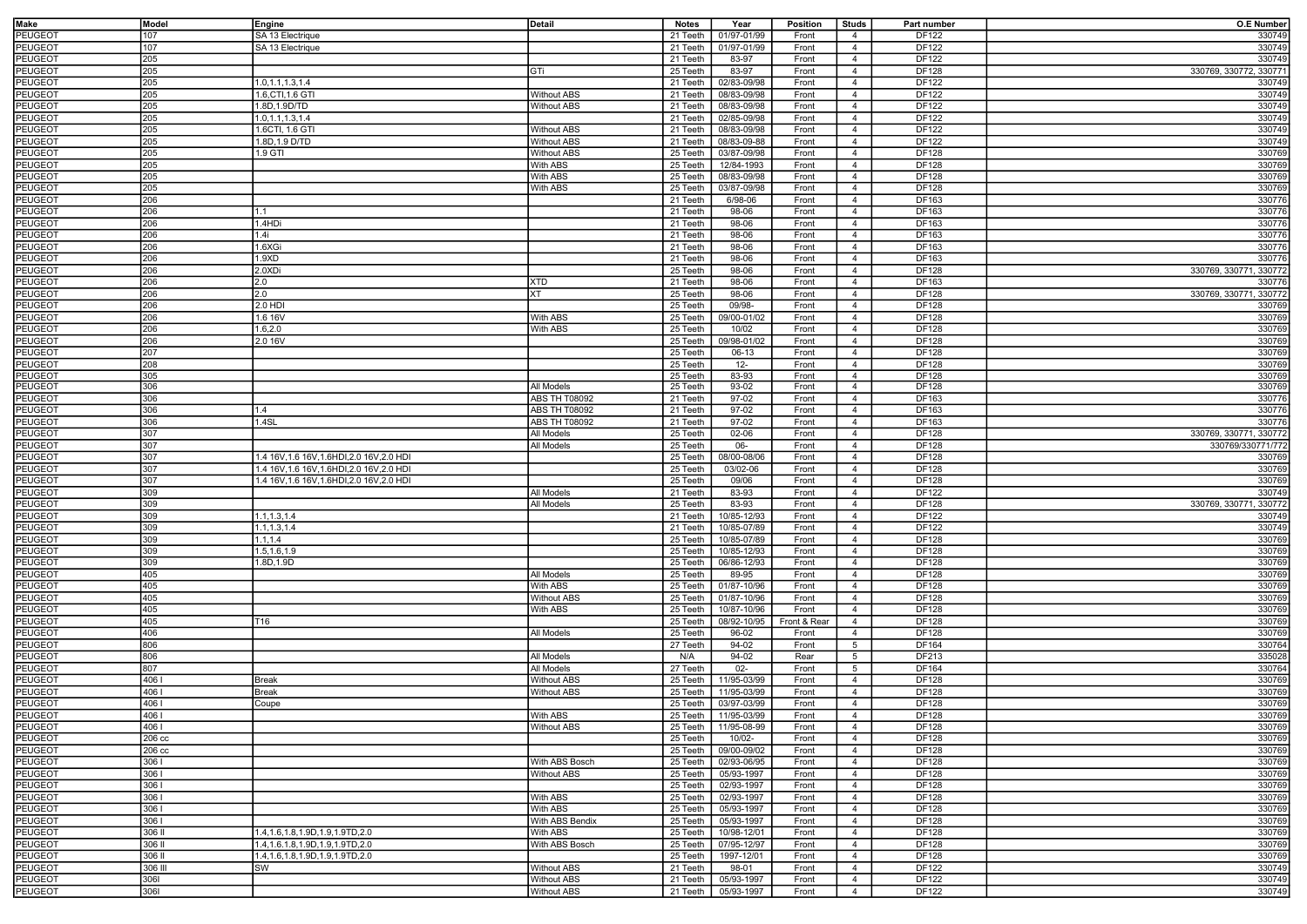| Make           | Model     | Engine                       | Detail                 | <b>Notes</b> | Year        | <b>Position</b> | <b>Studs</b>   | Part number  | <b>O.E Number</b>      |
|----------------|-----------|------------------------------|------------------------|--------------|-------------|-----------------|----------------|--------------|------------------------|
|                | 30611     |                              |                        |              |             |                 |                |              |                        |
| PEUGEOT        |           | 1.4                          |                        | 21 Teeth     | 1997-12/01  | Front           | $\overline{4}$ | DF122        | 330749                 |
| PEUGEOT        | 306II     | 1.4                          |                        | 21 Teeth     | 1997-12/01  | Front           | $\overline{4}$ | DF122        | 330749                 |
| PEUGEOT        | 306II     | <b>SW</b>                    | <b>Without ABS</b>     | 21 Teeth     | 98-01       | Front           | $\overline{4}$ | DF122        | 330749                 |
| <b>PEUGEOT</b> | 30611     | 1.8, 2.0                     | With ABS               | 25 Teeth     | 1997-09/98  | Front           | $\overline{4}$ | DF128        | 330769                 |
| PEUGEOT        | 30611     | 1.8,2.0                      | <b>Without ABS</b>     | 25 Teeth     | 10/98-12/01 | Front           | $\overline{4}$ | DF128        | 330769                 |
| PEUGEOT        | 30611     | 2.0HDI                       | With ABS               | 25 Teeth     | 06/99-12/01 | Front           | $\overline{4}$ | DF128        | 330769                 |
| PEUGEOT        | 306II     | 2.0HDI                       | <b>Without ABS</b>     | 25 Teeth     | 1997-12/01  | Front           | $\overline{4}$ | <b>DF128</b> | 330769                 |
| <b>PEUGEOT</b> | 30611     | <b>SW</b>                    | With ABS               | 25 Teeth     | 10/98-12/01 | Front           | $\overline{4}$ | DF128        | 330769                 |
| PEUGEOT        | 30611     | <b>SW</b>                    | <b>Without ABS</b>     | 25 Teeth     | 10/98-12/01 | Front           | $\overline{4}$ | DF128        | 330769                 |
|                | 306II     |                              |                        |              |             |                 |                |              |                        |
| PEUGEOT        |           | <b>SW</b>                    | <b>Without ABS</b>     | 25 Teeth     | 10/98-12/01 | Front           | $\overline{4}$ | DF128        | 330769                 |
| PEUGEOT        | 307cc     | 1.6 16V, 2.0 16V, 2.0HDI     |                        | 25 Teeth     | 10/03-02/05 | Front           | $\overline{4}$ | DF128        | 330769                 |
| <b>PEUGEOT</b> | 307cc     | 1.6 16V, 2.0 16V, 2.0HDI     |                        | 25 Teeth     | 03/05       | Front           | $\overline{4}$ | DF128        | 330769                 |
| PEUGEOT        | 307SW     | 1.6 16V, 2.0 16V, 2.0HDI     |                        | 25 Teeth     | 03/02-05    | Front           | $\overline{4}$ | DF128        | 330769                 |
| <b>PEUGEOT</b> | 406 11    |                              |                        | 25 Teeth     | $-04/99$    | Front           | $\overline{4}$ | DF128        | 330769                 |
| PEUGEOT        | Boxer     |                              | All Models             | N/A          | 94-02       | Front           | $\overline{4}$ | DF248        | 330765                 |
| PEUGEOT        | Boxer     |                              | <b>All Models</b>      | 35 Teeth     | 94-02       | Front           | 5              | DF249        | 330766                 |
| PEUGEOT        | Boxer     | 1.8G 4x4                     |                        | 28 Teeth     | 94-02       | Rear            | 5              | DF250        | 7531818                |
| PEUGEOT        | Expert    |                              | All Models             | 27 Teeth     | 96-02       | Front           | 5              | DF164        | 330764                 |
| PEUGEOT        | Expert    |                              | All Models             | 27 Teeth     | $02 -$      | Front           | 5              | DF164        | 330764                 |
| PEUGEOT        |           |                              | Hub, Bearing & ABS     | N/A          | 94-02       | Rear            |                | DF213        | 335028                 |
|                | Expert    |                              |                        |              |             |                 | 5              |              |                        |
| PEUGEOT        | Partner   |                              | All Models             | 25 Teeth     | 96-02       | Front           | $\overline{4}$ | DF128        | 330769, 330771, 330772 |
| PEUGEOT        | Ranch     |                              | All Models             | 27 Teeth     | 96-04       | Front           | $\overline{4}$ | DF128        | 330769/330771/772      |
| PEUGEOT        | Ranch     |                              | 1.4 16V, 1.6 16V + HDi | 25 Teeth     | $04 -$      | Front           | $\overline{4}$ | DF128        | 330769/330771/772      |
| PEUGEOT        | Ranch     |                              | <b>Without ABS</b>     | 25 Teeth     | 10/96-01/99 | Front           | $\overline{4}$ | DF128        | 330769                 |
| PEUGEOT        | Ranch     | 1.4, 1.6, 1.6 HDI            | <b>With ABS</b>        | 25 Teeth     | 10/96-01/99 | Front           | $\overline{4}$ | DF128        | 330769                 |
| PEUGEOT        | Ranch     | 1.4, 1.6, 1.6 HDI            | <b>Without ABS</b>     | 25 Teeth     | 02/99-12/03 | Front           | $\overline{4}$ | DF128        | 330769                 |
| PEUGEOT        | Ranch     | 1.4 16V, 1.6 16V, 1.6 HDI    |                        | 25 Teeth     | 01/04       | Front           | $\overline{4}$ | DF128        | 330769                 |
| PEUGEOT        | Ranch     |                              | With ABS               | 25 Teeth     | 10/96-01/99 | Front           | $\overline{4}$ | DF128        | 330769                 |
|                |           |                              |                        |              |             |                 |                |              |                        |
| PEUGEOT COMM.  | 205 Van   |                              |                        | 21 Teeth     | 1983-1994   | Front           | $\overline{4}$ | DF122        | 330749                 |
| PEUGEOT COMM.  | 306 Van   |                              |                        | 21 Teeth     | 1993-01     | Front           | $\overline{4}$ | DF122        | 330749                 |
| PEUGEOT COMM.  | Partner   |                              | <b>Without ABS</b>     | 25 Teeth     | 10/96-01/99 | Front           | $\overline{4}$ | DF128        | 330769                 |
| PEUGEOT COMM.  | Partner   |                              | With ABS               | 25 Teeth     | 02/99-08    | Front           | $\overline{4}$ | DF128        | 330769                 |
| PEUGEOT COMM.  | Partner   |                              | <b>Without ABS</b>     | 25 Teeth     | 02/99-08    | Front           | $\overline{4}$ | DF128        | 330769                 |
| PEUGEOT COMM.  | Partner   | 1.6 HDI, 2.0 HDI             | With ABS               | 25 Teeth     | 11/04-08    | Front           | $\overline{4}$ | DF128        | 330769                 |
| PEUGEOT COMM.  | Partner   |                              | With ABS               | 25 Teeth     | 10/96-01/99 | Front           | $\overline{4}$ | DF128        | 330769                 |
| PEUGEOT COMM.  | Van       | 30G                          |                        | 25 Teeth     | 1986-12/93  | Front           | $\overline{4}$ | DF128        | 330769                 |
| RENAULT        |           |                              | All Models             | 21 Teeth     | 82-91       | Front           | $\overline{4}$ | DF123        | 7700719140             |
|                |           |                              | All Models             | 21 Teeth     | 83-89       | Front           | $\overline{4}$ | DF123        | 7700719140             |
| RENAULT        |           |                              |                        |              |             |                 |                |              |                        |
| RENAULT        |           |                              | All Models             | 21 Teeth     | 83-89       | Front           | $\overline{4}$ | DF123        | 7700719140             |
| RENAULT        | 19        | 1.2                          | All Models             | 21 Teeth     | 89-92       | Front           | $\overline{4}$ | DF123        | 7700719140             |
| RENAULT        | ۱9        | 1.4                          | All Models             | 21 Teeth     | 88-96       | Front           | $\overline{4}$ | DF131        | 7700768319             |
| RENAULT        | 19        | 1.7                          | All Models             | 21 Teeth     | 88-96       | Front           | $\overline{4}$ | DF131        | 7700768319             |
| RENAULT        | ۱9        | 1.8                          | All Models             | 21 Teeth     | 90-96       | Front           | $\overline{4}$ | DF131        | 7700768319             |
| RENAULT        | 19        | 1.9D                         | All Models             | 21 Teeth     | 88-96       | Front           | $\overline{4}$ | DF131        | 7700768319             |
| RENAULT        | 21        |                              | All Models             | 21 Teeth     | 89-95       | Front           | $\overline{4}$ | DF131        | 7700768319             |
| RENAULT        | 21        | 2.0                          | GTX, TXE               | 23 Teeth     | $5/89 -$    | Front           | $\overline{4}$ | DF132        | 7700715149             |
| RENAULT        | 21        | 2.1                          | GTD, TURBO DX          | 23 Teeth     | $5/89 -$    | Front           | $\overline{4}$ | DF132        | 7700715149             |
|                |           |                              |                        |              | 84-95       |                 |                |              |                        |
| RENAULT        | 25        |                              | All Models             | 23 Teeth     |             | Front           | $\overline{4}$ | DF132        | 7700715149             |
| RENAULT        | Clio      | 11.1                         |                        | 21 Teeth     | 90-05       | Front           | $\overline{4}$ | DF123        | 7700719140             |
| RENAULT        | Clio      | 1.2                          |                        | 21 Teeth     | 90-05       | Front           | $\overline{4}$ | DF123        | 7700719140             |
| RENAULT        | Clio      | 1.2                          |                        | 21 Teeth     | $05 -$      | Front           | $\overline{4}$ | DF131        | 820028332              |
| RENAULT        | Clio      | 1.4                          |                        | 21 Teeth     | $90 - 96$   | Front           | $\overline{4}$ | DF123        | 7707719140             |
| RENAULT        | Clio      | 1.4                          | ABS                    | 21 Teeth     | 4/94-3/96   | Front           | $\overline{4}$ | DF131        | 7700768319             |
| RENAULT        | Clio      | 1.4                          | All Models             | 21 Teeth     | 96-         | Front           | $\overline{4}$ | DF131        | 7700768319             |
| RENAULT        | Clio      | 1.4                          |                        | 21 Teeth     | $05 -$      | Front           | $\overline{4}$ | DF131        | 820028332              |
| RENAULT        | Clio      | 1.5DCi                       |                        | 21 Teeth     | $05 -$      | Front           | $\overline{4}$ | DF131        | 820028332              |
| RENAULT        | Clio      | 1.6                          |                        | 21 Teeth     | 4/96-05     | Front           | $\overline{4}$ | DF131        | 7700768319             |
|                |           |                              |                        |              |             |                 |                |              |                        |
| RENAULT        | Clio      | 1.6                          |                        | 21 Teeth     | $05 -$      | Front           | $\overline{4}$ | DF131        | 820028332              |
| <b>RENAULT</b> | Clio      | 1.8                          |                        | 21 Teeth     | 4/96-       | Front           | $\overline{4}$ | DF131        | 7700768319             |
| <b>RENAULT</b> | Clio      | 1.9D                         | RN, RT                 | 21 Teeth     | 94-96       | Front           | $\overline{4}$ | DF131        | 7700768319             |
| <b>RENAULT</b> | Clio I    | Eletrica                     |                        | 21 Teeth     | 01/91-99    | Front           | $\overline{4}$ | DF123        | 7700719140             |
| RENAULT        | Clio I    | Tutte                        |                        | 21 Teeth     | 01/91-09/98 | Front           | $\overline{4}$ | DF123        | 7700719140             |
| <b>RENAULT</b> | Clio I    |                              | <b>Without ABS</b>     | 21 Teeth     | 01/91-09/98 | Front           | $\overline{4}$ | DF123        | 7700719140             |
| <b>RENAULT</b> | Clio I    | 1.8, 16V                     |                        | 21 Teeth     | 08/91-09/98 | Front           | $\overline{4}$ | DF131        | 7700768319             |
| <b>RENAULT</b> | Clio I    | 1.9D                         |                        | 21 Teeth     | 01/91-09    | Front           | $\overline{4}$ | DF131        | 7700768319             |
| RENAULT        | Clio I    | Williams                     |                        | 21 Teeth     | 66/94-09/98 | Front           | $\overline{4}$ | DF131        | 7700768319             |
| <b>RENAULT</b> | Clio I    |                              | <b>Without ABS</b>     | 21 Teeth     | 01/91-99    | Front           | $\overline{4}$ | DF131        | 7700768319             |
|                |           |                              |                        |              |             |                 |                |              |                        |
| RENAULT        | Clio II   | 1.4, 1.5 DCI, 1.6, 1.9D, 2.0 |                        | 21 Teeth     | 10/98-05    | Front           | $\overline{4}$ | DF131        | 7700768319             |
| RENAULT        | Clio II   | 1.4, 1.5 DCI, 1.6, 1.9D, 2.0 |                        | 21 Teeth     | 10/91-05    | Front           | $\overline{4}$ | DF131        | 7700768319             |
| <b>RENAULT</b> | Clio II   | 1.1, 1.2                     |                        | 21 Teeth     | 10/98-05    | Front           | $\overline{4}$ | DF123        | 7700719140             |
| RENAULT        | Espace    | 2.0                          | RN, RT, RXE, TSE       | 23 Teeth     | 85-2/97     | Front           | $\overline{4}$ | DF132        | 7700715149             |
| RENAULT        | Espace    | 2.1 TD                       |                        | 23 Teeth     | 85-2/97     | Front           | $\overline{4}$ | DF132        | 7700715149             |
| RENAULT        | Espace    | 2.2 RXE Quadra               |                        | 23 Teeth     | 85-2/97     | Front           | $\overline{4}$ | DF132        | 7700715149             |
| RENAULT        | Espace II | 2.0,2.1TDI                   |                        | 23 Teeth     | 01/91-10/96 | Front           | $\overline{4}$ | DF132        | 7700715149             |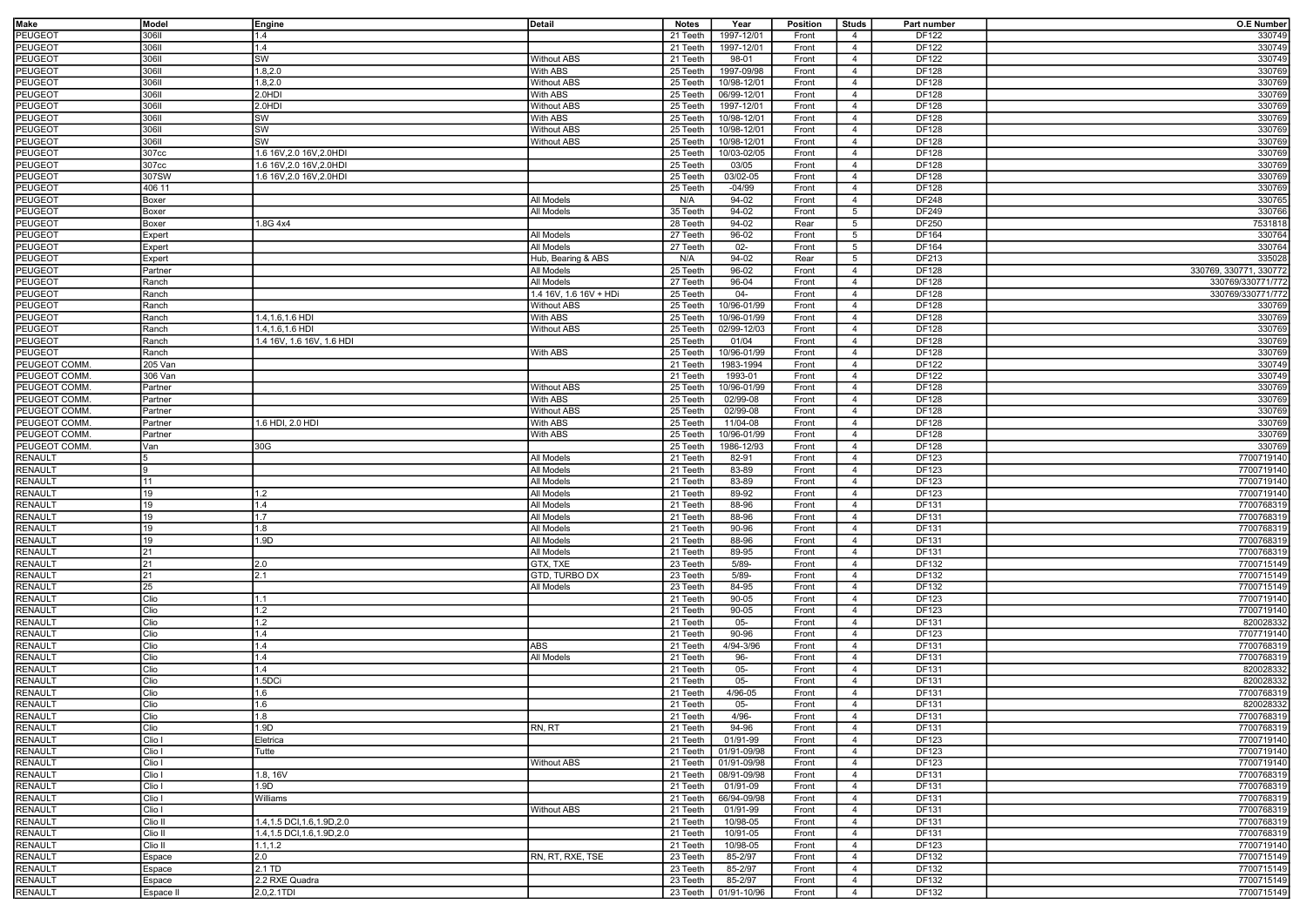| Make           | Model            | Engine                                           | <b>Detail</b>      | <b>Notes</b> | Year                   | Position | <b>Studs</b>    | Part number  | <b>O.E Number</b> |
|----------------|------------------|--------------------------------------------------|--------------------|--------------|------------------------|----------|-----------------|--------------|-------------------|
|                |                  |                                                  |                    |              |                        |          |                 |              |                   |
| RENAULT        | Espace II        | 2.0,2.1 TDI, 2.2                                 |                    | 23 Teeth     | 01/91-10/96            | Front    | $\overline{4}$  | DF132        | 7700715149        |
| RENAULT        | Espace II        | 2.8 V6                                           | With ABS           | 23 Teeth     | 01/91-10/96            | Front    | $\overline{4}$  | DF132        | 7700715149        |
|                |                  |                                                  |                    |              |                        |          |                 |              |                   |
| RENAULT        | Espace II        | Quadra 4x4                                       |                    | 23 Teeth     | 01/91-10/96            | Front    | $\overline{4}$  | DF132        | 7700715149        |
| RENAULT        | Espace II        |                                                  | With ABS           | 23 Teeth     | 1987-10/96             | Front    | $\overline{4}$  | <b>DF132</b> | 7700715149        |
| RENAULT        | Espace II        |                                                  |                    | 23 Teeth     | 01/91-10/96            | Front    | $\overline{4}$  | DF132        | 7700715149        |
| RENAULT        | Espace II        | 2.8 V6                                           | <b>Without ABS</b> | 23 Teeth     | 01/91-10/96            | Front    | $\overline{4}$  | <b>DF132</b> | 7700715149        |
|                |                  |                                                  |                    |              |                        |          |                 |              |                   |
| RENAULT        | Espace II        |                                                  | <b>Without ABS</b> | 23 Teeth     | 1984-10/96             | Front    | $\overline{4}$  | DF132        | 7700715149        |
| RENAULT        | Espace II        |                                                  | With ABS           | 23 Teeth     | 01/91-10/96            | Front    | $\overline{4}$  | <b>DF132</b> | 7700715149        |
|                |                  |                                                  |                    |              |                        |          |                 |              |                   |
| RENAULT        | Espace II        | 2.0,2.1 TDI,2.2                                  |                    | 23 Teeth     | 01/91-10/96            | Front    | $\overline{4}$  | DF132        | 7700715149        |
| RENAULT        | Espace III       | All models                                       |                    | 27 Teeth     | 97-02                  | Front    | $5\overline{5}$ | <b>DF251</b> | 7700840156        |
| RENAULT        | Express          |                                                  | All Models         | 21 Teeth     | 86-98                  | Front    | $\overline{4}$  | DF123        | 7700719140        |
|                |                  |                                                  |                    |              |                        |          |                 | DF132        | 7700715149        |
| RENAULT        | -uego            |                                                  |                    | 23 Teeth     | 80-98                  | Front    | $\overline{4}$  |              |                   |
| RENAULT        | Kangoo           |                                                  | All Models         | 21 Teeth     | 91-97                  | Front    | $\overline{4}$  | DF131        | 7700768318        |
| RENAULT        | Kangoo           |                                                  |                    | 21 Teeth     | 97-08                  | Front    | $\overline{4}$  | DF131        | 7700768318        |
|                |                  |                                                  |                    |              |                        |          |                 |              |                   |
| RENAULT        | Kangoo           |                                                  | All Models         | 21 Teeth     | 98-08                  | Front    | $\overline{4}$  | DF131        | 7700768319        |
| RENAULT        | Kangoo           | 1.2 16V, 1.4, 1.5 DCI, 1.6 16V, 1.9 DTI, 1.9 DCI |                    | 21 Teeth     | 10/98-05               | Front    | $\overline{4}$  | DF131        | 7700768319        |
| RENAULT        | Kangoo           |                                                  | With ABS           | 21 Teeth     | 03/98-10/02            | Front    | $\overline{4}$  | DF131        | 7700768319        |
|                |                  |                                                  |                    |              |                        |          |                 |              |                   |
| RENAULT        | Kangoo           |                                                  | With ABS           | 21 Teeth     | 03/98-08               | Front    | $\overline{4}$  | DF131        | 7700768319        |
| RENAULT        | Laguna           |                                                  | All Models         | 27 Teeth     | 00-09                  | Front    | $5\overline{5}$ | DF165        | 8200003026        |
| RENAULT        | Laguna           | 1.6 16V RXE                                      |                    | 23 Teeth     | 06/98-10/00            | Front    | $\overline{4}$  | DF182        | 7700830220        |
|                |                  |                                                  |                    |              |                        |          |                 |              |                   |
| RENAULT        | Laguna           | 1.8 RN/RXE                                       |                    | 23 Teeth     | 05/98-00               | Front    | $\overline{4}$  | DF182        | 7700830220        |
| RENAULT        | aguna            | 1.8 RT                                           |                    | 23 Teeth     | 05/98-00               | Front    | $\overline{4}$  | DF182        | 7700830220        |
|                |                  | 1.8 16V                                          |                    | 23 Teeth     | 06/98-10/00            |          | $\overline{4}$  |              |                   |
| RENAULT        | aguna            |                                                  |                    |              |                        | Front    |                 | DF182        | 7700830220        |
| RENAULT        | Laguna           | 1.8 16V RXE                                      |                    | 23 Teeth     | 06/98-10/00            | Front    | $\overline{4}$  | DF182        | 7700830220        |
| <b>RENAULT</b> | Laguna           | 1.9 DCi                                          |                    | 23 Teeth     | 06/98-10/00            | Front    | $\overline{4}$  | DF182        | 7700830220        |
|                |                  |                                                  |                    |              |                        |          |                 |              |                   |
| RENAULT        | Laguna           | 1.9 DCi                                          | Dynamique          | 27 Teeth     | 11/00-                 | Front    | 5               | DF165        | 8200003026        |
| RENAULT        | Laguna           | 1.9 DTi                                          |                    | 23 Teeth     | 06/98-10/00            | Front    | $\overline{4}$  | DF182        | 7700830220        |
| RENAULT        | Laguna           | 1.9 DTi RXE                                      |                    | 23 Teeth     | 06/98-10/00            | Front    | $\overline{4}$  | DF182        | 7700830220        |
|                |                  |                                                  |                    |              |                        |          |                 |              |                   |
| RENAULT        | Laguna           | 2.0 RT                                           |                    | 23 Teeth     | 05/98-00               | Front    | $\overline{4}$  | DF182        | 7700830220        |
| RENAULT        | Laguna           | 2.0 RXE                                          |                    | 23 Teeth     | 05/98-00               | Front    | $\overline{4}$  | DF182        | 7700830220        |
| RENAULT        | Laguna           | 2.2 D 12V RT/RXE                                 |                    | 23 Teeth     | 05/98-00               | Front    | $\overline{4}$  | DF182        | 7700830220        |
|                |                  |                                                  |                    |              |                        |          |                 |              |                   |
| RENAULT        | Laguna           | 2.2 D 12V RT                                     |                    | 23 Teeth     | 05/98-00               | Front    | $\overline{4}$  | DF182        | 7700830220        |
| RENAULT        | Laguna           | 2.2 <sub>DT</sub>                                | Estate             | 23 Teeth     | 6/98-10/00             | Front    | $\overline{4}$  | DF182        | 7700830220        |
|                |                  |                                                  | All Models         | 27 Teeth     | 01-09                  | Front    | 5               | DF252        | 8200003026        |
| RENAULT        | Laguna           |                                                  |                    |              |                        |          |                 |              |                   |
| RENAULT        | Megane           |                                                  | All Models         | 23 Teeth     | 99-02                  | Front    | $\overline{4}$  | DF160        | 7700415121        |
| RENAULT        | Megane           | 1.4                                              |                    | 21 Teeth     | 95-3/99                | Front    | $\overline{4}$  | DF131        | 7700768318        |
|                |                  | 1.6                                              |                    |              |                        |          |                 | DF131        | 7700768318        |
| RENAULT        | Megane           |                                                  |                    | 21 Teeth     | 95-3/99                | Front    | $\overline{4}$  |              |                   |
| RENAULT        | Megane           | 11.6                                             | All Models         | 23 Teeth     | 10/02-                 | Front    | $\overline{4}$  | DF180        | 8200046549        |
| RENAULT        | Megane           | 1.9D                                             |                    | 21 Teeth     | 95-99                  | Front    | $\overline{4}$  | DF131        | 7700768318        |
|                |                  |                                                  |                    |              |                        |          |                 |              |                   |
| RENAULT        | Megane           | 1.9D                                             |                    | 23 Teeth     | 10/02-                 | Front    | $\overline{4}$  | DF180        | 8200046549        |
| RENAULT        | Megane           | 1.9 Dti, RT                                      | All Models         | 23 Teeth     | 99-02                  | Front    | $\overline{4}$  | DF182        | 7700830220        |
| RENAULT        | Megane           | 2.08v                                            |                    | 21 Teeth     | 95-3/99                | Front    | $\overline{4}$  | DF131        | 7700768318        |
|                |                  |                                                  |                    |              |                        |          |                 |              |                   |
| RENAULT        | Megane           | 2.0 Coach RT 16V                                 |                    | 23 Teeth     | 99-02                  | Front    | $\overline{4}$  | DF182        | 7700830220        |
| RENAULT        | Megane           | 2.0 Scenic RT                                    |                    | 23 Teeth     | 99-02                  | Front    | $\overline{4}$  | DF182        | 7700830220        |
| RENAULT        | Megane Scenic    | 1.4                                              | All Models         | 21 Teeth     | 99-02                  | Front    | $\overline{4}$  | DF131        | 7700768318        |
|                |                  |                                                  |                    |              |                        |          |                 |              |                   |
| RENAULT        | Megane Scenic    | 1.6 RXE                                          |                    | 23 Teeth     | 09/99-02/01            | Front    | $\overline{4}$  | DF160        | 7700415121        |
| RENAULT        | Megane Scenic    |                                                  | All Models         | 23 Teeth     | 02-03                  | Front    | $\overline{4}$  | DF160        | 7700415121        |
| <b>RENAULT</b> | Modus            |                                                  | All Models         | 23 Teeth     | $04 -$                 | Front    | $\overline{4}$  | DF180        | 40204-AX600       |
|                |                  |                                                  |                    |              |                        |          |                 |              |                   |
| RENAULT        | R11              | Turbo                                            |                    | 21 Teeth     | 04/84-12/89            | Front    | $\overline{4}$  | DF123        | 7700719140        |
| RENAULT        | R11              |                                                  | Without Turbo      | 21 Teeth     | 1981/1218              | Front    | $\overline{4}$  | DF123        | 7700719140        |
|                | R19              | TR, TRE, TSE                                     | <b>Without ABS</b> | 21 Teeth     | 09/88-12/95            |          |                 | DF123        | 7700719140        |
| RENAULT        |                  |                                                  |                    |              |                        | Front    | $\overline{4}$  |              |                   |
| RENAULT        | R <sub>19</sub>  | TRE,TSE                                          | <b>With ABS</b>    | 21 Teeth     | 1991-12/95             | Front    | $\overline{4}$  | DF123        | 7700719140        |
| RENAULT        | R19              | 1.816V                                           |                    | 21 Teeth     | 06/89-12/95            | Front    | $\overline{4}$  | DF131        | 7700768319        |
| RENAULT        | $\overline{R19}$ | 1.9 D, TD, TXE                                   | With ABS           | 21 Teeth     | 1991-12/95             | Front    | $\overline{4}$  | DF131        | 7700768319        |
|                |                  |                                                  |                    |              |                        |          |                 |              |                   |
| RENAULT        | R19              | 1.9 D. TD. TXE                                   | <b>Without ABS</b> | 21 Teeth     | 09/88-12/95            | Front    | $\overline{4}$  | DF131        | 7700768319        |
| RENAULT        | R19 Chamade      | TRE,TSE                                          | With ABS           | 21 Teeth     | 10/89-12/95            | Front    | $\overline{4}$  | DF123        | 7700719140        |
| RENAULT        |                  | TR, TRE, TSE                                     | With ABS           | 21 Teeth     | 10/89-12/95            | Front    | $\overline{4}$  | DF123        | 7700719140        |
|                | R19 Chamade      |                                                  |                    |              |                        |          |                 |              |                   |
| RENAULT        | R19 Chamade      | 1.9 D, TD, TXE                                   | With ABS           | 21 Teeth     | 10/89-12/95            | Front    | $\overline{4}$  | DF131        | 7700768319        |
| RENAULT        | R19 Chamade      | 1.816V,                                          |                    |              | 21 Teeth   10/89-12/95 | Front    | $\overline{4}$  | DF131        | 7700768319        |
| <b>RENAULT</b> | R19 Chamade      | 1.9 D, TD, TXE                                   | Without ABS        |              | 21 Teeth   10/85-12/95 | Front    | $\overline{4}$  | DF131        | 7700768319        |
|                |                  |                                                  |                    |              |                        |          |                 |              |                   |
| RENAULT        | R21              | GSD, SD, GTI, TL, GTS, TS, RS                    |                    | 21 Teeth     | 1986-02/94             | Front    | $\overline{4}$  | DF131        | 7700768319        |
| RENAULT        | R21              | Baccara TX6, TX1                                 | <b>Without ABS</b> | 23 Teeth     | 1986-02/94             | Front    | $\overline{4}$  | DF132        | 7700715149        |
|                |                  |                                                  |                    |              |                        |          |                 |              |                   |
| <b>RENAULT</b> | R <sub>21</sub>  | GTX, RX, TD, GTD, TI                             | <b>Without ABS</b> | 23 Teeth     | 1986-02/94             | Front    | $\overline{4}$  | DF132        | 7700715149        |
| RENAULT        | R21              | Nevada GTD, GTX, TXE                             | <b>Without ABS</b> | 23 Teeth     | 1986-02/94             | Front    | $\overline{4}$  | DF132        | 7700715149        |
| RENAULT        | R <sub>21</sub>  | Nevada TD TURBO D/DX                             | <b>Without ABS</b> | 23 Teeth     | 1986-02/94             | Front    | $\overline{4}$  | DF132        | 7700715149        |
|                |                  | Quadra 4x4                                       |                    |              |                        |          |                 |              |                   |
| RENAULT        | R21              |                                                  |                    | 23 Teeth     | 12/89-02/94            | Front    | $\overline{4}$  | DF132        | 7700715149        |
| <b>RENAULT</b> | R21              | Baccara TX6, TX1                                 | With ABS           | 23 Teeth     | 1986-02/94             | Front    | $\overline{4}$  | DF132        | 7700715149        |
| RENAULT        | R21              | GTD, TD, GTX, RX, TI                             | With ABS           | 23 Teeth     | 1986-02/94             | Front    | $\overline{4}$  | DF132        | 7700715149        |
|                |                  |                                                  |                    |              |                        |          |                 |              |                   |
| <b>RENAULT</b> | R21              | Nevada GTD, GTX, TXE                             | With ABS           | 23 Teeth     | 1986-02/94             | Front    | $\overline{4}$  | DF132        | 7700715149        |
| RENAULT        | R21              | Nevada TD TURBO D/DX                             | With ABS           | 23 Teeth     | 1986-02/94             | Front    | $\overline{4}$  | DF132        | 7700715149        |
| <b>RENAULT</b> | R21              | Nevada TXI                                       | With ABS           | 23 Teeth     | 1986-02/94             | Front    | $\overline{4}$  | DF132        | 7700715149        |
|                |                  |                                                  |                    |              |                        |          |                 |              |                   |
| RENAULT        | R21              | Turbo                                            |                    | 28 Teeth     | 04/87-10/92            | Front    | $\overline{4}$  | DF132        | 7700715149        |
| RENAULT        | R5               | Alpine                                           |                    | 23 Teeth     | 1972-1976              | Front    | 3               | <b>DF275</b> | 7700628767        |
| RENAULT        | R5               | T.T                                              |                    | 23 Teeth     | 1976-1977              | Front    | 3               | <b>DF275</b> | 7700628767        |
|                |                  |                                                  |                    |              |                        |          |                 |              |                   |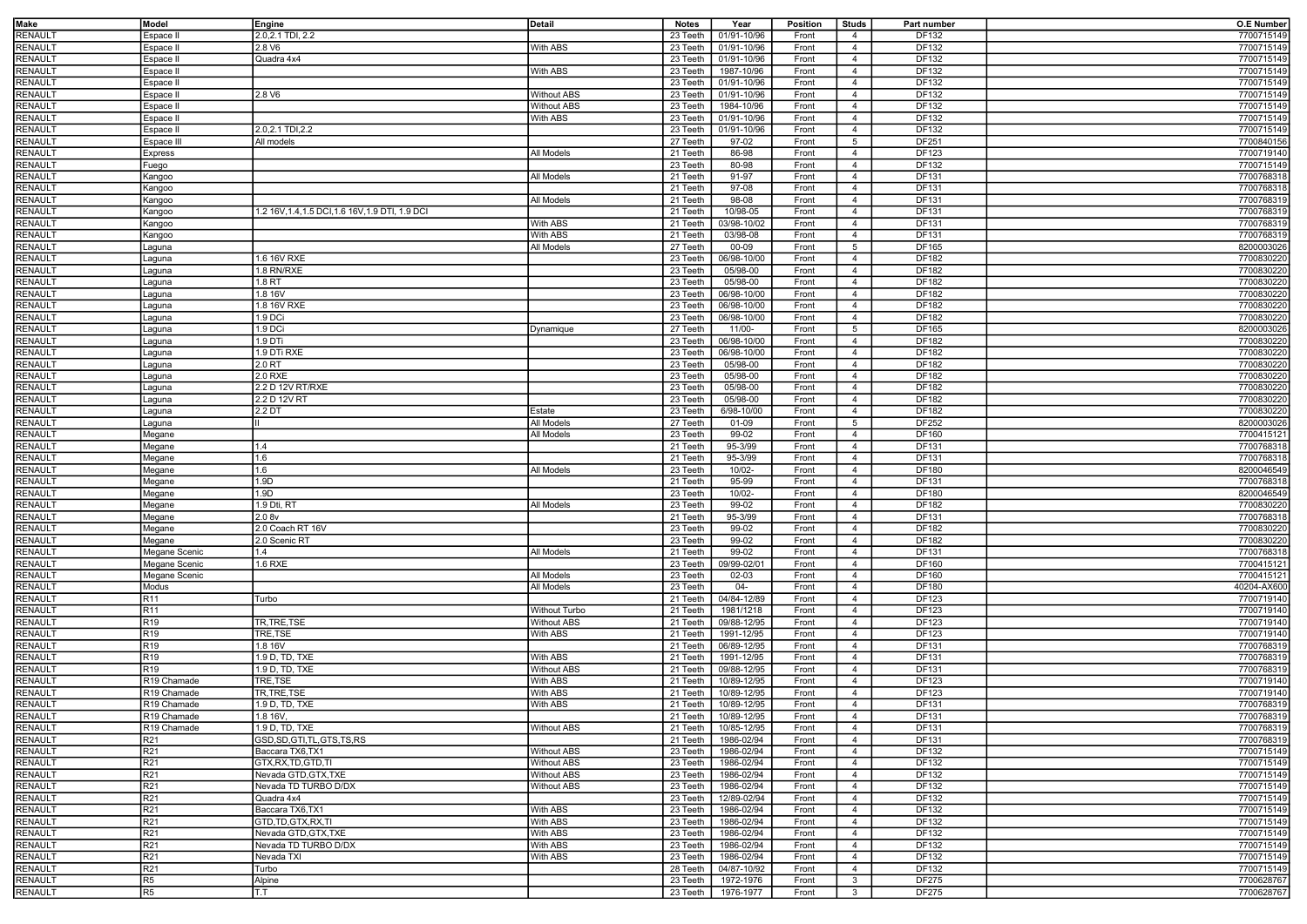| <b>Make</b>         | Model           | Engine                                              | Detail               | <b>Notes</b> | Year                   | <b>Position</b> | <b>Studs</b>    | Part number  | <b>O.E Number</b>  |
|---------------------|-----------------|-----------------------------------------------------|----------------------|--------------|------------------------|-----------------|-----------------|--------------|--------------------|
| <b>RENAULT</b>      | R5              | T.T                                                 |                      | 23 Teeth     | 1972-1976              | Front           | $\mathbf{3}$    | DF275        | 7700628767         |
| <b>RENAULT</b>      | R <sub>5</sub>  | T.T                                                 |                      | 23 Teeth     | 1977-1984              | Front           | $\mathbf{3}$    | DF275        | 7700628767         |
| RENAULT             | R5 Supercing    | 1.6 Diesel                                          |                      | 21 Teeth     | 10/87-1993             | Front           | $\overline{4}$  | DF123        | 7700719140         |
| RENAULT             | R5 Supercing    | T.T                                                 |                      | 21 Teeth     | 10/84-1986             | Front           | $\overline{4}$  | DF123        | 7700719140         |
| RENAULT             |                 | T.T                                                 |                      |              |                        | Front           | $\overline{4}$  | DF123        | 7700719140         |
|                     | R5 Supercinq    |                                                     |                      | 21 Teeth     | 1987-1993              |                 |                 |              |                    |
| <b>RENAULT</b>      | R5 Supercing    | GT Turbo                                            |                      | 21 Teeth     | 1987-1993              | Front           | $\overline{4}$  | DF123        | 7700719140         |
| RENAULT             | R9              |                                                     | Without Turbo        | 21 Teeth     | 1981-12/88             | Front           | $\overline{4}$  | DF123        | 7700719140         |
| RENAULT             | R9              | Turbo                                               |                      | 21 Teeth     | 04/84-12/89            | Front           | $\overline{4}$  | DF123        | 7700719140         |
| <b>RENAULT</b>      | Twingo          |                                                     |                      | 21 Teeth     | 96-                    | Front           | $\overline{4}$  | DF123        | 7700719140         |
| <b>RENAULT</b>      | Twingo          | 1.2, 1.2, 16V                                       |                      | 21 Teeth     | 1993                   | Front           | $\overline{4}$  | DF123        | 7700719140         |
| RENAULT COMM.       | Kangoo          | 1.6 16V, 1.4, 1.5DCI, 1.6 16V, 1.9 DTI, 1.9         |                      | 21 Teeth     | 03/98-                 | Front           | $\overline{4}$  | DF131        | 7700768319         |
| <b>RENAULT COMM</b> | Master II       | 1.9DC, 1.9DTI, 2.2DCI, 2.5D, 2.5DCI, 2.8DTI, 3.0DCI |                      | 28 Teeth     | $09/00 -$              | Front           | $5\overline{5}$ | DF316        | 7700302163         |
| RENAULT COMM        | Master II       | 1.9DC, 1.9DTI, 2.2DCI, 2.5D, 2.5DCI, 2.8DTI         |                      | 28 Teeth     | $03/00-$               | Front           | 5               | <b>DF316</b> | 7700302163         |
| RENAULT COMM        | Master II       | 2.5D, 2.8DTI                                        |                      | 28 Teeth     | 07/98-01/01            | Front           | $5\overline{5}$ | DF316        | 7700302163         |
| <b>RENAULT COMM</b> | R <sub>21</sub> | Nevada GSD, SD, GTL, TL, GTS, TS                    |                      | 21 Teeth     | 1986-02/94             | Front           | $\overline{4}$  | DF131        | 7700768319         |
| RENAULT COMM        | R5 Express      |                                                     | 425KG                | 21 Teeth     | 1986-03/98             | Front           | $\overline{4}$  | DF123        | 7700719140         |
| RENAULT COMM        | R5 Express      |                                                     | 575KG                | 21 Teeth     | 1986-03/98             | Front           | $\overline{4}$  | DF123        | 7700719140         |
| <b>ROVER</b>        | 45              |                                                     | All Models           | 26 Teeth     | 02/00-07/00            | Front           | $\overline{4}$  | DF253        | RUB101250          |
| <b>ROVER</b>        | 100             |                                                     |                      | 25 Teeth     | 90-98                  | Front           | $\overline{4}$  | DF116        | <b>NAM6530</b>     |
| <b>ROVER</b>        | 200 Series, 25  |                                                     |                      | 26 Teeth     | 95-01                  | Front           | $\overline{4}$  | DF189        | RFB000170, EFP7567 |
| <b>ROVER</b>        | Maestro         |                                                     |                      | 25 Teeth     | 83-85                  | Front           | $\overline{4}$  | <b>DF117</b> | FAM8401            |
| <b>ROVER</b>        | Maestro         |                                                     |                      | 25 Teeth     | 86-93                  | Front           | $\overline{4}$  | DF116        | <b>NAM6530</b>     |
|                     |                 |                                                     |                      |              |                        |                 |                 |              |                    |
| <b>ROVER</b>        | Metro           |                                                     |                      | 25 Teeth     | 90-98                  | Front           | $\overline{4}$  | DF116        | <b>NAM6530</b>     |
| <b>ROVER</b>        | <b>MGF</b>      |                                                     | All Models           | 25 Teeth     | 99-05                  | Front/Rear      | $\overline{4}$  | DF116        | <b>NAM6530</b>     |
| <b>ROVER</b>        | Mini            |                                                     | Drum brakes          | 19 Teeth     | 59-84                  | Front           | $\overline{4}$  | DF107        | 21A231             |
| <b>ROVER</b>        | Mini            |                                                     | Disc brakes          | 29 Teeth     | 84-00                  | Front           | $\overline{4}$  | DF112        | 21A2695            |
| <b>ROVER</b>        | Mini 1275GT     |                                                     |                      | 29 Teeth     | 69-74                  | Front           | $\overline{4}$  | DF103        | 21A1270            |
| ROVER               | Mini 1275GT     |                                                     |                      | 29 Teeth     | 74-80                  | Front           | $\overline{4}$  | DF112        | 21A2695            |
| <b>ROVER</b>        | Mini Cooper     |                                                     |                      | 19 Teeth     | 62-69                  | Front           | $\overline{4}$  | DF107        | 21A231             |
| ROVER               | Mini Cooper S   |                                                     |                      | 29 Teeth     | 63-71                  | Front           | $\overline{4}$  | DF103        | 21A1270            |
| <b>ROVER</b>        | Montego         |                                                     |                      | 25 Teeth     | 83-85                  | Front           | $\overline{4}$  | <b>DF117</b> | FAM8401            |
| <b>ROVER</b>        | Montego         |                                                     |                      | 25 Teeth     | 86-93                  | Front           | $\overline{4}$  | DF116        | NAM6530            |
| <b>SEAT</b>         | Alhambra        | 2.0                                                 | <b>SXE Automatic</b> | 38 Teeth     | 06/00-                 | Front           | $5\overline{5}$ | DF183        | 7M0 501 655 A/B/D  |
| <b>SEAT</b>         | Alhambra        | 2.8V6                                               | TT4 Sport            | 38 Teeth     | $07/00 -$              | Front           | $5\overline{5}$ | DF183        | 7M0 501 655 A/B/D  |
| <b>SEAT</b>         | Arosa           | 1.0                                                 | Select/Stella        | 22 Teeth     | $12/00 -$              | Front           | $\overline{4}$  | DF185        | 6N0 407 613        |
| <b>SEAT</b>         |                 | 1.4                                                 |                      |              | $11/00-$               | Front           |                 | DF185        | 6N0 407 613        |
| <b>SEAT</b>         | Arosa           | 1.4                                                 |                      | 22 Teeth     | $11/00 -$              |                 | $\overline{4}$  |              |                    |
|                     | Arosa           |                                                     | Automatic            | 22 Teeth     |                        | Front           | $\overline{4}$  | DF185        | 6N0 407 613        |
| <b>SEAT</b>         | Arosa           | 1.4                                                 |                      | 22 Teeth     | $12/00-$               | Front           | $\overline{4}$  | DF185        | 6N0 407 613        |
| <b>SEAT</b>         | Arosa           | 1.4 16V                                             |                      | 22 Teeth     | $12/00 -$              | Front           | $\overline{4}$  | DF185        | 6N0 407 613        |
| <b>SEAT</b>         | Arosa           | 1.4 TDI                                             |                      | 22 Teeth     | $11/00 -$              | Front           | $\overline{4}$  | DF185        | 6N0 407 613        |
| <b>SEAT</b>         | Arosa           | 1.4 TDI                                             |                      | 22 Teeth     | 12/00-                 | Front           | $\overline{4}$  | DF185        | 6N0 407 613        |
| <b>SEAT</b>         | Arosa           | 1.0, 1.4, 1.7 D                                     | With ABS             | N/A          | 1997-2003              | Rear            | 6               | DF306        | 333501112A         |
| <b>SEAT</b>         | Cordoba         | 1.0i                                                |                      | 22 Teeth     | 06/96-06/99            | Front           | $\overline{4}$  | DF134        | 357 407 615        |
| <b>SEAT</b>         | Cordoba         | 1.0i                                                | <b>ABS</b>           | 22 Teeth     | 06/96-06/99            | Front           | $\overline{4}$  | DF217        | 357 407 615 A      |
| SEAT                | Cordoba         | 1.0i                                                | <b>ABS</b>           | 22 Teeth     | 06/96-06/99            | Front           | $\overline{4}$  | DF191        | 357 407 613 B      |
| <b>SEAT</b>         | Cordoba         | 1.4 Vario                                           | <b>ABS</b>           | 22 Teeth     | 08/99-                 | Front           | $\overline{4}$  | DF191        | 357 407 613 B      |
| SEAT                | Cordoba         | 1.4i                                                |                      | 22 Teeth     | 06/94-06/99            | Front           | $\overline{4}$  | DF134        | 357 407 615        |
| <b>SEAT</b>         | Cordoba         | 1.4i                                                |                      | 22 Teeth     | 06/94-06/99            | Front           | $\overline{4}$  | DF191        | 357 407 613 B      |
| SEAT                | Cordoba         | 1.4i 16V                                            | ABS                  | 22 Teeth     | 09/96-06/99            | Front           | $\overline{4}$  | DF134        | 357 407 615        |
| <b>SEAT</b>         | Cordoba         | 1.4i 16V                                            | <b>ABS</b>           | 22 Teeth     | 09/96-06/99            | Front           | $\overline{4}$  | DF191        | 357 407 613 B      |
| <b>SEAT</b>         | Cordoba         | 1.6 Vario                                           | ABS                  | 22 Teeth     | 08/99-                 | Front           | $\overline{4}$  | DF191        | 357 407 613 B      |
| <b>SEAT</b>         | Cordoba         | 1.6i                                                |                      | 22 Teeth     | 02/93-06/99            | Front           | $\overline{4}$  | DF134        | 357 407 615        |
| <b>SEAT</b>         | Cordoba         | 1.6i                                                | <b>ABS</b>           | 22 Teeth     | 02/93-06/99            | Front           | $\overline{4}$  | DF191        | 357 407 613 B      |
| SEAT                | Cordoba         | 1.8i                                                |                      | 22 Teeth     | 02/93-06/99            | Front           | $\overline{4}$  | DF134        | 357 407 615        |
| SEAT                |                 | 1.8i                                                | ABS                  | 22 Teeth     | 02/93-06/99            |                 | $\overline{4}$  | DF191        | 357 407 613 B      |
|                     | Cordoba         |                                                     |                      |              |                        | Front           |                 |              |                    |
| <b>SEAT</b>         | Cordoba         | 1.8i 16V                                            |                      | 22 Teeth     | 10/93-08/96            | Front           | $\overline{4}$  | DF134        | 357 407 615        |
| <b>SEAT</b>         | Cordoba         | 1.8i 16V                                            | ABS                  | 22 Teeth     | 10/93-08/96            | Front           | $\overline{4}$  | DF191        | 357 407 613 B      |
| <b>SEAT</b>         | Cordoba         | 1.9 <sub>D</sub>                                    |                      | 22 Teeth     | 01/96-08/96            | Front           | $\overline{4}$  | DF134        | 357 407 615        |
| SEAT                | Cordoba         | 1.9 D                                               | ABS                  |              | 22 Teeth   01/96-08/96 | Front           | 4               | DF191        | 357 407 613 B      |
| <b>SEAT</b>         | Cordoba         | 1.9 TD                                              | <b>ABS</b>           | 22 Teeth     | 02/93-08/96            | Front           | $\overline{4}$  | DF217        | 357 407 615 A      |
| <b>SEAT</b>         | Cordoba         | $1.9$ TD                                            | <b>ABS</b>           | 22 Teeth     | 02/93-08/96            | Front           | $\overline{4}$  | DF191        | 357 407 613 B      |
| <b>SEAT</b>         | Cordoba         | 1.9 TD                                              |                      | 22 Teeth     | 02/93-08/96            | Front           | $\overline{4}$  | DF134        | 357 407 615        |
| <b>SEAT</b>         | Cordoba         | 1.9 SDI/TDI                                         |                      | 22 Teeth     | 08/96-06/99            | Front           | $\overline{4}$  | DF134        | 357 407 615        |
| <b>SEAT</b>         | Cordoba         | 1.9 SDI/TDI                                         | ABS                  | 22 Teeth     | 08/96-06/99            | Front           | $\overline{4}$  | DF217        | 357 407 615 A      |
| <b>SEAT</b>         | Cordoba         | 1.9 SDI/TDI                                         | ABS                  | 22 Teeth     | 08/96-06/99            | Front           | $\overline{4}$  | DF191        | 357 407 613 B      |
| <b>SEAT</b>         | Cordoba         | 2.0i                                                |                      | 22 Teeth     | 02/93-02               | Front           | $\overline{4}$  | DF134        | 357 407 615        |
| <b>SEAT</b>         | Cordoba         | 2.0i                                                | ABS                  | 22 Teeth     | 02/93-06/99            | Front           | $\overline{4}$  | DF191        | 357 407 613 B      |
| <b>SEAT</b>         | Cordoba         | 2.0i 16V                                            |                      | 22 Teeth     | 08/96-06/99            | Front           | $\overline{4}$  | DF134        | 357 407 615        |
| <b>SEAT</b>         | Cordoba         | 2.0i 16V                                            | ABS                  | 22 Teeth     | 08/96-06/99            | Front           | $\overline{4}$  | DF191        | 357 407 613 B      |
| <b>SEAT</b>         | Cordoba         | 1.0, 1.4, 1.6, 1.8, 1.9D                            | With ABS             | N/A          | 08/99-                 | Rear            | 6               | DF306        | 333501112A         |
| <b>SEAT</b>         | Cordoba         | 1.8,1.9TDI,2.0                                      | With ABS             | N/A          | 08/99-                 | Rear            | 6               | <b>DF307</b> | 3350118            |
| <b>SEAT</b>         |                 | 1.8,1.9TDI,2.0                                      | With ABS             |              | 08/99-                 |                 | 6               | DF307        | 3350118            |
|                     | Cordoba         |                                                     |                      | N/A          | 08/99                  | Rear            |                 |              |                    |
| <b>SEAT</b>         | Cordoba         | 1.8,1.9 TDI,2.0                                     | With ABS             | N/A          |                        | Rear            | 6               | DF307        | 3350118            |
| <b>SEAT</b>         | Ibiza           | 1.0                                                 |                      | 22 Teeth     | 03/93-09/96            | Front           | $\overline{4}$  | DF134        | 357 407 615        |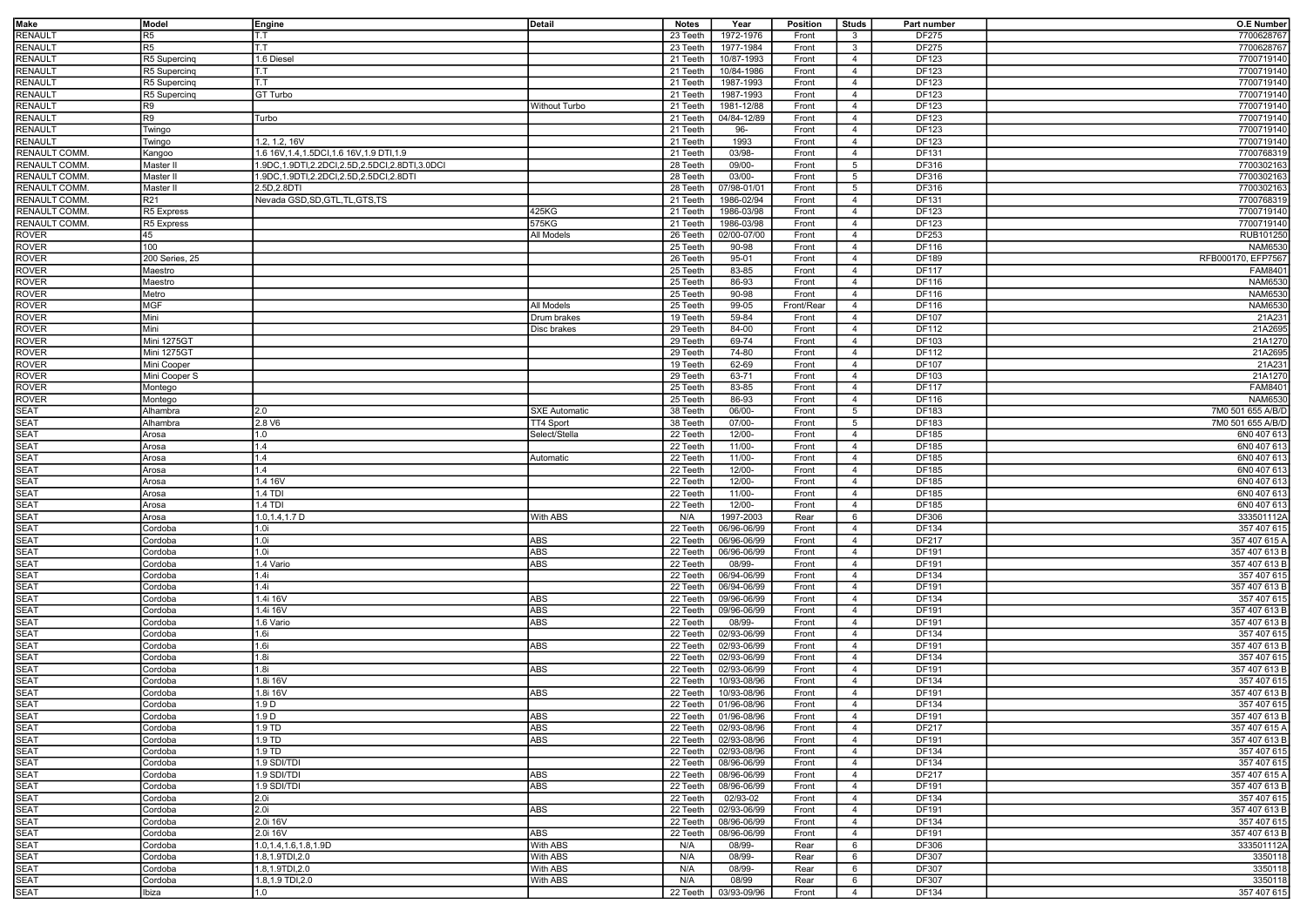| Make                       | Model          | Engine                        | Detail                 | <b>Notes</b>         | Year                       | <b>Position</b> | <b>Studs</b>    | Part number                 | <b>O.E Number</b>            |
|----------------------------|----------------|-------------------------------|------------------------|----------------------|----------------------------|-----------------|-----------------|-----------------------------|------------------------------|
| <b>SEAT</b>                | Ibiza          | 1.0                           | ABS                    | 22 Teeth             | 03/93-09/96                | Front           | $\overline{4}$  | DF217                       | 357 407 615 A                |
| SEAT                       | Ibiza          | 1.0                           | ABS                    | 22 Teeth             | 01/94-09/96                | Front           | $\overline{4}$  | DF191                       | 357 407 613 B                |
| <b>SEAT</b>                | Ibiza          | 1.0i                          | <b>ABS</b>             | 22 Teeth             | 09/96-12/96                | Front           | $\overline{4}$  | DF191                       | 357 407 613 B                |
| <b>SEAT</b>                | Ibiza          | 1.0i                          | ABS                    | 22 Teeth             | 9/96-8/97                  | Front           | $\overline{4}$  | DF217                       | 357 407 615 A                |
| <b>SEAT</b>                | Ibiza          | 1.0i                          |                        | 22 Teeth             | 09/96-08/99                | Front           | $\overline{4}$  | DF134                       | 357 407 615                  |
| <b>SEAT</b>                | Ibiza          | 1.3i                          |                        | 22 Teeth             | 03/93-08/99                | Front           | $\overline{4}$  | DF134                       | 357 407 615                  |
| <b>SEAT</b>                | Ibiza          | 1.3i                          | ABS                    | 22 Teeth             | 03/93-08/99                | Front           | $\overline{4}$  | DF217                       | 357 407 615 A                |
| <b>SEAT</b>                | Ibiza          | 1.4i                          |                        | 22 Teeth             | 09/93-08/99                | Front           | $\overline{4}$  | DF134                       | 357 407 615                  |
| <b>SEAT</b>                | Ibiza          | 1.4i                          | ABS                    | 22 Teeth             | 09/93-08/99                | Front           | $\overline{4}$  | DF217                       | 357 407 615 A                |
| <b>SEAT</b>                | Ibiza          | 1.4i                          | ABS                    | 22 Teeth             | 01/94-12/96                | Front           | $\overline{4}$  | DF191                       | 357 407 613 B                |
| <b>SEAT</b>                | Ibiza          | 1.4i 16V                      | ABS                    | 22 Teeth             | 09/96-12/96                | Front           | $\overline{4}$  | DF191                       | 357 407 613 B                |
| <b>SEAT</b>                | Ibiza          | 1.4i 16V                      |                        | 22 Teeth             | 09/96-08/99                | Front           | $\overline{4}$  | DF134                       | 357 407 615                  |
| <b>SEAT</b>                | Ibiza          | 1.4i 16V                      | ABS                    | 22 Teeth             | 09/96-08/99                | Front           | $\overline{4}$  | DF217                       | 357 407 615 A                |
| <b>SEAT</b>                | Ibiza          | 1.6                           |                        | 22 Teeth             | 08/99-02/02                | Front           | $\overline{4}$  | DF134                       | 357 407 615                  |
| <b>SEAT</b>                | Ibiza          | 1.6                           | ABS                    | 22 Teeth             | 08/99-02/02                | Front           | $\overline{4}$  | DF217                       | 357 407 615 A                |
| <b>SEAT</b>                | Ibiza          | 1.6i                          |                        | 22 Teeth             | 03/93-08/99                | Front           | $\overline{4}$  | DF134                       | 357 407 615                  |
| <b>SEAT</b>                | Ibiza          | 1.6i                          | ABS                    | 22 Teeth             | 03/93-08/99                | Front           | $\overline{4}$  | <b>DF217</b>                | 357 407 615 A                |
| <b>SEAT</b>                | Ibiza          | 1.6i                          | <b>ABS</b>             | 22 Teeth             | 01/94-12/96                | Front           | $\overline{4}$  | DF134                       | 357 407 613 B                |
| <b>SEAT</b>                | Ibiza          | 1.8i                          |                        | 22 Teeth             | 03/93-08/99                | Front           | $\overline{4}$  | DF134                       | 357 407 615                  |
| <b>SEAT</b>                | Ibiza          | 1.8i                          | ABS                    | 22 Teeth             | 03/93-08/99                | Front           | $\overline{4}$  | DF217                       | 357 407 615 A                |
| <b>SEAT</b>                | Ibiza          | 1.8i                          | <b>ABS</b>             | 22 Teeth             | 01/94-12/96                | Front           | $\overline{4}$  | DF191                       | 357 407 613 B                |
| <b>SEAT</b>                | Ibiza          | 1.8i 16V                      |                        | 22 Teeth             | 11/93-08/96                | Front           | $\overline{4}$  | DF134                       | 357 407 615                  |
| <b>SEAT</b>                | Ibiza          | 1.8i 16V                      | ABS                    | 22 Teeth             | 11/93-08/96                | Front           | $\overline{4}$  | DF217                       | 357 407 615 A                |
|                            |                | 1.8i 16V                      |                        |                      |                            |                 | $\overline{4}$  | DF191                       |                              |
| <b>SEAT</b><br><b>SEAT</b> | Ibiza<br>Ibiza | 1.9D                          | ABS                    | 22 Teeth<br>22 Teeth | 01/94-08/96<br>04/93-08/96 | Front<br>Front  | $\overline{4}$  | DF134                       | 357 407 613 B<br>357 407 615 |
|                            |                |                               |                        |                      |                            |                 |                 |                             |                              |
| <b>SEAT</b>                | Ibiza          | 1.9D                          | ABS                    | 22 Teeth             | 04/93-08/96                | Front           | $\overline{4}$  | DF217                       | 357 407 615 A                |
| <b>SEAT</b>                | Ibiza          | 1.9 <sub>D</sub> /TD          | ABS                    | 22 Teeth             | 01/94-08/96                | Front           | $\overline{4}$  | DF191                       | 357 407 613 B                |
| <b>SEAT</b>                | Ibiza          | 1.9 SDI/TDI                   | ABS                    | 22 Teeth             | 08/96-12/96                | Front           | $\overline{4}$  | DF191                       | 357 407 613 B                |
| <b>SEAT</b>                | Ibiza          | 1.9 SDI/TDI                   |                        | 22 Teeth             | 08/96-08/99                | Front           | $\overline{4}$  | DF134                       | 357 407 615                  |
| <b>SEAT</b>                | Ibiza          | 1.9 SDI/TDI                   | ABS                    | 22 Teeth             | 08/96-08/99                | Front           | $\overline{4}$  | DF217                       | 357 407 615 A                |
| SEAT                       | Ibiza          | 1.9 TD                        |                        | 22 Teeth             | 03/93-08/96                | Front           | $\overline{4}$  | DF134                       | 357 407 615                  |
| SEAT                       | Ibiza          | 1.9 TD                        | ABS                    | 22 Teeth             | 08/96-08/99                | Front           | $\overline{4}$  | DF217                       | 357 407 615 A                |
| <b>SEAT</b>                | Ibiza          | 2.0 Gti 16V                   | CUPRa/CUPRa 2          | 22 Teeth             | 10/96-08/99                | Front           | $\overline{4}$  | DF134                       | 357 407 615                  |
| <b>SEAT</b>                | Ibiza          | 2.0i                          |                        | 22 Teeth             | 03/93-08/99                | Front           | $\overline{4}$  | DF134                       | 357 407 615                  |
| <b>SEAT</b>                | Ibiza          | 2.0i                          | ABS                    | 22 Teeth             | 03/93-08/99                | Front           | $\overline{4}$  | DF217                       | 357 407 615 A                |
| SEAT                       | Ibiza          | 2.0i                          | ABS                    | 22 Teeth             | 01/94-12/96                | Front           | $\overline{4}$  | DF191                       | 357 407 613 B                |
| <b>SEAT</b>                | Ibiza          | 2.0i 16V                      | ABS                    | 22 Teeth             | 08/96-12/96                | Front           | $\overline{4}$  | DF191                       | 357 407 613 B                |
| <b>SEAT</b>                | Ibiza          | 2.0i 16V                      |                        | 22 Teeth             | 08/96-08/99                | Front           | $\overline{4}$  | DF134                       | 357 407 615                  |
| <b>SEAT</b>                | Ibiza          | 2.0i 16V                      | ABS                    | 22 Teeth             | 08/96-08/99                | Front           | $\overline{4}$  | DF217                       | 357 407 615 A                |
| <b>SEAT</b>                | Ibiza          | All models                    | ABS / AWY, ASY, AS2, A | 36 Teeth             | $02/02 -$                  | Front           | 5               | DF167                       | 6Q0 407 621 AH, AJ           |
| <b>SEAT</b>                | Ibiza          | 1.0, 1.3, 1.4, 1.6, 1.8, 1.9D | With ABS               | N/A                  | 03/93-08/9                 | Rear            | 6               | DF306                       | 333501112A                   |
| <b>SEAT</b>                | Ibiza          | 1.8, 1.9TDI, 2.0, 2.0GTI      | With ABS               | N/A                  | 03/93-08/99                | Rear            | 6               | DF307                       | 3350118                      |
| <b>SEAT</b>                | Ibiza          | 1.8, 1.9 TDI, 2.0, 2.0 GTI    | With ABS               | N/A                  | 03/93-08/99                | Rear            | 6               | DF307                       | 3350118                      |
| <b>SEAT</b>                | Ibiza          | 1.8,1.9TDI, 2.0, 2.0GTI       | With ABS               | N/A                  | 03/93-08/99                | Rear            | 6               | DF307                       | 3350118                      |
| <b>SEAT</b>                | Inca           | 1.4i                          |                        | 22 Teeth             | 11/95-                     | Front           | $\overline{4}$  | DF134                       | 357 407 615                  |
| <b>SEAT</b>                | Inca           | 1.4i                          | ABS                    | 22 Teeth             | 11/95-                     | Front           | $\overline{4}$  | DF191                       | 357 407 613 B                |
| <b>SEAT</b>                | Inca           | 1.6i                          |                        | 22 Teeth             | 11/95-05/98                | Front           | $\overline{4}$  | DF134                       | 357 407 615                  |
| <b>SEAT</b>                | Inca           | 1.6i                          | ABS                    | 22 Teeth             | 11/95-05/98                | Front           | $\overline{4}$  | DF191                       | 357 407 613 B                |
| <b>SEAT</b>                | Inca           | 1.7D                          |                        | 22 Teeth             | 09/96-                     | Front           | $\overline{4}$  | DF134                       | 357 407 615                  |
| <b>SEAT</b>                | Inca           | 1.7D                          | ABS                    | 22 Teeth             | 09/96-                     | Front           | $\overline{4}$  | DF191                       | 357 407 613 B                |
| <b>SEAT</b>                | Inca           | 1.9 D/SDI                     |                        | 22 Teeth             | 11/95-                     | Front           | $\overline{4}$  | DF134                       | 357 407 615                  |
| <b>SEAT</b>                | Inca           | 1.9 D/SDI                     | ABS                    | 22 Teeth             | 11/95-                     | Front           | $\overline{4}$  | DF191                       | 357 407 613 B                |
| <b>SEAT</b>                | Leon           |                               | All Models             | 36 Teeth             | 99-05                      | Front           | $5\overline{5}$ | DF168                       | IJ0407613C                   |
| <b>SEAT</b>                | Leon           |                               | <b>All Models</b>      |                      |                            |                 |                 | See wheel bearing catalogue |                              |
| <b>SEAT</b>                | Malaga         | T.T                           |                        | 22 Teeth             | 1985-1993                  | Front           | $\overline{4}$  | DF295                       | SE13840304A                  |
| <b>SEAT</b>                | Toledo         | 1.6i                          |                        | 22 Teeth             | 05/91-03/99                | Front           | $\overline{4}$  | DF134                       | 357 407 615                  |
| <b>SEAT</b>                | oledo          | 1.6i                          | ABS                    | 22 Teeth             | 05/91-03/99                | Front           | $\overline{4}$  | DF217                       | 357 407 615 A                |
| <b>SEAT</b>                | Toledo         | 1.6i                          | ABS                    | 22 Teeth             | 01/92-03/99                | Front           | $\overline{4}$  | DF191                       | 357 407 613 B                |
| SEAT                       | Toledo         | 1.8i                          |                        |                      | 22 Teeth   11/93-12/96     | Front           | -4              | DF134                       | 357 407 615                  |
| <b>SEAT</b>                | Toledo         | 1.8i                          | ABS                    |                      | 22 Teeth   11/93-12/96     | Front           | $\overline{4}$  | DF191                       | 357 407 613 B                |
| <b>SEAT</b>                | Toledo         | 1.8 16V                       |                        | 22 Teeth             | 05/91-03/99                | Front           | $\overline{4}$  | DF134                       | 357 407 615                  |
| <b>SEAT</b>                | Toledo         | 1.8 16V                       | ABS                    | 22 Teeth             | 01/92-03/99                | Front           | $\overline{4}$  | DF191                       | 357 407 613 B                |
| <b>SEAT</b>                |                | 1.9 TD                        |                        |                      | 05/91-03/99                |                 |                 |                             |                              |
| <b>SEAT</b>                | Toledo         | 1.9 TD                        | ABS                    | 22 Teeth<br>22 Teeth | 01/92-03/99                | Front           | $\overline{4}$  | DF134<br>DF191              | 357 407 615                  |
| <b>SEAT</b>                | Toledo         | 1.9 TDI                       |                        | 22 Teeth             | 08/95-03/99                | Front           | $\overline{4}$  |                             | 357 407 613 B                |
|                            | Toledo         |                               |                        |                      |                            | Front           | $\overline{4}$  | DF134                       | 357 407 615                  |
| <b>SEAT</b>                | Toledo         | 1.9 TDI                       | ABS                    | 22 Teeth             | 08/95-03/99                | Front           | $\overline{4}$  | DF191                       | 357 407 613 B                |
| <b>SEAT</b>                | Toledo         | 2.0 16v                       | <b>ABS</b>             | 22 Teeth             | 92-98                      | Front           | 5               | <b>DF224</b>                | 1H0407613B                   |
| <b>SEAT</b>                | Toledo         | 2.0 16V                       |                        | 36 Teeth             | $92 - 98$                  | Front           | $5\overline{5}$ | <b>DF224</b>                | 1H047613B                    |
| <b>SEAT</b>                | Toledo         | 2.0 <sub>i</sub>              |                        | 22 Teeth             | 05/91-12/96                | Front           | $\overline{4}$  | DF134                       | 357 407 615                  |
| <b>SEAT</b>                | Toledo         | 2.0i                          | ABS                    | 22 Teeth             | 01/92-12/96                | Front           | $\overline{4}$  | DF191                       | 357 407 613 B                |
| <b>SEAT</b>                | Toledo         | 2.0i 16V                      |                        | 22 Teeth             | 11/93-03/99                | Front           | $\overline{4}$  | DF134                       | 357 407 615                  |
| <b>SEAT</b>                | Toledo         | 2.0i 16V                      | ABS                    | 22 Teeth             | 11/93-03/99                | Front           | $\overline{4}$  | DF191                       | 357 407 613 B                |
| <b>SEAT</b>                | Toledo         | 1.6, 1.8, 1.9 TD, 1.9 TDI     | With ABS               | N/A                  | 05/91-03/99                | Rear            | 6               | DF306                       | 333501112A                   |
| <b>SEAT</b>                | Toledo         | 1.8,2.0 16V                   | With ABS               | N/A                  | 05/91-03-99                | Rear            | $6\overline{6}$ | DF307                       | 3350118                      |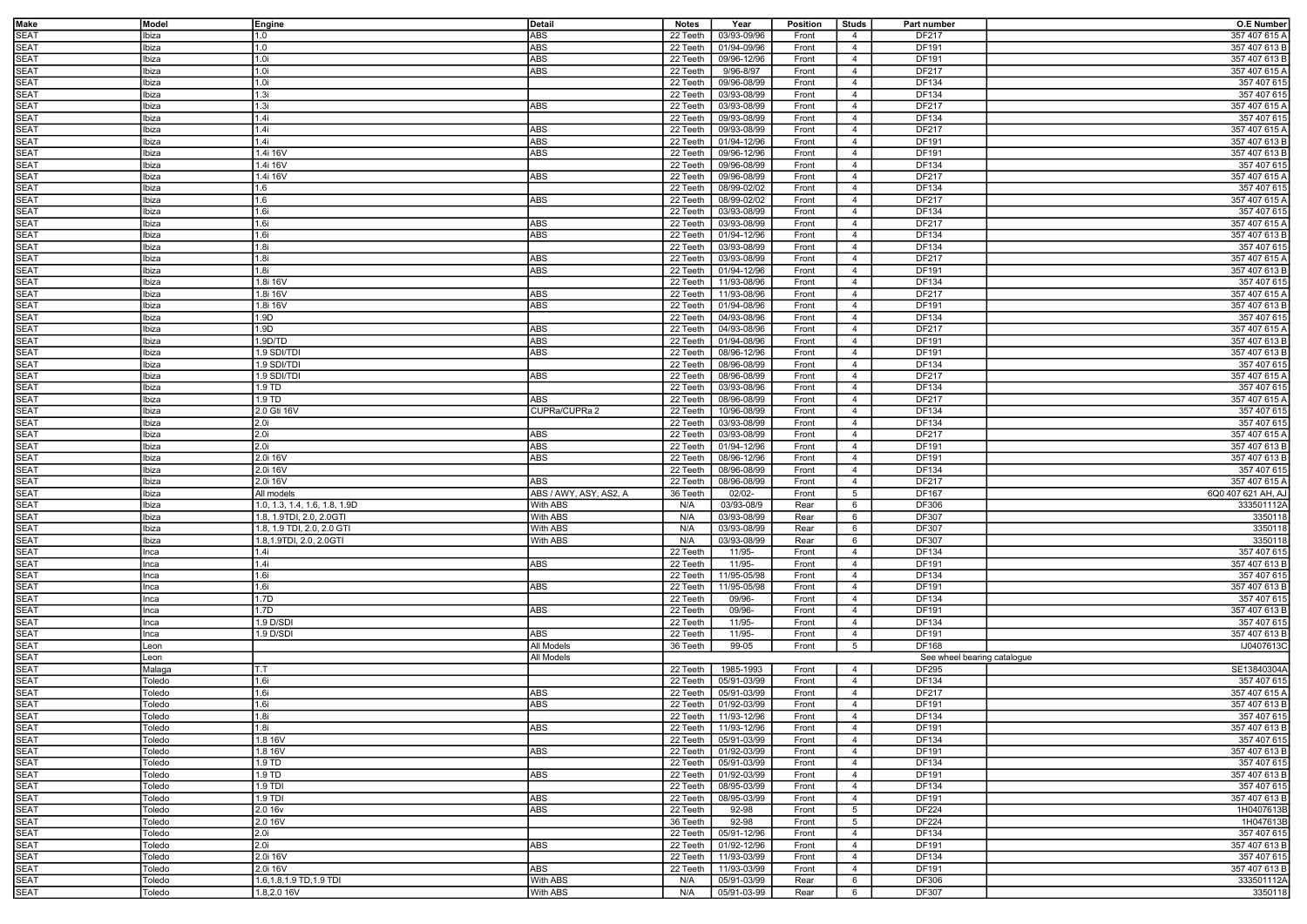| <b>Make</b>   | Model         | Engine                  | Detail                   | <b>Notes</b> | Year        | <b>Position</b> | <b>Studs</b>    | Part number  | <b>O.E Number</b>                              |
|---------------|---------------|-------------------------|--------------------------|--------------|-------------|-----------------|-----------------|--------------|------------------------------------------------|
| <b>SEAT</b>   | Toledo        | 2.0 16V                 | With ABS                 | N/A          | 1992-1998   | Rear            | 6               | DF307        | 3350118                                        |
| <b>SEAT</b>   | <b>Toledo</b> | 2.0 16V                 | With ABS                 | N/A          | 1992-1998   | Rear            | 6               | DF307        | 3350118                                        |
| <b>SKODA</b>  | -abia         |                         | ABS                      | 36 Teeth     | 99-10/01    | Front           | 5               | DF167        | See Wheel Bearing Catalogue 6Q0 407 621 AH, AJ |
|               |               |                         |                          |              |             |                 |                 |              |                                                |
| <b>SKODA</b>  | avorit        | 1.3                     |                          | 22 Teeth     | 05/89-06/95 | Front           | $\overline{4}$  | DF286        | 115430010                                      |
| <b>SKODA</b>  | Felicia       | 1.3,1.6CX,1.9D          |                          | 22 Teeth     | 1994-02/98  | Front           | $\overline{4}$  | <b>DF287</b> | 115430011                                      |
| <b>SKODA</b>  | Forman        |                         |                          | 22 Teeth     | 1993-       | Front           | $\overline{4}$  | DF286        | 115430010                                      |
| <b>SKODA</b>  | Superb        | 1.8T                    | Classic/Comfort/Elegance | 33 Teeth     | 00-04       | Front           | $5\overline{5}$ | DF169        | 8D0 407 615 B, 8D0 407 615 D, 8D0 407 615 E    |
| <b>SKODA</b>  | Superb        | 1.9 TDI                 |                          | 38 Teeth     | 00-04       | Front           | $5\overline{5}$ | DF216        | 4A0 407 615 D/F                                |
| <b>SKODA</b>  |               | 2.0                     | Classic/Comfort          | 33 Teeth     | 00-04       | Front           | 5               | DF169        | 8D0 407 615 B, 8D0 407 615 D, 8D0 407 615 E    |
|               | Superb        |                         |                          |              |             |                 |                 |              |                                                |
| <b>SKODA</b>  | Superb        | 2.5 V6                  | Comfort/Elegance         | 38 Teeth     | 00-04       | Front           | $5\overline{5}$ | DF216        | 4A0 407 615 D/F                                |
| <b>TOYOTA</b> | Avensis       |                         | 14" / 15" wheels         | 26 Teeth     | 97-04/03    | Front           | 5               | DF156        | 43502 05021                                    |
| <b>TOYOTA</b> | Avensis       | 1.6                     |                          | 26 Teeth     | 03-09       | Front           | $5\overline{5}$ | DF211        | 43502-21010                                    |
| <b>TOYOTA</b> | Avensis       | 1.8                     |                          | 26 Teeth     | 03-09       | Front           | 5               | DF211        | 43502-21010                                    |
| <b>TOYOTA</b> | Avensis       | 1.8 16v                 |                          | 26 Teeth     | 03-09       | Front           | $5\overline{5}$ | DF211        | 43502-21010                                    |
|               |               |                         |                          |              |             |                 |                 |              |                                                |
| <b>TOYOTA</b> | Avensis       | 2.0 16v                 |                          | 26 Teeth     | 03-09       | Front           | 5               | DF211        | 43502-21010                                    |
| <b>TOYOTA</b> | Avensis       | 2.0D                    |                          | 26 Teeth     | 03-09       | Front           | $5\overline{5}$ | DF211        | 43502-21010                                    |
| <b>TOYOTA</b> | Aygo          | 1.1, 1.4 HDI            |                          | 24 Teeth     | 06/05-      | Front           | $\overline{4}$  | DF254        | 43511-0H010                                    |
| <b>TOYOTA</b> | Carina        |                         |                          | 26 Teeth     | 87-92       | Front           | $\overline{4}$  | DF155        | 43502 12090                                    |
| <b>TOYOTA</b> | Carina E      |                         |                          | 26 Teeth     | $92 -$      | Front           | $5\overline{5}$ | DF153        | 43502 20131                                    |
|               | Celica        |                         |                          |              | 92-12/99    | Front           |                 |              | 43502 20131                                    |
| <b>TOYOTA</b> |               |                         |                          | 26 Teeth     |             |                 | 5               | DF153        |                                                |
| <b>TOYOTA</b> | celica        | 1.8                     |                          | 26 Teeth     | 12/99-11/02 | Front           | $5\overline{5}$ | DF156        | 43502.05021/32080                              |
| <b>TOYOTA</b> | ;orolla       |                         | All Models               | 26 Teeth     | 92-97       | Front           | $\overline{4}$  | DF155        | 43502 12090                                    |
| <b>TOYOTA</b> | ;orolla       |                         |                          | 26 Teeth     | $6/97 -$    | Front           | $\overline{4}$  | DF155        | 43502 12090                                    |
| <b>TOYOTA</b> | corolla,      | 1.4, 1.6, 2.0, D4D      |                          | 26 Teeth     | $02 -$      | Front           | $\overline{4}$  | DF257        | 43502.02021                                    |
|               |               |                         |                          |              | 02-06       |                 |                 |              |                                                |
| <b>TOYOTA</b> | Corolla       | 1.4                     |                          | 26 Teeth     |             | Front           | $\overline{4}$  | DF219        | 43502.02021                                    |
| <b>TOYOTA</b> | Corolla       | 1.4 SW                  |                          | 26 Teeth     | $05 -$      | Front           | $\overline{4}$  | DF212        | 43502-02060                                    |
| <b>TOYOTA</b> | Corolla       | 1.6                     |                          | 26 Teeth     | 02-06       | Front           | $\overline{4}$  | DF219        | 43502.02021                                    |
| <b>TOYOTA</b> | Corolla       | 1.6 SW                  |                          | 26 Teeth     | 05-         | Front           | $\overline{4}$  | DF212        | 43502-02060                                    |
| <b>TOYOTA</b> | Corolla       | 1.8 E12 Verso           |                          | 26 Teeth     | $02 - 06$   | Front           | $\overline{4}$  | DF219        | 43502.02021                                    |
|               |               |                         |                          |              |             |                 |                 |              |                                                |
| <b>TOYOTA</b> | Corolla       | 1.4                     |                          | 26 Teeth     | $05-$       | Front           | $\overline{4}$  | DF219        | 43502.0206                                     |
| <b>TOYOTA</b> | Corolla       | 1.4 Turbo               |                          | 26 Teeth     | 02-06       | Front           | $\overline{4}$  | DF257        | 43502-02021                                    |
| <b>TOYOTA</b> | Corolla       | 1.6                     |                          | 26 Teeth     | $05 -$      | Front           | $\overline{4}$  | DF219        | 43502.0206                                     |
| <b>TOYOTA</b> | Corolla       | 2.0                     |                          | 26 Teeth     | $05-$       | Front           | $\overline{4}$  | DF219        | 43502.0206                                     |
| <b>TOYOTA</b> | Corolla       | 2.0 SW                  |                          | 26 Teeth     | $05-$       | Front           | $\overline{4}$  | DF212        | 43502-02060                                    |
|               |               |                         |                          |              |             |                 |                 |              |                                                |
| <b>TOYOTA</b> | Corolla       | Verso                   | All Models               | 26 Teeth     | 04-         | Front           | $5\overline{5}$ | DF230        | 43502-0F010                                    |
| <b>TOYOTA</b> | Corolla       | Verso                   | All Models               | 26 Teeth     | 02-06       | Front           | $\overline{4}$  | DF219        | 43502-02021                                    |
| <b>TOYOTA</b> | Yaris         |                         | All Models               | 24 Teeth     | 02/03-      | Front           | $\overline{4}$  | <b>DF187</b> | 43502.52010, 43502 0D010                       |
| <b>TOYOTA</b> | Yaris         | 1.0, 1.3, 1.5           |                          | 24 Teeth     | 99-06       | Front           | $\overline{4}$  | DF255        | 43502-0D010                                    |
| <b>TOYOTA</b> | Yaris         | 1.0, 1.3, 1.4D4D, +VVTI |                          | 26 Teeth     | 06-         | Front           | $\overline{4}$  | DF256        | 43502-0D050                                    |
|               |               |                         |                          |              |             |                 |                 |              |                                                |
| VAUXHALI      | Astra         | 1.0                     |                          | 22 Teeth     | 83-93       | Front           | $\overline{4}$  | DF120        | 326197, 90157724, 90498610                     |
| VAUXHALL      | Astra         | 1.2                     |                          | 22 Teeth     | 83-93       | Front           | $\overline{4}$  | DF120        | 326197, 90157724, 90498610                     |
| VAUXHALL      | Astra         | 1.3                     |                          | 22 Teeth     | 83-93       | Front           | $\overline{4}$  | DF120        | 326197, 90157724, 90498610                     |
| VAUXHALL      | Astra         | 1.4                     |                          | 22 Teeth     | 83-93       | Front           | $\overline{4}$  | DF120        | 326197, 90157724, 90498610                     |
| VAUXHALI      | Astra         | 1.4                     |                          | 22 Teeth     | 94-98       | Front           | $\overline{4}$  | DF139        | 326185                                         |
|               |               |                         |                          |              |             |                 |                 |              |                                                |
| VAUXHALL      | Astra         | 1.6                     | SV                       | 22 Teeth     | 83-93       | Front           | $\overline{4}$  | DF120        | 326197, 90157724, 90498610                     |
| VAUXHALI      | Astra         | 1.6                     |                          | 33 Teeth     | 86-93       | Front           | $\overline{4}$  | DF121        | 326184, 90095270                               |
| VAUXHALI      | Astra         | 1.6                     |                          | 22 Teeth     | 94-98       | Front           | $\overline{4}$  | DF139        | 326185                                         |
| VAUXHALL      | Astra         | 1.7                     |                          | 33 Teeth     | 86-93       | Front           | $\overline{4}$  | DF121        | 326184, 90095270                               |
| VAUXHALL      | Astra         | 1.7D                    |                          | 33 Teeth     | 86-93       | Front           | $\overline{4}$  | DF121        | 326184, 90095270                               |
|               |               |                         |                          |              |             |                 |                 |              |                                                |
| VAUXHALL      | Astra         | 1.7DTL                  |                          | 22 Teeth     | 83-93       | Front           | $\overline{4}$  | DF120        | 326197, 90157724, 90498610                     |
| VAUXHALL      | Astra         | 1.8                     |                          | 33 Teeth     | 86-93       | Front           | $\overline{4}$  | DF121        | 326184.90095270                                |
| VAUXHALL      | Astra         | 1.8                     |                          | 33 Teeth     | 96-98       | Front           | $\overline{4}$  | DF138        | 326194                                         |
| VAUXHALL      | Astra         | 2.0                     |                          | 33 Teeth     | 96-98       | Front           | $\overline{4}$  | DF138        | 326194                                         |
| VAUXHALL      | Calibra       | 2.0                     | -CH S1, S9 inc. 4WD      | 33 Teeth     | 90-         | Front           | $\overline{4}$  | DF121        | 326184, 90251816                               |
| VAUXHALL      | Calibra       | 2.0                     | CL.T1, T9 on             | 33 Teeth     | 93-98       | Front           | $\overline{4}$  | DF138        | 326194                                         |
|               |               |                         |                          |              |             |                 |                 |              |                                                |
| VAUXHALL      | alibra        | 2.0, 2.2                | CL.P1, P9 on             | 33 Teeth     | 93-98       | Front           | $5\overline{5}$ | DF147        | 326195                                         |
| VAUXHALL      | Cavalier      | 1.3                     |                          | 22 Teeth     | 81-95       | Front           | $\overline{4}$  | DF120        | 326197, 90157724, 90498610                     |
| VAUXHALL      | Cavalier      | 1.4                     |                          | 22 Teeth     | 81-95       | Front           | $\overline{4}$  | DF120        | 326197, 90157724, 90498610                     |
| VAUXHALL      | Cavalier      | 11.6                    |                          | 33 Teeth     | 81-88       | Front           | $\overline{4}$  | DF121        | 326184, 90251816                               |
| VAUXHALL      | Cavalier      | 1.6                     |                          | 33 Teeth     | 88-95       | Front           | $\overline{4}$  | DF121        | 326184, 90251816                               |
|               |               |                         |                          |              |             |                 |                 |              |                                                |
| VAUXHALL      | Cavalier      | 1.8                     |                          | 33 Teeth     | 81-88       | Front           | $\overline{4}$  | DF121        | 326184, 90251816                               |
| VAUXHALL      | Cavalier      | 1.8                     |                          | 33 Teeth     | 88-95       | Front           | $\overline{4}$  | DF121        | 326184, 90251816                               |
| VAUXHALL      | Cavalier      | 1.9TD                   |                          | 33 Teeth     | 88-95       | Front           | $\overline{4}$  | DF121        | 326184, 90251816                               |
| VAUXHALL      | Cavalier      | 2.0                     |                          | 33 Teeth     | 81-88       | Front           | $\overline{4}$  | DF121        | 326184, 90251816                               |
| VAUXHALL      | Corsa B       |                         |                          | 22 Teeth     | 93-00       | Front           | $\overline{4}$  | DF120        | 326197, 90157724, 90498610                     |
|               |               |                         |                          |              |             |                 |                 |              |                                                |
| VAUXHALL      | Corsa C       |                         | All Models               | 22 Teeth     | 01-06       | Front           | $\overline{4}$  | DF184        | 326001                                         |
| VAUXHALL      | Corsa D       | 1.2                     |                          | 22 Teeth     | 01-06       | Front           | $\overline{4}$  | DF225        | 3 26 165/55 703 556                            |
| VAUXHALL      | Corsa D       | 1.4                     |                          | 22 Teeth     | 01-06       | Front           | $\overline{4}$  | DF225        | 3 26 165/55 703 556                            |
| VAUXHALL      | Corsa D       | 1.3 MJTD                |                          | 25 Teeth     | 01-06       | Front           | $\overline{4}$  | DF226        | 3 26 165/55 703 557                            |
| VAUXHALL      | Corsa D       | 1.4 TB                  |                          | 25 Teeth     | 01-06       | Front           | $\overline{4}$  | DF226        | 3 26 165/55 703 557                            |
|               |               |                         |                          |              |             |                 |                 |              |                                                |
| VAUXHALL      | Corsa D       | 1.9 JTD                 |                          | 25 Teeth     | 01-06       | Front           | $\overline{4}$  | DF226        | 3 26 165/55 703 557                            |
| VAUXHALL      | Meriva        |                         |                          | 22 Teeth     | 01-         | Front           | $\overline{4}$  | DF184        | 326001                                         |
| VAUXHALL      | Nova          |                         |                          | 22 Teeth     | 80-93       | Front           | $\overline{4}$  | DF120        | 326197, 90157724, 90498610                     |
| VAUXHALL      | Tigra         |                         |                          | 22 Teeth     | 94-00       | Front           | $\overline{4}$  | <b>DF120</b> | 326197, 90157724, 90498610                     |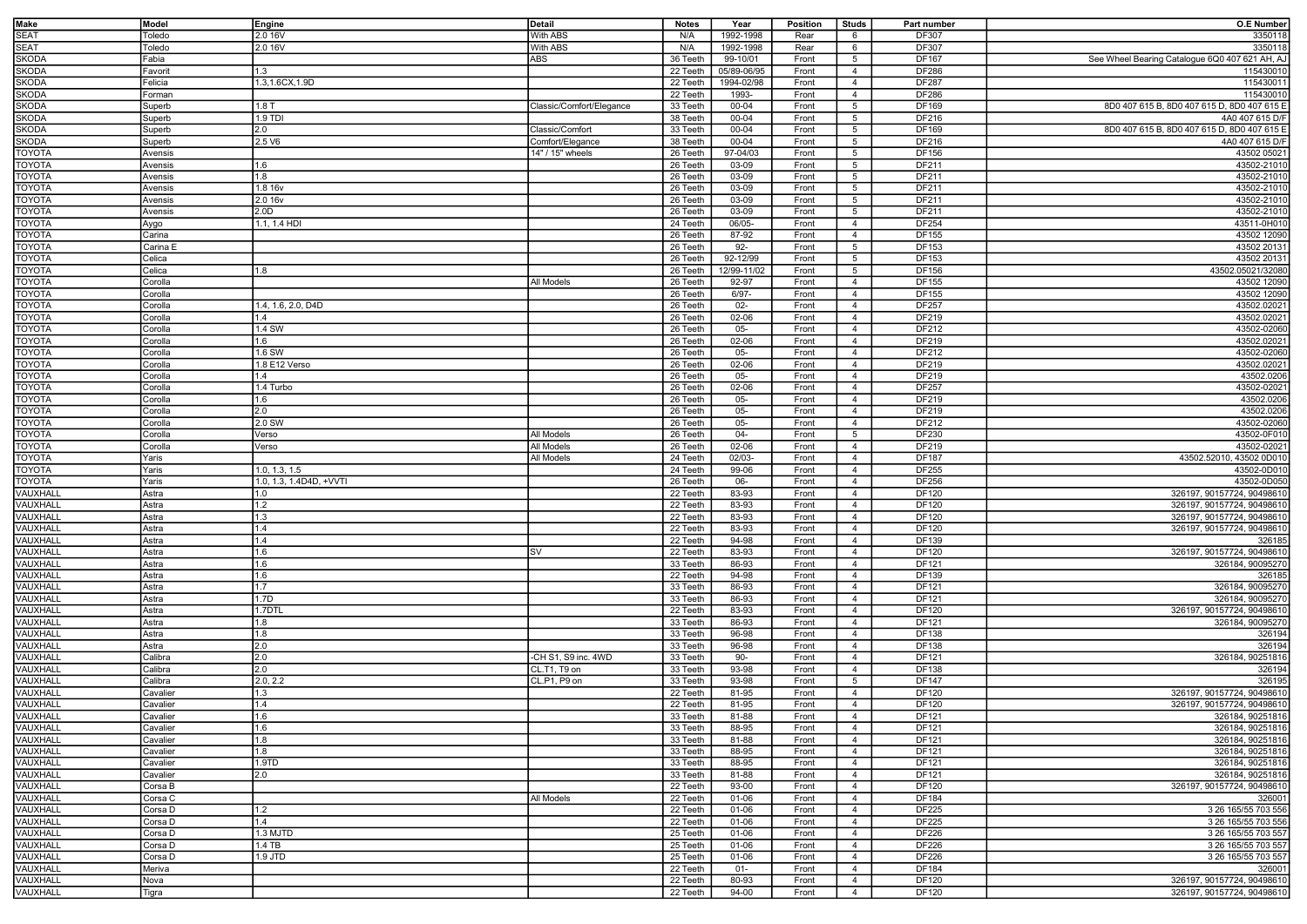| <b>Make</b>              | Model                        | Engine                                                                      | Detail     | <b>Notes</b>         | Year                | Position            | <b>Studs</b>                      | Part number    | <b>O.E Number</b>             |
|--------------------------|------------------------------|-----------------------------------------------------------------------------|------------|----------------------|---------------------|---------------------|-----------------------------------|----------------|-------------------------------|
| VAUXHALL                 | Vectra                       | 1.6                                                                         |            | 33 Teeth             | 96-01               | Front               | $\overline{4}$                    | DF138          | 326194                        |
| VAUXHALL                 | Vectra                       | 1.6                                                                         | SZ         | 22 Teeth             | 96-01               | Front               | $\overline{4}$                    | DF137          | 326196                        |
| <b>VAUXHALL</b>          | Vectra                       | 1.6                                                                         | KEL        | 22 Teeth             | 96-01               | Front               | $\overline{4}$                    | <b>DF137</b>   | 326196                        |
| VAUXHALL                 | Vectra                       | 1.7TD                                                                       |            | 33 Teeth             | 96-01               | Front               | $\overline{4}$                    | DF138          | 326194                        |
|                          |                              |                                                                             |            |                      |                     |                     |                                   |                |                               |
| <b>VAUXHALL</b>          | Vectra                       | 1.8                                                                         |            | 33 Teeth             | 96-01               | Front               | $\overline{4}$                    | DF138          | 326194                        |
| VAUXHALL                 | Vectra                       | 2.0                                                                         | <b>NEJ</b> | 33 Teeth             | 96-01               | Front               | $\overline{4}$                    | DF138          | 326194                        |
| <b>VAUXHALL</b>          | Vectra                       |                                                                             | All Models | 33 Teeth             | 96-01               | Front               | 5                                 | DF147          | 326195                        |
| VAUXHALL                 | Vectra                       |                                                                             | All Models | 33 Teeth             | 96-01               | Front               | $5\overline{5}$                   | DF147          | 326195                        |
| VOLKSWAGEN               | 1302,1500,1600               | T.T                                                                         |            | N/A                  | 1968-1973           | Front               | $\overline{4}$                    | <b>DF267</b>   | 357501117A                    |
| VOLKSWAGEN               | 1500,1600 Auto               | lt.t                                                                        |            | N/A                  | 1968-1978           | Front               | $\overline{4}$                    | <b>DF267</b>   | 357501117A                    |
| VOLKSWAGEN               | Beetle                       | 1.9 TDI                                                                     |            | 36 Teeth             | 98-                 | Front               | 5                                 | DF168          | 1J0 407 613 C/G               |
| VOLKSWAGEN               | Beetle                       | 2.0                                                                         |            | 36 Teeth             | 98-                 | Front               | $5\overline{5}$                   | DF168          | 1J0 407 613 C/G               |
| VOLKSWAGEN               | Caddy                        | 2.0                                                                         |            | 22 Teeth             | 83-92               | Front               | $\overline{4}$                    | <b>DF151</b>   | 175 407 615                   |
| VOLKSWAGEN               | Caddy                        |                                                                             |            | 22 Teeth             | 92-03               | Front               | $\overline{4}$                    | DF134          | 357 407 615                   |
| <b>VOLKSWAGEN</b>        | Corrado                      | 1.8 16V                                                                     |            | 22 Teeth             | 89-92               | Front               | $\overline{4}$                    | DF134          | 357 407 615                   |
| VOLKSWAGEN               | Corrado                      | 2.0                                                                         |            | 22 Teeth             | 92-95               | Front               | $\overline{4}$                    | DF134          | 357 407 615                   |
| VOLKSWAGEN               | Corrado                      | 2.9 VR6                                                                     |            | 36 Teeth             | 92-95               | Front               | 5                                 | DF168          | 1J0 407 613 C/G               |
| VOLKSWAGEN               | Corrado                      | 2.9 VR6                                                                     | With ABS   | N/A                  | 08/91-12/95         | Rear                | 6                                 | DF307          | 3350118                       |
| VOLKSWAGEN               | Corrado                      | 2.9 VR6                                                                     | With ABS   | N/A                  | 08/91-12/95         | Rear                | 6                                 | DF307          | 3350118                       |
| VOLKSWAGEN               | Fox                          | 1.2, 1.4                                                                    |            | 22 Teeth             | 05-09               | Front               | $\overline{4}$                    | DF258          | 5Z0407615                     |
| VOLKSWAGEN               | Golf                         |                                                                             |            | N/A                  | 77-83               | Rear                | $\overline{4}$                    | DF135          | 357 501 117 A                 |
|                          |                              |                                                                             |            | 22 Teeth             |                     | Front               |                                   |                | 357 407 615                   |
| VOLKSWAGEN               | Golf                         |                                                                             |            |                      | 87-89               |                     | $\overline{4}$                    | DF134          |                               |
| VOLKSWAGEN               | Golf                         | 1.0                                                                         |            | 22 Teeth             | 77-83               | Front               | $\overline{4}$                    | DF151          | 175 407 615                   |
| VOLKSWAGEN               | Golf                         | 1.0                                                                         |            | 22 Teeth             | 83-87               | Front               | $\overline{4}$                    | DF133          | 191 407 615                   |
| VOLKSWAGEN               | Golf                         | 1.0                                                                         |            | 22 Teeth             | 83-91               | Front               | $\overline{4}$                    | DF133          | 191 407 615                   |
| VOLKSWAGEN               | Golf                         | 1.1                                                                         |            | 22 Teeth             | 74-83               | Front               | $\overline{4}$                    | DF151          | 175 407 615                   |
| VOLKSWAGEN               | Golf                         | 1.3                                                                         |            | 22 Teeth             | 79-83               | Front               | $\overline{4}$                    | DF151          | 175 407 615                   |
| VOLKSWAGEN               | Golf                         | 1.3                                                                         |            | 22 Teeth             | 01/84-6/87          | Front               | $\overline{4}$                    | DF133          | 191 407 615                   |
| VOLKSWAGEN               | Golf                         | 1.3                                                                         |            | 22 Teeth             | 6/86-12/92          | Front               | $\overline{4}$                    | DF134          | 357 407 615                   |
| VOLKSWAGEN               | Golf                         | 1.3 CAT                                                                     |            | 22 Teeth             | 06/86-12/87         | Front               | $\overline{4}$                    | DF133          | 191 407 615                   |
| VOLKSWAGEN               | Golf                         | 1.3 CAT                                                                     |            | 22 Teeth             | 86-12/92            | Front               | $\overline{4}$                    | DF134          | 357 407 615                   |
| VOLKSWAGEN               | Golf                         | 1.4 C.L                                                                     |            | 22 Teeth             | 86-99               | Front               | $\overline{4}$                    | DF134          | 357 407 615                   |
| VOLKSWAGEN               | Golf                         | 1.5                                                                         |            | 22 Teeth             | 74-83               | Front               | $\overline{4}$                    | DF151          | 175 407 615                   |
| VOLKSWAGEN               | Golf                         | 1.5 <sub>D</sub>                                                            |            | 22 Teeth             | 74-83               | Front               | $\overline{4}$                    | DF151          | 175 407 615                   |
| VOLKSWAGEN               | Golf                         | 1.6                                                                         |            | 22 Teeth             | 75-77               | Front               | $\overline{4}$                    | DF151          | 175 407 615                   |
| VOLKSWAGEN               | Golf                         | 1.6                                                                         |            | 22 Teeth             | 83-97               | Front               | $\overline{4}$                    | <b>DF134</b>   | 357 407 615                   |
| VOLKSWAGEN               | Golf                         | 1.6                                                                         |            | 22 Teeth             | 01/84-12/87         | Front               | $\overline{4}$                    | DF133          | 191 407 615                   |
| VOLKSWAGEN               | Golf                         | 1.6 <sub>D</sub>                                                            | +/- ABS    | 22 Teeth             | 83-91               | Front               | $\overline{4}$                    | DF134          | 357 407 615                   |
| VOLKSWAGEN               | Golf                         | 1.6 <sub>D</sub>                                                            |            | 22 Teeth             | 08/84-12/84         | Front               | $\overline{4}$                    | DF133          | 191 407 615                   |
| VOLKSWAGEN               | Golf                         | 1.6 TD                                                                      |            | 22 Teeth             | 83-91               | Front               | $\overline{4}$                    | DF134          | 357 407 615                   |
| VOLKSWAGEN               | Golf                         | 1.6 TD                                                                      |            | 22 Teeth             | 08/84-12/84         | Front               | $\overline{4}$                    | DF133          | 191 407 615                   |
|                          | Golf                         |                                                                             |            |                      |                     |                     | $\overline{4}$                    |                |                               |
| VOLKSWAGEN               |                              | 1.6 GTi                                                                     |            | 22 Teeth             | 76-82               | Front               |                                   | DF151          | 175 407 615                   |
| VOLKSWAGEN               | Golf                         | 1.8                                                                         | Cabrio     | 22 Teeth             | 82-93               | Front               | $\overline{4}$                    | DF151          | 175 407 615                   |
| VOLKSWAGEN               | Golf                         | 1.8                                                                         |            | 22 Teeth             | 08/84-12/84         | Front               | $\overline{4}$                    | DF133          | 191 407 615                   |
| VOLKSWAGEN               | Golf                         | 1.8                                                                         |            | 22 Teeth             | 84-4/99             | Front               | $\overline{4}$                    | DF134          | 357 407 615                   |
| VOLKSWAGEN               | Golf                         | 1.8 C.L                                                                     |            | 22 Teeth             | 84-99               | Front               | $\overline{4}$                    | DF134          | 357 407 615                   |
| VOLKSWAGEN               | Golf                         | 1.8 GTi                                                                     |            | 22 Teeth             | 82-83               | Front               | $\overline{4}$                    | DF151          | 175 407 615                   |
| VOLKSWAGEN               | Golf                         | 1.8 GTi                                                                     |            | 22 Teeth             | 82-89               | Front               | $\overline{4}$                    | DF133          | 191 407 615                   |
| VOLKSWAGEN               | Golf                         | 1.8 GTi                                                                     |            | 22 Teeth             | 84-99               | Front               | $\overline{4}$                    | DF134          | 357 407 615                   |
| VOLKSWAGEN               | Golf                         | 1.8 GTi                                                                     | Highline   | 36 Teeth             | 99-03               | Front               | $5\overline{5}$                   | DF168          | 1J0 407 613 C/G               |
| VOLKSWAGEN               | Golf                         | 1.8 GTi 16V                                                                 |            | 22 Teeth             | 86-87               | Front               | $\overline{4}$                    | DF133          | 191 407 615                   |
| VOLKSWAGEN               | Golf                         | 1.8 GTi 16V                                                                 |            | 22 Teeth             | 86-10/91            | Front               | $\overline{4}$                    | DF134          | 357 407 615                   |
| VOLKSWAGEN               | Golf                         | 1.9 D                                                                       |            | 22 Teeth             | 91-99               | Front               | $\overline{4}$                    | DF134          | 357 407 615                   |
| VOLKSWAGEN               | Golf                         | 1.9 TD                                                                      |            | 22 Teeth             | 91-99               | Front               | $\overline{4}$                    | DF134          | 357 407 615                   |
| VOLKSWAGEN               | Golf                         | 1.9 GTD                                                                     |            | 22 Teeth             | 91-97               | Front               | $\overline{4}$                    | DF134          | 357 407 615                   |
| VOLKSWAGEN               | Golf                         | 1.9 SDI                                                                     |            | 22 Teeth             | 97-99               | Front               | $\overline{4}$                    | DF134          | 357 407 615                   |
| VOLKSWAGEN               | Golf                         | 1.9 TD C.L                                                                  |            | 22 Teeth             | 04/99               | Front               | $\overline{4}$                    | DF134          | 357 407 615                   |
| VOLKSWAGEN               | Golf                         | 1.9 TDi                                                                     |            | 22 Teeth             | 93-99               | Front               | $\overline{4}$                    | DF134          | 357 407 615                   |
| VOLKSWAGEN               | Golf                         | 1.9 TDi                                                                     |            | 36 Teeth             | 97-03               | Front               | 5                                 | DF168          | 1J0 407 613 C/G               |
| VOLKSWAGEN               | Golf                         | 2.0                                                                         |            | 36 Teeth             | 8/97-11/03          | Front/Rear          | $5\overline{5}$                   | DF168          | 1J0 407 613 C/G               |
| VOLKSWAGEN               | Golf                         | 2.0 Gti                                                                     |            | 36 Teeth             | 94-98               | Front               | $5\overline{5}$                   | DF224          | 1H0407613B                    |
| VOLKSWAGEN               | Golf                         | 2.3                                                                         |            | 36 Teeth             | 8/97-11/03          | Front/Rear          | 5                                 | DF168          | 1J0 407 613 C/G               |
| VOLKSWAGEN               | Golf                         | I2.8                                                                        |            | 36 Teeth             | 8/97-11/03          | Front               | 5                                 | DF168          | 1J0 407 613 C/G               |
| VOLKSWAGEN               | Golf                         | GTi G60                                                                     |            | 22 Teeth             | 90-91               | Front               | $\overline{4}$                    | DF134          | 357 407 615                   |
| VOLKSWAGEN               | Golf                         | 2.9 VR6                                                                     |            | 36 Teeth             | 94-98               | Front               | 5                                 | DF224          | 1H0407613B                    |
| VOLKSWAGEN               | Golf                         | 2.0 V6                                                                      |            | 37 Teeth             | 94-98               | Front               | $5\overline{5}$                   | DF224          | 1H0407613B                    |
|                          | Golf                         |                                                                             |            |                      |                     |                     |                                   |                |                               |
| VOLKSWAGEN<br>VOLKSWAGEN | Golf 4Motion                 | Syncro<br>2.0                                                               |            | 38 Teeth<br>36 Teeth | 94-98<br>8/97-11/03 | Front<br>Front/Rear | 5<br>$5\overline{5}$              | DF224<br>DF168 | 1H0407613B<br>1J0 407 613 C/G |
|                          |                              | 2.3                                                                         |            | 36 Teeth             |                     |                     |                                   |                |                               |
| VOLKSWAGEN<br>VOLKSWAGEN | Golf 4Motion<br>Golf 4Motion | 2.8                                                                         |            |                      | 8/97-11/03          | Front/Rear          | 5                                 | DF168          | 1J0 407 613 C/G               |
|                          | Golf I                       |                                                                             |            | 36 Teeth<br>N/A      | 8/97-11/03          | Front               | $5\overline{5}$<br>$\overline{4}$ | DF168          | 1J0 407 613 C/G               |
| VOLKSWAGEN<br>VOLKSWAGEN |                              | 1.1, 1.3, 1.5, 1, 5D, 1.6. 1.6D<br>1.0, 1.3, 1.6, 1.6D, 1.6TD, 1.8, 1.8 GTI | With ABS   |                      | 04/74-12/83         | Rear                |                                   | DF267<br>DF306 | 357501117A<br>333501112A      |
|                          | Golf II                      | 1.4, 1.6, 1.8, 1.9D, 1.9GTDI, 2.0                                           | With ABS   | N/A                  | 11/83-10/91         | Rear                | 6                                 |                |                               |
| VOLKSWAGEN               | Golf II                      |                                                                             |            | N/A                  | 10/91-07/97         | Rear                | 6                                 | DF306          | 333501112A                    |
| VOLKSWAGEN               | Golf II                      | 1.0, 1.3, 1.6, 1.6D, 1.6TD, 1.8, 1.8 GTI                                    | With ABS   | N/A                  | 11/83-10/91         | Rear                | 6                                 | DF307          | 3350118                       |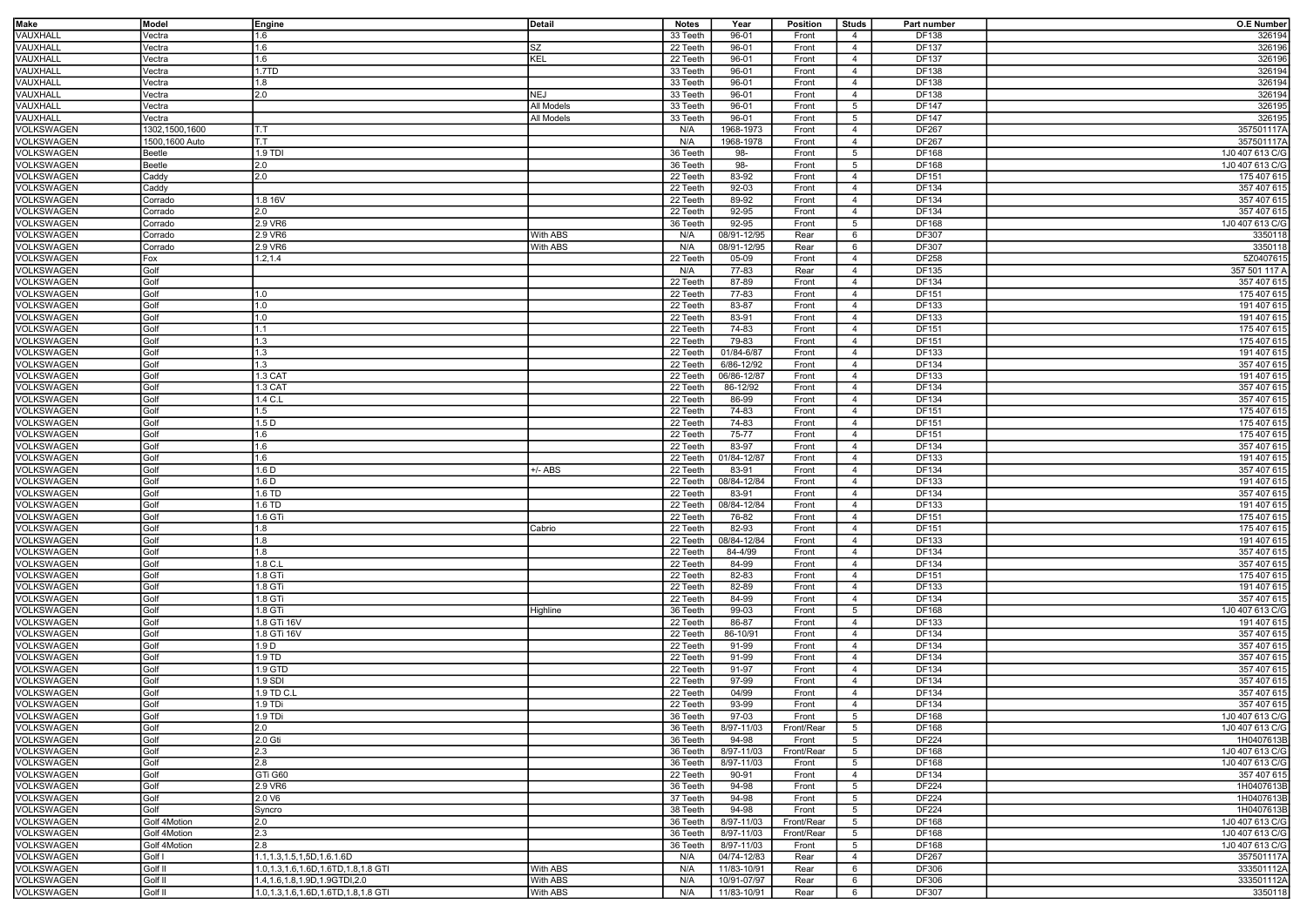| <b>Make</b>       | Model    | Engine                                            | Detail                     | <b>Notes</b> | Year                   | <b>Position</b> | <b>Studs</b>    | Part number  | <b>O.E Number</b>                           |
|-------------------|----------|---------------------------------------------------|----------------------------|--------------|------------------------|-----------------|-----------------|--------------|---------------------------------------------|
| VOLKSWAGEN        | Golf II  | 1.4, 1.6, 1.8, 1.9D, 1.9GTDI, 2.0                 | With ABS                   | N/A          | 10/91-07/97            | Rear            | 6               | DF307        | 3350118                                     |
| VOLKSWAGEN        | Golf II  | 1.0,1.3,1.6,1.6D                                  | With ABS                   | N/A          | 11/83-10/91            | Rear            | 6               | DF307        | 3350118                                     |
|                   |          |                                                   |                            |              |                        |                 |                 |              |                                             |
| VOLKSWAGEN        | Golf II  | 1.4, 1.6, 1.8, 1.9D, 1.9GTD, 1.9 TD, 1.9 TDI, 2.0 | With ABS                   | N/A          | 10/91-07/97            | Rear            | 6               | <b>DF307</b> | 3350118                                     |
| VOLKSWAGEN        | Jetta    |                                                   |                            | 22 Teeth     | 77-83                  | Front           | $\overline{4}$  | DF151        | 175 407 615                                 |
| VOLKSWAGEN        | Jetta    |                                                   |                            | N/A          | 77-83                  | Rear            | $\overline{4}$  | <b>DF135</b> | 357 501 117 A                               |
| VOLKSWAGEN        | Jetta    |                                                   |                            | 22 Teeth     | 83-87                  | Front           | $\overline{4}$  | <b>DF133</b> | 191 407 615                                 |
| <b>VOLKSWAGEN</b> | Jetta    |                                                   |                            | 22 Teeth     | 87-89                  | Front           | $\overline{4}$  | DF134        | 357 407 615                                 |
| VOLKSWAGEN        | Jetta I  | 1.1, 1.3, 1.5, 1.5D, 1.6, 1.6D, 1.6TD, 1.8        |                            | N/A          | 07/79-12/83            | Rear            | $\overline{4}$  | <b>DF267</b> | 357501117A                                  |
| VOLKSWAGEN        | Jetta I  | 1.3,1.6,1.6D,1.6TD,1.8,1.8 16V,1.8 GT             | With ABS                   | N/A          | 07/87-10/91            | Rear            | 6               | DF306        | 333501112A                                  |
| VOLKSWAGEN        | Jetta II | 1.3,1.6,1.6D,1.6TD,1.8,1.8 16V,1.8 GT             | <b>With ABS</b>            | N/A          | 07/87-10/91            | Rear            | 6               | DF307        | 3350118                                     |
| VOLKSWAGEN        | Jetta II | 1.3, 1.6, 1.6D, 1.6TD, 1.8, 1.8 16V, 1.8 GT       | <b>With ABS</b>            | N/A          | 07/87-10/91            | Rear            | 6               | DF307        | 3350118                                     |
| VOLKSWAGEN        | Lupo     | All Models                                        |                            | 22 Teeth     | 98-01                  | Front           | $\overline{4}$  | DF185        | 6N0407613                                   |
|                   |          |                                                   |                            |              |                        | Rear            |                 |              |                                             |
| VOLKSWAGEN        | Passat   |                                                   |                            | N/A          | 08/84-03/88            |                 | $\overline{4}$  | DF135        | 357 501 117 A                               |
| VOLKSWAGEN        | Passat   | 1.6                                               | ABS                        | 22 Teeth     | 02/88-08/96            | Front           | $\overline{4}$  | DF217        | 357 407 615 A                               |
| VOLKSWAGEN        | Passat   | 1.6                                               | ABS                        | 22 Teeth     | 08/93-07/96            | Front           | $\overline{4}$  | DF191        | 357 407 613 B                               |
| VOLKSWAGEN        | Passat   | 1.6                                               | Variant ABS                | 22 Teeth     | 08/93-07/96            | Front           | $\overline{4}$  | DF191        | 357 407 613 B                               |
| VOLKSWAGEN        | Passat   | 1.6                                               |                            | 33 Teeth     | 08/96-11/00            | Front           | $5\overline{5}$ | DF169        | 8D0 407 615 B, 8D0 407 615 D, 8D0 407 615 E |
| VOLKSWAGEN        | Passat   | 1.6                                               | Variant                    | 33 Teeth     | 08/96-                 | Front           | $5\overline{5}$ | DF169        | 8D0 407 615 B, 8D0 407 615 D, 8D0 407 615 E |
| VOLKSWAGEN        | Passat   | 1.6                                               | <b>Comfortline Variant</b> | 33 Teeth     | 12/00-                 | Front           | $5\overline{5}$ | DF169        | 8D0 407 615 B, 8D0 407 615 D, 8D0 407 615 E |
| VOLKSWAGEN        | Passat   | 1.6 CL/CL                                         | Variant                    | 22 Teeth     | 04/88-07/93            | Front           | $\overline{4}$  | DF134        | 357 407 615                                 |
| VOLKSWAGEN        | Passat   | 1.6 CL/CL                                         | Variant ABS                | 22 Teeth     | 04/88-07/93            | Front           | $\overline{4}$  | DF191        | 357 407 613 B                               |
| VOLKSWAGEN        | Passat   | 1.6 TD                                            | ABS                        | 22 Teeth     | 08/88-09/93            | Front           | $\overline{4}$  | DF217        | 357 407 615 A                               |
|                   |          |                                                   |                            |              |                        |                 |                 |              |                                             |
| VOLKSWAGEN        | Passat   | 1.6 TD CL/GL                                      |                            | 22 Teeth     | 04/88-07/93            | Front           | $\overline{4}$  | DF134        | 357 407 615                                 |
| VOLKSWAGEN        | Passat   | 1.6 TD CL/GL                                      | ABS                        | 22 Teeth     | 04/88-07/93            | Front           | $\overline{4}$  | DF191        | 357 407 613 B                               |
| VOLKSWAGEN        | Passat   | 1.6 TD CL/GL                                      | Variant                    | 22 Teeth     | 04/88-07/93            | Front           | $\overline{4}$  | DF134        | 357 407 615                                 |
| VOLKSWAGEN        | Passat   | 1.6 TD CL/GL                                      | Variant ABS                | 22 Teeth     | 04/88-07/93            | Front           | $\overline{4}$  | DF191        | 357 407 613 B                               |
| VOLKSWAGEN        | Passat   | 1.8                                               | ABS                        | 22 Teeth     | 02/88-12/93            | Front           | $\overline{4}$  | <b>DF217</b> | 357 407 615 A                               |
| VOLKSWAGEN        | Passat   | 1.8                                               | ABS                        | 22 Teeth     | 08/93-07/96            | Front           | $\overline{4}$  | <b>DF191</b> | 357 407 613 B                               |
| VOLKSWAGEN        | Passat   | 1.8                                               | Variant ABS                | 22 Teeth     | 08/93-07/96            | Front           | $\overline{4}$  | DF191        | 357 407 613 B                               |
|                   |          | 1.8                                               |                            | 33 Teeth     | 08/96-11/00            | Front           | $5\overline{5}$ | DF169        | 8D0 407 615 B, 8D0 407 615 D, 8D0 407 615 E |
| VOLKSWAGEN        | Passat   |                                                   |                            |              |                        |                 |                 |              |                                             |
| VOLKSWAGEN        | Passat   | 1.8                                               | Comfortline                | 33 Teeth     | 08/96-11/00            | Front           | $5\overline{5}$ | DF169        | 8D0 407 615 B, 8D0 407 615 D, 8D0 407 615 E |
| VOLKSWAGEN        | Passat   | 1.8 16V                                           | ABS                        | 22 Teeth     | 04/88-12/89            | Front           | $\overline{4}$  | <b>DF217</b> | 357 407 615 A                               |
| VOLKSWAGEN        | Passat   | 1.8 CL/GL/GLi                                     |                            | 22 Teeth     | 04/88-07/93            | Front           | $\overline{4}$  | DF134        | 357 407 615                                 |
| VOLKSWAGEN        | Passat   | 1.8 CL/GL/GLi                                     | ABS                        | 22 Teeth     | 04/88-07/93            | Front           | $\overline{4}$  | DF191        | 357 407 613 B                               |
| VOLKSWAGEN        | Passat   | 1.8 CL/GL/GLi                                     | Variant                    | 22 Teeth     | 04/88-07/93            | Front           | $\overline{4}$  | DF134        | 357 407 615                                 |
| VOLKSWAGEN        | Passat   | 1.8 CL/GL/GLi                                     | <b>Variant ABS</b>         | 22 Teeth     | 04/88-07/93            | Front           | $\overline{4}$  | DF191        | 357 407 613 B                               |
| VOLKSWAGEN        | Passat   | 1.8 G60                                           | ABS                        | 22 Teeth     | 01/90-05/97            | Front           | $\overline{4}$  | DF217        | 357 407 615 A                               |
| VOLKSWAGEN        | Passat   | 1.8 G60                                           | Syncro ABS                 | 22 Teeth     | 08/88-01/90            | Front           | $\overline{4}$  | DF217        | 357 407 615 A                               |
|                   |          |                                                   |                            |              |                        |                 |                 |              |                                             |
| VOLKSWAGEN        | Passat   | 1.8 GT/G60                                        | Syncro GT                  | 22 Teeth     | 04/88-07/93            | Front           | $\overline{4}$  | DF134        | 357 407 615                                 |
| VOLKSWAGEN        | Passat   | 1.8 GT/G60                                        | Syncro GT ABS              | 22 Teeth     | 04/88-07/93            | Front           | $\overline{4}$  | DF191        | 357 407 613 B                               |
| VOLKSWAGEN        | Passat   | 1.8 GT/G60                                        | Syncro GT Variant          | 22 Teeth     | 04/88-07/93            | Front           | $\overline{4}$  | DF134        | 357 407 615                                 |
| VOLKSWAGEN        | Passat   | 1.8 GT/G60                                        | Syncro GT Variant ABS      | 22 Teeth     | 04/88-07/93            | Front           | $\overline{4}$  | DF191        | 357 407 613 B                               |
| VOLKSWAGEN        | Passat   | 1.8T                                              | Highline/Highline Variant  | 33 Teeth     | 08/96-                 | Front           | $5\overline{5}$ | DF169        | 8D0407615B, 8D0407615D, 8D0407615E          |
| VOLKSWAGEN        | Passat   | 1.8T                                              | Trendline/Trendline Varian | 33 Teeth     | 12/00-                 | Front           | $5\overline{5}$ | DF169        | 8D0407615B, 8D0407615D, 8D0407615E          |
| VOLKSWAGEN        | Passat   | 1.9 D                                             | ABS                        | 22 Teeth     | 05/89-10/93            | Front           | $\overline{4}$  | DF217        | 357 407 615 A                               |
|                   |          |                                                   |                            |              |                        |                 |                 |              |                                             |
| VOLKSWAGEN        | Passat   | 1.9 TD CL/GL                                      |                            | 22 Teeth     | 04/88-07/93            | Front           | $\overline{4}$  | DF134        | 357 407 615                                 |
| VOLKSWAGEN        | Passat   | 1.9 TD CL/GL                                      | ABS                        | 22 Teeth     | 04/88-07/93            | Front           | $\overline{4}$  | DF191        | 357 407 613 B                               |
| VOLKSWAGEN        | Passat   | 1.9 TD CL/GL                                      | Variant                    | 22 Teeth     | 04/88-07/93            | Front           | $\overline{4}$  | DF134        | 357 407 615                                 |
| VOLKSWAGEN        | Passat   | 1.9 TD CL/GL                                      | Variant ABS                | 22 Teeth     | 04/88-07/93            | Front           | $\overline{4}$  | DF191        | 357 407 613 B                               |
| VOLKSWAGEN        | Passat   | 1.9 TD                                            | ABS                        | 22 Teeth     | 03/91-12/93            | Front           | $\overline{4}$  | DF217        | 357 407 615 A                               |
| VOLKSWAGEN        | Passat   | 1.9 TD/TDI                                        | <b>Variant ABS</b>         | 22 Teeth     | 08/93-07/96            | Front           | $\overline{4}$  | DF191        | 357 407 613 B                               |
| VOLKSWAGEN        | Passat   | 1.9 TDI                                           | ABS                        | 22 Teeth     | 08/93-07/96            | Front           | $\overline{4}$  | DF191        | 357 407 613 B                               |
| VOLKSWAGEN        | Passat   | 1.9 TDI                                           | <b>ABS</b>                 | 22 Teeth     | 10/93-05/97            | Front           | $\overline{4}$  | <b>DF217</b> | 357 407 615 A                               |
| VOLKSWAGEN        | Passat   | 2.0 16V                                           | ABS                        | 22 Teeth     | 08/88-09/93            | Front           | $\overline{4}$  | <b>DF217</b> | 357 407 615 A                               |
|                   |          |                                                   |                            |              |                        |                 |                 | <b>DF217</b> |                                             |
| VOLKSWAGEN        | Passat   | 2.0                                               | ABS                        | 22 Teeth     | 02/90-08/96            | Front           | $\overline{4}$  |              | 357 407 615 A                               |
| VOLKSWAGEN        | Passat   | 2.0                                               | Comfortline                | 33 Teeth     | 12/00-                 | Front           | $5\overline{5}$ | DF169        | 8D0407615B, 8D0407615D, 8D0407615E          |
| VOLKSWAGEN        | Passat   | 2.0                                               | Highline/Highline Variant  | 33 Teeth     | 12/00-                 | Front           | 5               | DF169        | 8D0407615B, 8D0407615D, 8D0407615E          |
| VOLKSWAGEN        | Passat   | 2.0                                               | Syncro ABS                 | 22 Teeth     | 10/90-05/97            | Front           | $\overline{4}$  | <b>DF217</b> | 357 407 615 A                               |
| VOLKSWAGEN        | Passat   | 2.0 GLi 16V                                       |                            |              | 22 Teeth   04/88-07/93 | Front           | $\overline{4}$  | DF134        | 357 407 615                                 |
| VOLKSWAGEN        | Passat   | 2.0 GLi 16V                                       | ABS                        | 22 Teeth     | 04/88-07/93            | Front           | $\overline{4}$  | DF191        | 357 407 613 B                               |
| VOLKSWAGEN        | Passat   | 2.0 GLi                                           | Syncro 16V                 | 22 Teeth     | 04/88-07/93            | Front           | $\overline{4}$  | DF134        | 357 407 615                                 |
| VOLKSWAGEN        | Passat   | 2.0 GLi                                           | Syncro 16V ABS             | 22 Teeth     | 04/88-07/93            | Front           | $\overline{4}$  | DF191        | 357 407 613 B                               |
|                   |          |                                                   |                            | 22 Teeth     |                        |                 |                 |              |                                             |
| VOLKSWAGEN        | Passat   | 2.0 GLi                                           | Syncro Variant 16V         |              | 04/88-07/93            | Front           | $\overline{4}$  | DF134        | 357 407 615                                 |
| VOLKSWAGEN        | Passat   | 2.0 GLi                                           | Syncro Variant 16V ABS     | 22 Teeth     | 04/88-07/93            | Front           | $\overline{4}$  | DF191        | 357 407 613 B                               |
| VOLKSWAGEN        | Passat   | 2.0 GLi                                           | Variant 16V                | 22 Teeth     | 04/88-07/93            | Front           | $\overline{4}$  | DF134        | 357 407 615                                 |
| VOLKSWAGEN        | Passat   | 2.0 GLi                                           | Variant 16V ABS            | 22 Teeth     | 04/88-07/93            | Front           | $\overline{4}$  | DF191        | 357 407 613 B                               |
| VOLKSWAGEN        | Passat   | 2.0 GT 16V                                        |                            | 22 Teeth     | 04/88-07/93            | Front           | $\overline{4}$  | DF134        | 357 407 615                                 |
| VOLKSWAGEN        | Passat   | 2.0 GT 16V                                        | ABS                        | 22 Teeth     | 08/88-09/93            | Front           | $\overline{4}$  | DF217        | 357 407 615 A                               |
| VOLKSWAGEN        | Passat   | 2.0 GT 16V                                        | ABS                        | 22 Teeth     | 04/88-07/93            | Front           | $\overline{4}$  | DF191        | 357 407 613 B                               |
| VOLKSWAGEN        | Passat   | 2.0 GT                                            | Syncro 16V                 | 22 Teeth     | 04/88-07/93            | Front           | $\overline{4}$  | DF134        | 357 407 615                                 |
| VOLKSWAGEN        | Passat   | 2.0 GT                                            | Syncro 16V ABS             | 22 Teeth     | 04/88-07/93            | Front           | $\overline{4}$  | DF191        | 357 407 613 B                               |
|                   |          |                                                   |                            |              |                        |                 |                 |              |                                             |
| VOLKSWAGEN        | Passat   | 2.0 GT                                            | Syncro Variant 16V         | 22 Teeth     | 04/88-07/93            | Front           | $\overline{4}$  | DF134        | 357 407 615                                 |
| <b>VOLKSWAGEN</b> | Passat   | 2.0 GT                                            | Syncro Variant 16V ABS     | 22 Teeth     | 04/88-07/93            | Front           | $\overline{4}$  | DF191        | 357 407 613 B                               |
| VOLKSWAGEN        | Passat   | 2.0 GT                                            | Variant 16V                | 22 Teeth     | 04/88-07/93            | Front           | $\overline{4}$  | DF134        | 357 407 615                                 |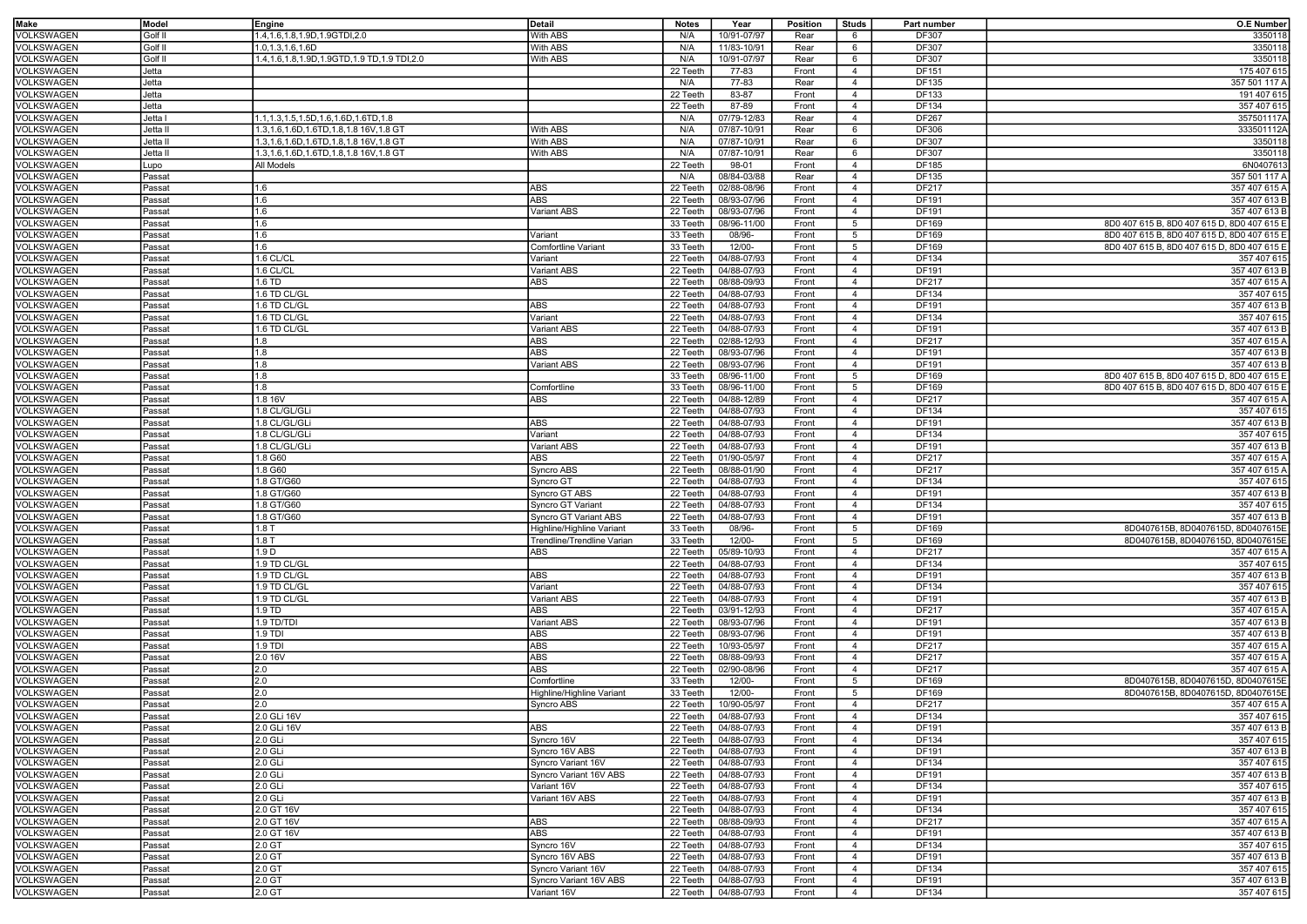| Make                     | Model        | Engine                               | Detail                    | <b>Notes</b> | Year        | <b>Position</b> | <b>Studs</b>    | Part number | <b>O.E Number</b>                  |
|--------------------------|--------------|--------------------------------------|---------------------------|--------------|-------------|-----------------|-----------------|-------------|------------------------------------|
| VOLKSWAGEN               | Passat       | 2.0 GT                               | Variant 16V ABS           | 22 Teeth     | 04/88-07/93 | Front           | $\overline{4}$  | DF191       | 357 407 613 B                      |
| VOLKSWAGEN               | Passat       | 2.5 TDI V6                           | Highline                  | 33 Teeth     | 12/00-      | Front           | $5\overline{5}$ | DF169       | 8D0407615B, 8D0407615D, 8D0407615E |
| VOLKSWAGEN               | Passat       | 2.5 TDI V6                           | <b>Highline Variant</b>   | 33 Teeth     | 12/00-      | Front           | $5\overline{5}$ | DF169       | 8D0407615B, 8D0407615D, 8D0407615E |
| <b>VOLKSWAGEN</b>        | Passat       | 1.6,1.6TD,1.8,1.9TD,1.9TDI,2.0,2.0GT | With ABS                  | N/A          | 04/88-07/96 | Rear            | 6               | DF306       | 333501112A                         |
|                          |              | 1.6,1.6TD,1.8,1.9TD,1.9TDI,2.0,2.0GT |                           |              | 04/88-07/96 |                 |                 | DF307       |                                    |
| VOLKSWAGEN               | Passat       |                                      | With ABS                  | N/A          |             | Rear            | 6               |             | 3350118                            |
| VOLKSWAGEN               | Passat       | 1.6,1.6TD,1.8,1.9TD,1.9TDI,2.0,2.0GT | With ABS                  | N/A          | 04/88-07/96 | Rear            | 6               | DF308       | 333501117                          |
| VOLKSWAGEN               | Polo         |                                      |                           | 25 Teeth     | 75-00       | Rear            | 5               | DF205       | 357 501 117                        |
| VOLKSWAGEN               | Polo         |                                      |                           | N/A          | $81 -$      | Rear            | $\overline{4}$  | DF135       | 357 501 117 A                      |
| VOLKSWAGEN               | Polo         | 900                                  |                           | 20 Teeth     | $08/81 -$   | Front           | $\overline{4}$  | DF148       | 861 407 615 A                      |
| VOLKSWAGEN               | Polo         | 1.0                                  | Classic CL, Fox CL        | 20 Teeth     | 9/90-8/94   | Front           | $\overline{4}$  | DF148       | 861 407 615 A                      |
| VOLKSWAGEN               | Polo         | 1.0                                  |                           | 22 Teeth     | 9/94-9/01   | Front           | $\overline{4}$  | DF185       | 6N0 407 613                        |
| VOLKSWAGEN               | Polo         | 1.0                                  | ABS 9N-2-000001-          | 36 Teeth     | 10/01-07/02 | Front           | $5\overline{5}$ | DF167       | 6Q0 407 621 AH, AJ                 |
| VOLKSWAGEN               | Polo         | 1.0S                                 |                           | 20 Teeth     | 9/81-8/90   | Front           | $\overline{4}$  | DF148       | 861 407 615 A                      |
| VOLKSWAGEN               | Polo         | 1.0S                                 | Fox, CL Coupe             | 20 Teeth     | 9/90-8/94   | Front           | $\overline{4}$  | DF148       | 861 407 615 A                      |
| VOLKSWAGEN               | Polo         | 1100                                 |                           | 20 Teeth     | 08/81-      | Front           | $\overline{4}$  | DF148       | 861 407 615 A                      |
| VOLKSWAGEN               | Polo         | $1.1$ CL                             |                           | 20 Teeth     | 9/81-8/90   | Front           | $\overline{4}$  | DF148       | 861 407 615 A                      |
| VOLKSWAGEN               | Polo         | 1.2                                  | ABS                       | 36 Teeth     | 10/01-07/02 | Front           | 5               | DF167       | 6Q0 407 621 AH, AJ                 |
| VOLKSWAGEN               | Polo         | 1300                                 |                           | 20 Teeth     | 08/81*      | Front           | $\overline{4}$  | DF148       | 861 407 615 A                      |
| VOLKSWAGEN               | Polo         | 1.3                                  | CL, GT Coupe              | 20 Teeth     | 9/90-8/94   | Front           | $\overline{4}$  | DF148       | 861 407 615 A                      |
| VOLKSWAGEN               | Polo         | 1.3                                  | ABS                       | 22 Teeth     | 9/94-9/99   | Front           | $\overline{4}$  | DF185       | 6N0 407 613                        |
| VOLKSWAGEN               | Polo         | 1.3                                  | <b>ABS</b>                | 36 Teeth     | 10/01-07/02 | Front           | $5\overline{5}$ | DF167       | 6Q0 407 621 AH, AJ                 |
|                          |              | 1.3D                                 |                           | 20 Teeth     |             | Front           |                 |             |                                    |
| VOLKSWAGEN               | Polo         | 1.4                                  | CL, Fox, GL               |              | 9/81-8/90   |                 | $\overline{4}$  | DF148       | 861 407 615 A                      |
| VOLKSWAGEN               | Polo         |                                      | CL, Fox, GL               | 20 Teeth     | 9/81-8/90   | Front           | $\overline{4}$  | DF148       | 861 407 615 A                      |
| VOLKSWAGEN               | Polo         | 1.4                                  | CL, GT Coupe              | 20 Teeth     | 9/90-8/94   | Front           | $\overline{4}$  | DF148       | 861 407 615 A                      |
| VOLKSWAGEN               | Polo         | 1.4                                  | ABS                       | 22 Teeth     | 9/94-9/01   | Front           | $\overline{4}$  | DF185       | 6N0 407 613                        |
| VOLKSWAGEN               | Polo         | 1.4                                  | <b>ABS</b>                | 36 Teeth     | 10/01-07/02 | Front           | $5\overline{5}$ | DF167       | 6Q0 407 621 AH, AJ                 |
| VOLKSWAGEN               | Polo         | 1.4 Variant                          | <b>ABS</b>                | 22 Teeth     | 9/94-9/01   | Front           | $\overline{4}$  | DF191       | 357 407 613 B                      |
| VOLKSWAGEN               | Polo         | 1.4 TDi                              | ABS                       | 22 Teeth     | 10/99-09/01 | Front           | $\overline{4}$  | DF185       | 6N0 407 613                        |
| VOLKSWAGEN               | Polo         | 1.6                                  | <b>ABS</b>                | 22 Teeth     | 9/94-9/99   | Front           | $\overline{4}$  | DF185       | 6N0 407 613                        |
| VOLKSWAGEN               | Polo         | 1.6 GTi                              | ABS                       | 22 Teeth     | 10/99-09/01 | Front           | $\overline{4}$  | DF185       | 6N0 407 613                        |
| <b>VOLKSWAGEN</b>        | Polo         | 1.6 Variant                          | ABS                       | 22 Teeth     | 9/94-9/01   | Front           | $\overline{4}$  | DF191       | 357 407 613 B                      |
| VOLKSWAGEN               | Polo         | 1.7 SDi                              | ABS                       | 36 Teeth     | 10/01-7/02  | Front           | 5               | DF167       | 6Q0 407 621 AH, AJ                 |
| VOLKSWAGEN               | Polo         | 1.9D                                 | ABS                       | 22 Teeth     | 9/94-9/99   | Front           | $\overline{4}$  | DF185       | 6N0 407 613                        |
| VOLKSWAGEN               | Polo         | 1.9D                                 | <b>ABS</b>                | 36 Teeth     | 10/01-7/02  | Front           | $5\overline{5}$ | DF167       | 6Q0 407 621 AH, AJ                 |
| VOLKSWAGEN               | Polo         | 1.9 SDi                              | ABS                       | 22 Teeth     | 9/94-9/01   | Front           | $\overline{4}$  | DF191       | 357 407 613 B                      |
| VOLKSWAGEN               | Polo         | 1.9 SDi                              | ABS                       | 22 Teeth     | 10/99-09/01 | Front           | $\overline{4}$  | DF185       | 6N0 407 613                        |
| VOLKSWAGEN               | Polo         | 1.9 SDi                              | ABS                       | 36 Teeth     | 10/01-7/02  | Front           | $5\overline{5}$ | DF167       | 6Q0 407 621 AJ                     |
|                          | Polo         |                                      | <b>ABS</b>                |              |             |                 |                 |             |                                    |
| VOLKSWAGEN               |              | 1.9 TDi Variant                      |                           | 22 Teeth     | 9/94-9/01   | Front           | $\overline{4}$  | DF191       | 357 407 613 B                      |
| VOLKSWAGEN               | Polo         | 1.9 TDi                              | ABS                       | 36 Teeth     | 10/01-7/02  | Front           | 5               | DF167       | 6Q0 407 621 AH, AJ                 |
| VOLKSWAGEN               | Polo         | 1.0, 1.3, 1.4, 1.6, 1.9D             | With ABS                  | N/A          | 09/94-09/01 | Rear            | 6               | DF306       | 333501112A                         |
| VOLKSWAGEN               | Polo         | 1.0,1.3,1.4,1.6,1.9D                 | With ABS                  | N/A          | 09/94-09/01 | Rear            | 6               | DF308       | 333501117                          |
| VOLKSWAGEN               | Polo         | 90,011,001,300                       |                           | N/A          | 08/81-      | Rear            | $\overline{4}$  | DF267       | 357501117A                         |
| VOLKSWAGEN               | Polo Variant | 1.4, 1.6, 1.9 TDI                    | With ABS                  | N/A          | 09/94-09/01 | Rear            | 6               | DF306       | 333501112A                         |
| VOLKSWAGEN               | Polo Variant | 1.4, 1.6, 1.9TDI                     | With ABS                  | N/A          | 09/94-09/01 | Rear            | 6               | DF308       | 333501117                          |
| VOLKSWAGEN               | Scirocco     |                                      | All except KR, PG, 9A, 2E | 22 Teeth     | 74-92       | Front           | $\overline{4}$  | DF151       | 175 407 615                        |
| VOLKSWAGEN               | Scirocco     |                                      | KR, PG, 9A, 2E ADY        | 22 Teeth     | 89-95       | Front           | $\overline{4}$  | DF134       | 357 407 615                        |
| VOLKSWAGEN               | Sharan       | 1.8T                                 |                           | 38 Teeth     | 08/00-      | Front           | $5\overline{5}$ | DF183       | 7M0 501 655 A/B/D                  |
| VOLKSWAGEN               | Sharan       | 1.9 TDi                              | 110 CV                    | 38 Teeth     | 07/00       | Front           | $5\overline{5}$ | DF183       | 7M0 501 655 A/B/D                  |
| VOLKSWAGEN               | Sharan       | 1.9 TDi                              | 110 CV                    | 38 Teeth     | 07/00       | Rear            | $5\overline{5}$ | DF183       | 7M0 501 655 A/B/D                  |
| VOLKSWAGEN               | Sharan       | 1.9 TDi                              | 90 CV                     | 38 Teeth     | 07/00-      | Front           | $5\overline{5}$ | DF183       | 7M0 501 655 A/B/D                  |
| VOLKSWAGEN               | Sharan       | 1.9 TDi                              | 90 CV                     | 38 Teeth     | 07/00-      | Rear            | $5\overline{5}$ | DF183       | 7M0 501 655 A/B/D                  |
| VOLKSWAGEN               | Sharan       | 2.0                                  | Carat, CL, GL             | 38 Teeth     | $-07/00$    | Front           | $5\overline{5}$ | DF183       | 7M0 501 655 A/B/D                  |
| VOLKSWAGEN               | Sharan       | 2.0                                  | Carat, CL, GL             | 38 Teeth     | $-07/00$    | Rear            | $5\overline{5}$ | DF183       | 7M0 501 655 A/B/D                  |
| VOLKSWAGEN               | Sharan       | 2.0                                  | Comfortline               | 38 Teeth     | 08/00-      | Front           | $5\overline{5}$ | DF183       | 7M0 501 655 A/B/D                  |
| VOLKSWAGEN               | Sharan       | 2.8 V6                               | Highline                  | 38 Teeth     | 08/00-      | Front           | 5               | DF183       | 7M0 501 655 A/B/D                  |
| VOLKSWAGEN               | Sharan       | 2.8 VR6                              | Carat Automatic           | 38 Teeth     | $-07/00$    | Front           | $5\overline{5}$ | DF183       | 7M0 501 655 A/B/D                  |
| VOLKSWAGEN               | Vento        | 1.4                                  |                           | 22 Teeth     | 92-98       | Front           | $\overline{4}$  | DF134       | 357 407 615                        |
| VOLKSWAGEN               | Vento        | 1.6                                  |                           | 22 Teeth     | 92-98       | Front           | $\overline{4}$  | DF134       | 357 407 615                        |
|                          |              |                                      |                           |              |             |                 |                 |             | 357 407 615                        |
| VOLKSWAGEN               | Vento        | 11.8                                 |                           | 22 Teeth     | 92-98       | Front           | 4               | DF134       |                                    |
| VOLKSWAGEN<br>VOLKSWAGEN | Vento        | 1.9TD<br>2.0                         |                           | 22 Teeth     | 92-98       | Front           | $\overline{4}$  | DF134       | 357 407 615                        |
|                          | Vento        |                                      |                           | 22 Teeth     | 92-98       | Front           | $\overline{4}$  | DF134       | 357 407 615                        |
| VOLKSWAGEN               | Vento        | 1.4, 1.6, 1.8, 1.9D, 1.9GTDI, 2.0    | With ABS                  | N/A          | 11/91-06/95 | Rear            | 6               | DF306       | 333501112A                         |
| VOLKSWAGEN               | Vento        | 2.0GT, 2.8VR6                        | With ABS                  | N/A          | 06/95-      | Rear            | 6               | DF307       | 3350118                            |
| VOLKSWAGEN               | Vento        | 1.4,1.6,1.8,1.9D,1.9GTDI,2.0         | With ABS                  | N/A          | 11/91-06/95 | Rear            | 6               | DF307       | 3350118                            |
| VOLKSWAGEN               | Vento        | 2.0GT 16V, 2.8 VR6                   | With ABS                  | N/A          | 1996-09/98  | Rear            | 6               | DF308       | 333501117                          |
| VOLKSWAGEN COMM.         | Caddy        |                                      |                           | N/A          | 1983-1992   | Rear            | 6               | DF309       | 4A0501117A                         |
| VOLKSWAGEN COMM.         | Golf I Van   |                                      |                           | N/A          | 04/74-08/83 | Rear            | $\overline{4}$  | DF267       | 357501117A                         |
| VOLKSWAGEN COMM.         | Transporter  | T4                                   |                           | 38 Teeth     | 1991-       | Front           | $5\overline{5}$ | DF332       | 7D0501647A                         |
| VOLKSWAGEN COMM.         | Transporter  | IT4                                  |                           | 38 Teeth     | 1991-       | Front           | 5               | DF332       | 7D0501647A                         |
| VOLVO                    | 440          |                                      | With ABS                  | 22 Teeth     | 1988-1991   | Front           | $\overline{4}$  | DF296       | 3455827                            |
| VOLVO                    | 440          |                                      | <b>Without ABS</b>        | 22 Teeth     | 1988-1991   | Front           | $\overline{4}$  | DF296       | 3455827                            |
| VOLVO                    | 440          |                                      | With ABS                  | 22 Teeth     | 1991-12/96  | Front           | $\overline{4}$  | DF296       | 3455827                            |
| VOLVO                    | 440          |                                      | <b>Without ABS</b>        | 22 Teeth     | 1991-12/96  | Front           | $\overline{4}$  | DF296       | 3455827                            |
| VOLVO                    | 460          |                                      | With ABS                  | 22 Teeth     | 1990-1991   | Front           | $\overline{4}$  | DF296       | 3455827                            |